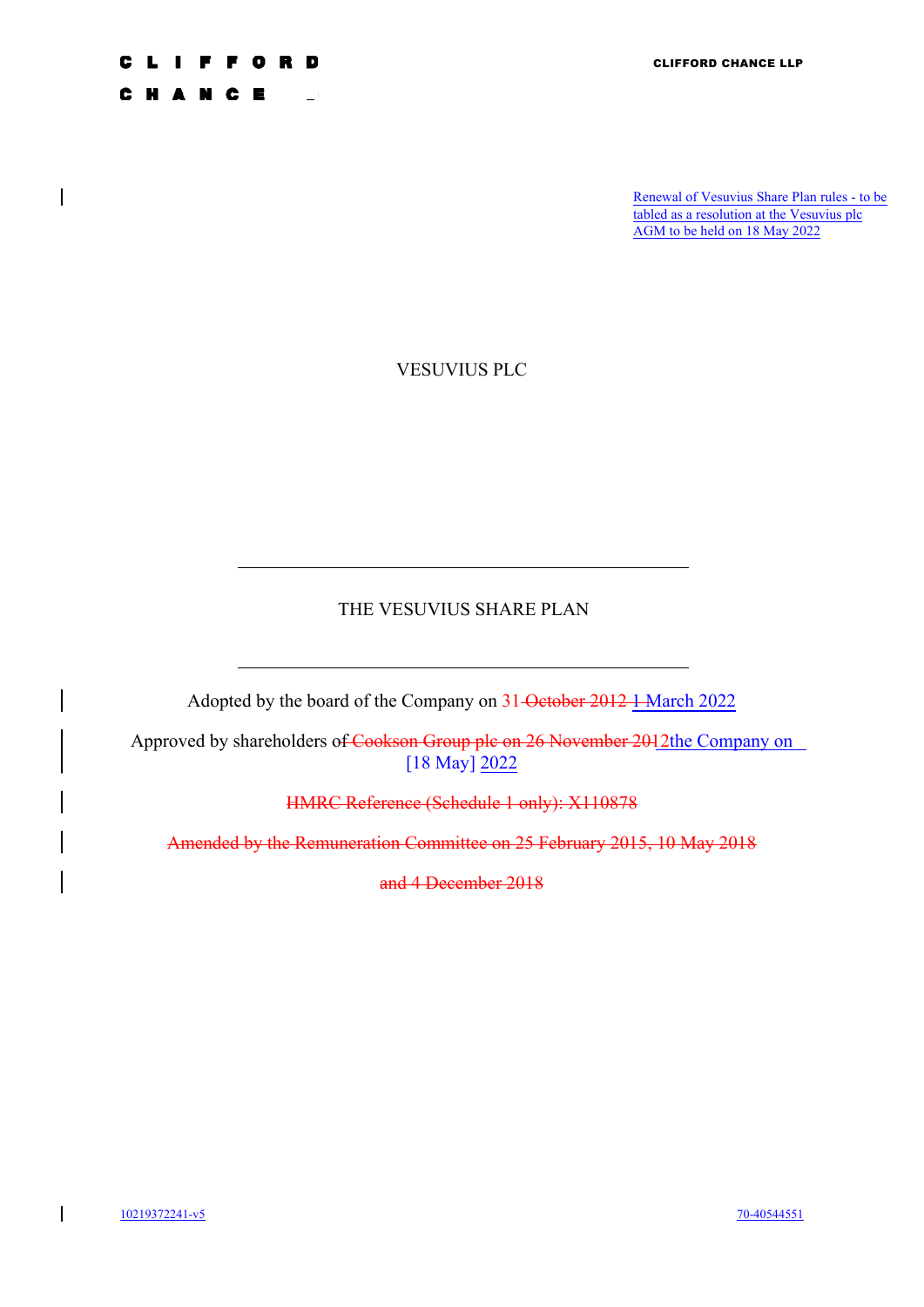# **CONTENTS**

| Rule              |                                                                                                                                                                                                                                     | Page |
|-------------------|-------------------------------------------------------------------------------------------------------------------------------------------------------------------------------------------------------------------------------------|------|
| 1.                |                                                                                                                                                                                                                                     |      |
| 2.                |                                                                                                                                                                                                                                     |      |
| 3.                | Grant of Awards 44                                                                                                                                                                                                                  |      |
| 4.                | Limits 6                                                                                                                                                                                                                            |      |
| 5.                | Performance Share Awards [1983] [1984] [1984] [1984] [1984] [1984] [1984] [1984] [1984] [1984] [1984] [1984] [                                                                                                                      |      |
| $\theta$ .        |                                                                                                                                                                                                                                     |      |
| 7.                | Restricted Share Awards 10                                                                                                                                                                                                          |      |
| $\frac{8}{2}$     | Market-Price Options 14                                                                                                                                                                                                             |      |
| 95.               | Vesting of Awards 127                                                                                                                                                                                                               |      |
| 406.              | Consequences of Vesting 1510                                                                                                                                                                                                        |      |
| $H7$ .            | Exercise of Options 1611                                                                                                                                                                                                            |      |
| 128.              | Cash Alternative and Other Cash Awards [1812] 1812                                                                                                                                                                                  |      |
| <del>13</del> 9.  | Lapse of Awards 1914                                                                                                                                                                                                                |      |
| 4410.             | Leavers 2014                                                                                                                                                                                                                        |      |
| <del>15</del> 11. | Takeovers and Other Corporate Events                                                                                                                                                                                                |      |
| <del>16</del> 12. |                                                                                                                                                                                                                                     | 2417 |
|                   | 1713. Alterations                                                                                                                                                                                                                   | 2518 |
|                   | 1814. Miscellaneous <u>Communications</u> and the contract of the contract of the contract of the contract of the contract of the contract of the contract of the contract of the contract of the contract of the contract of the c | 2619 |

Schedule 1 - The Vesuvius UK Company Share Option Plan

Schedule 2 - The Vesuvius US Incentive Stock Option Plan

Schedule 3 - The Vesuvius French Approved Option Plan

Schedule 4 – Shares subject to a Holding Period

 $\overline{1}$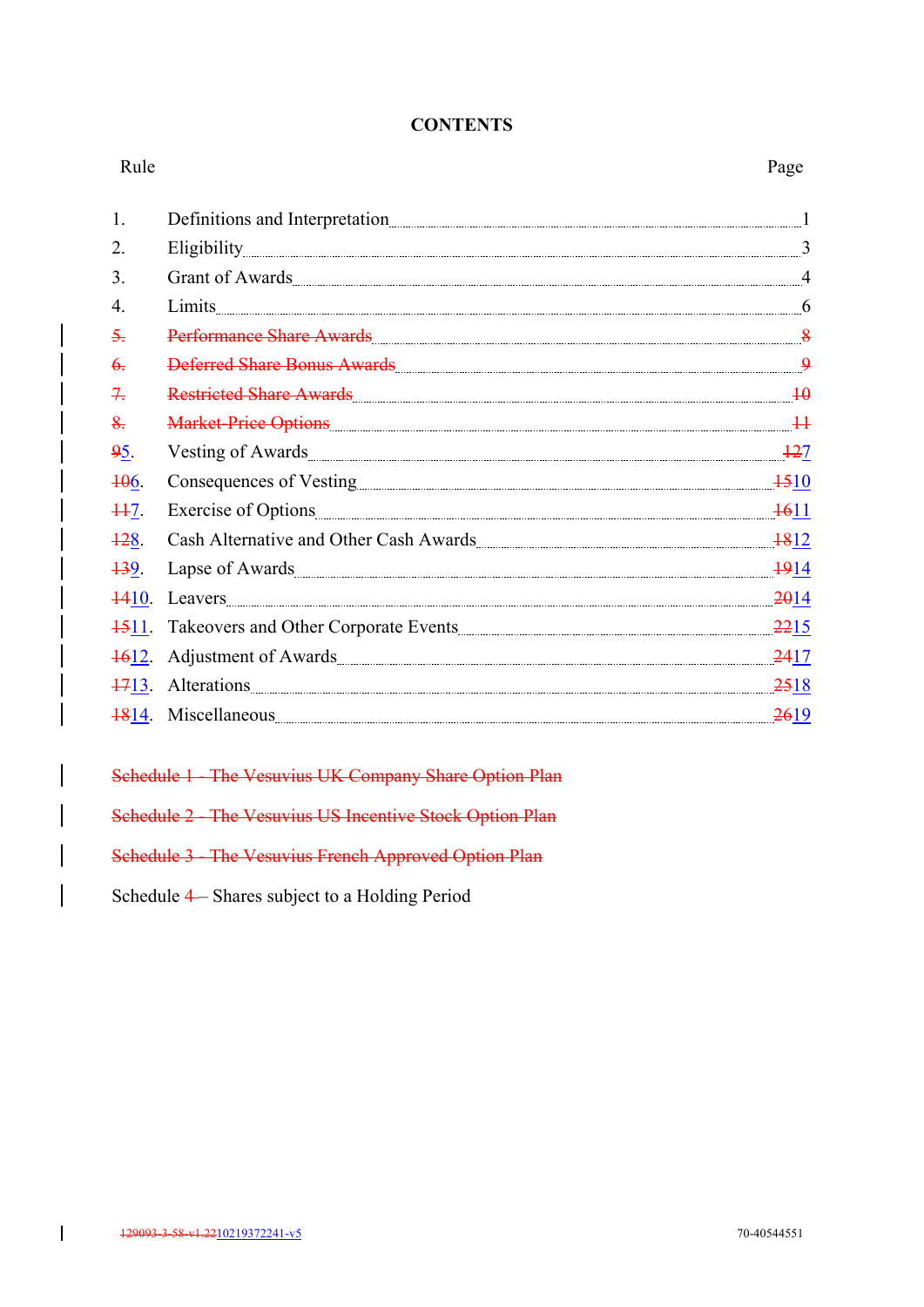# 1. **DEFINITIONS AND INTERPRETATION**

### 1.1 **In the Plan, unless the context otherwise requires:**

"**Admission**" means the first date on which Shares are admitted to dealing on the London Stock Exchange;

"**Approved Option**" means a Market-Price Option granted in accordance with Schedule 1 to the Plan;

"**Award**" means a Performance Share Award, a Deferred Share Bonus Award, a Restricted Shares Award, or a Market-PriceConditional Award or an Option;

"**Board**" means the board of directors of the Company or a duly authorised committee of the Board or a duly authorised person, or any successor entity;

"**Bonus**" means a benefit payable under a discretionary bonus arrangement operated by a Participating Company;

"**Cash Conditional Award**" has the meaning set out in Rule  $\frac{128.6}{120}$ ;

"**Committee**" means the remuneration committee or any of committee of the Board appointed by the Board for the purposes of the Plan, a sub-committee or an individual appointed by such remuneration-committee or, on and after the occurrence of a corporate event described in Rule 15 (*Takeovers and other corporate events*), the remuneration 11, the committee of the Board or such sub-committee as constituted immediately before such event occurs;

"**Company**" means Vesuvius plc (registered in England and Wales with registered number 8217766);

"**Conditional Award**" means a Performance Share Award, a Deferred Share Bonus Award or a Restricted Share Award granted in the form of a conditional right to acquire Shares granted under the Plan;

"**Control**" means control within the meaning of section 719 of ITEPA;

"**Deferred Share Bonus Award**" means an Award which represents a deferred Bonus and which may only be granted to an individual who has been awarded a Bonus by a Participating Company;

"**Dividend Equivalent**" means a benefit calculated by reference to dividends paid on Shares as described in Rule 3.43.4;

"**Early Vesting Date**" means either:

- (a) the date of cessation of employment of a Participant in the circumstances referred to in Rule 14.1 (*Good leavers*)10.1; or
- (b) a date of notification referred to in Rule 15.1 (*General offers*)11.1, the date of the relevant event referred to in Rule 15.2 (*Schemes of arrangement and*

I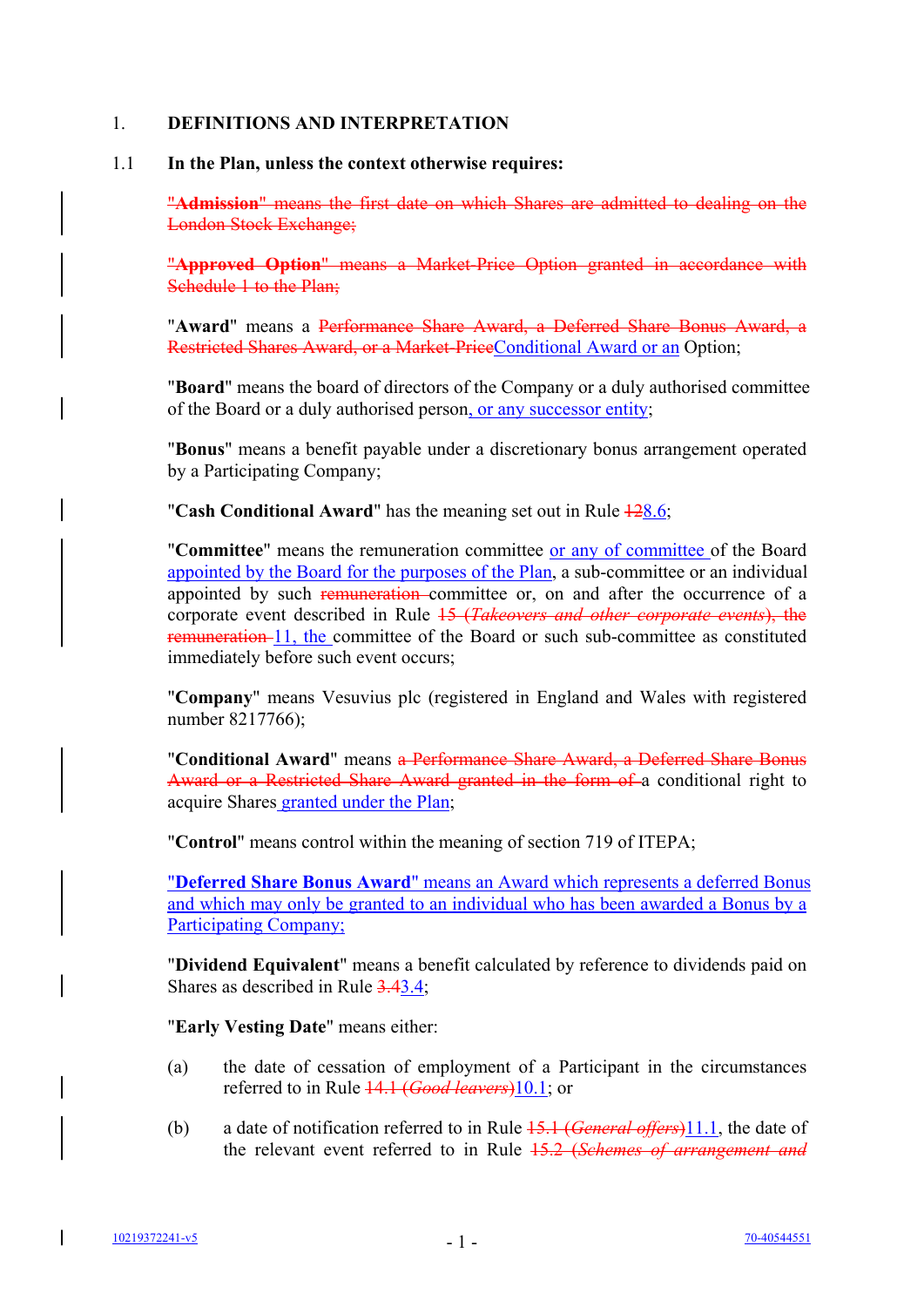*winding up*)11.2 or the date of Vesting referred to in Rule 15.3 (*Demergers and similar events*)11.3;

"**Exercise Period**" means the period referred to in Rule 10.26.2 during which an Option may be exercised;

"**Grant Date**" means the date on which an Award is granted;

"**Group Member**" means:

- (a) a Participating Company or a body corporate which is the Company's holding company (within the meaning of section 1159 of the Companies Act 2006) or a Subsidiary of the Company's holding company;
- (b) a body corporate which is a subsidiary undertaking (within the meaning of section 1162 of that Act) of a body corporate within paragraph (a) above and has been designated by the Board for this purpose; and
- (c) any other body corporate in relation to which a body corporate within paragraph (a) or (b) above is able (whether directly or indirectly) to exercise 20% or more of its equity voting rights and has been designated by the Board for this purpose;

and, for the purposes of Rule 5.3, 5.4 and 7.1, includes former Group Members.

"Holding Period" means aany period following the Vesting of an Award set by the Committee during which the Participant may not transfer, assign, charge or otherwise dispose of the Shares subject to the Award, save to the extent necessary to discharge any Tax Liability due on Vesting of a Conditional Award or exercise of an Option;during which the Schedule will apply;

"**ITEPA**" means the Income Tax (Earnings and Pensions) Act 2003;

"**Listing Rules**" means the Listing Rules published by the UKLAUK Listing Authority;

"**London Stock Exchange**" means London Stock Exchange plc or any successor to that company;

"**Market-Price Option**" means an Option granted under Rule 8;

"**Nil-Cost Option**" means a Performance Share Award, a Deferred Share Bonus Award or a Restricted Share Award granted in the form of an option with a nil Option Price or an Option Price below that of a Market-Price Option;

"**Market Value**" on any day means

(a) where Shares are quoted on the Daily Official List of the London Stock Exchange, an amount equal to the middle-market quotation of a Share (as derived from the London Stock Exchange Daily Official List) on the dealing day before the Grant Date or, if the Committee so determines, the average of the middle market quotations during a period not exceeding the 5 dealing days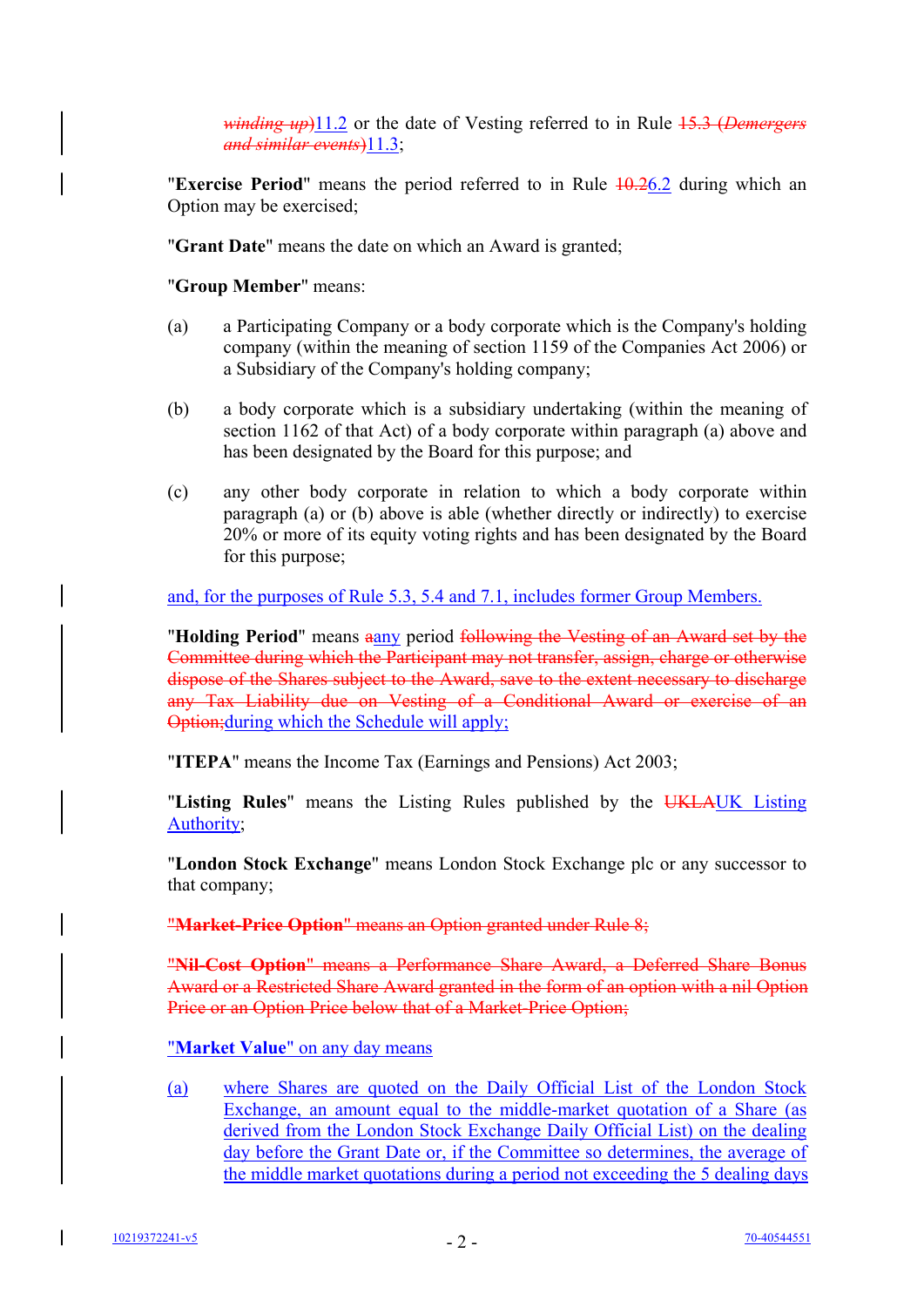before the Grant Date provided such dealing day(s) do not fall within any period when dealings in Shares are prohibited under the Company's share dealing code; or

(b) if Shares have not been admitted to the Daily Official List of the London Stock Exchange, the market value of a Share determined in accordance with the provisions of Part VIII of the Taxation of Chargeable Gains Act 1992;

"**Normal Vesting Date**" means the date on which an Award vests under Rule 9.1 (*Timing of Vesting: Normal Vesting Date*)5.1;

"**Option**" means an optiona right to acquire Shares under the Plan, being either a Market-Price Option or a Nil-Cost Option which is designated as an option by the Committee under Rule 3.2;

"**Option Price**" means the amount, if any, payable on the exercise of an Option;

"**Participant**" means a person who holds an Award including histheir personal representatives;

"**Participating Company**" means the Company or any Subsidiary of the Company;

"**Performance Condition**" means a condition related to performance which is specified by the Committee under Rule 3.1 (*Terms of grant*) 3.1;

"**Performance Share Award**" means an Award granted under Rule 5to which one or more Performance Conditions apply;

"**Plan**" means the Vesuvius Share Plan as amended from time to time;

"**Restricted Share Award**" means an Award granted under Rule 7which is not subject to Performance Conditions;

"**Rule**" means a rule of the Plan;

"**Shares**" means fully paid ordinary shares in the capital of the Company;

"**Subsidiary**" means a body corporate which is a subsidiary (within the meaning of section 11562 of the Companies Act 2006);

"**Tax Liability**" means any amount of tax or social security contributions for which a Participant would or may be liable and for which any Group Member or former Group Member would or may be obliged to (or would or may suffer a disadvantage if it were not to) account to any relevant authority;

"**Trustees**" means the trustees of any employees' share ownership plan trust designated by the Board for the purposes of the Plan;

"**UKLA**" means the United Kingdom Listing Authority;

"**US Code**" means the US Internal Revenue Code of 1986;

I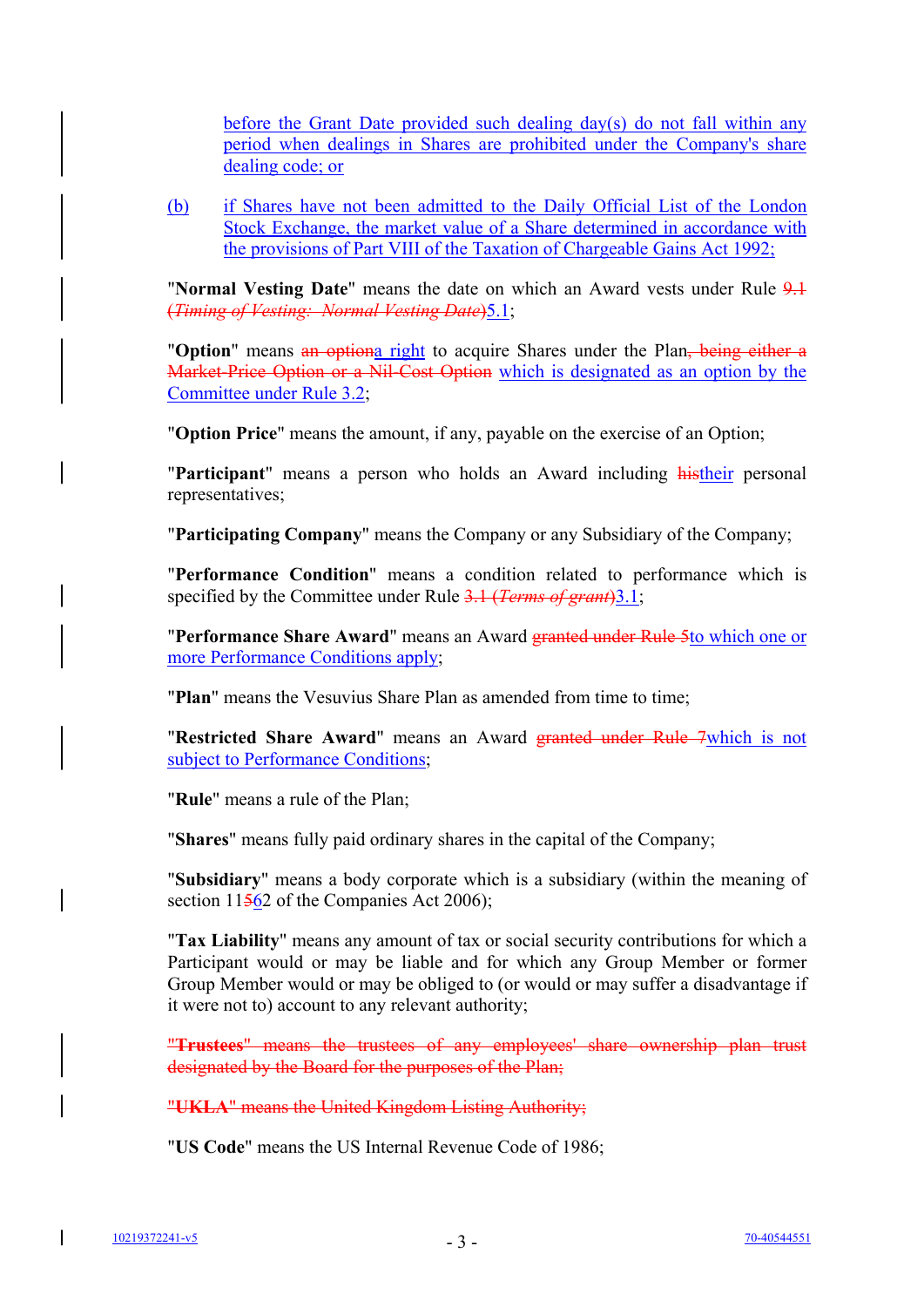"**US Participant**" means (1) a US citizen, (2) a US resident or (3) a non-resident alien of the US, but in the case of a non-resident alien, only with respect to the portion of an Award that is taxable in the US and subject to section 409A of the US Code;

"**Vest**" means:

- (a) in relation to a Conditional Award, a Participant becoming entitled to have Shares transferred to himthem (or histheir nominee) subject to the Rules; or
- (b) in relation to an Option, it becoming exercisable

and **Vesting** and **Vested Shares** shall be construed accordingly;.

"**Vested Shares**" means those Shares in respect of which an Award Vests.

- 1.2 Any reference in the Plan to any enactment includes a reference to that enactment as from time to time modified, extended or re-enacted.
- 1.3 Expressions in italics and headings are for guidance only and do not form part of the Plan.

# 2. **ELIGIBILITY**

# 2.1 **Performance Share Awards**

An individual is eligible to be granted ana Performance Share Award Award only if he isthey are an employee (including an executive director) of a Participating Company.

# 2.2 **Restricted Share Awards**

An individual is eligible to be granted a Restricted Share Award only if they are an employee (including an executive director), save that no Restricted Share Award shall be granted to an executive director of the Company unless the Committee determines that there are exceptional circumstances justifying the grant.

# 2.3 **Deferred Share Bonus Awards**

An individual is eligible to be granted a Deferred Share Bonus Award only if they are an employee (including an executive director) of a Participating Company and they are eligible to receive a Bonus.

# 3. **GRANT OF AWARDS**

# 3.1 **Terms of grant**

Subject to Rule 3.6 (*Timing of grant*)3.6, Rule 3.8 (*Approvals and consents*)3.8 and Rule 4 (*Limits*)4, the Committee may resolve to grant an Award to any person who is eligible under Rule 2 on:

(a) the terms set out in the Plan; and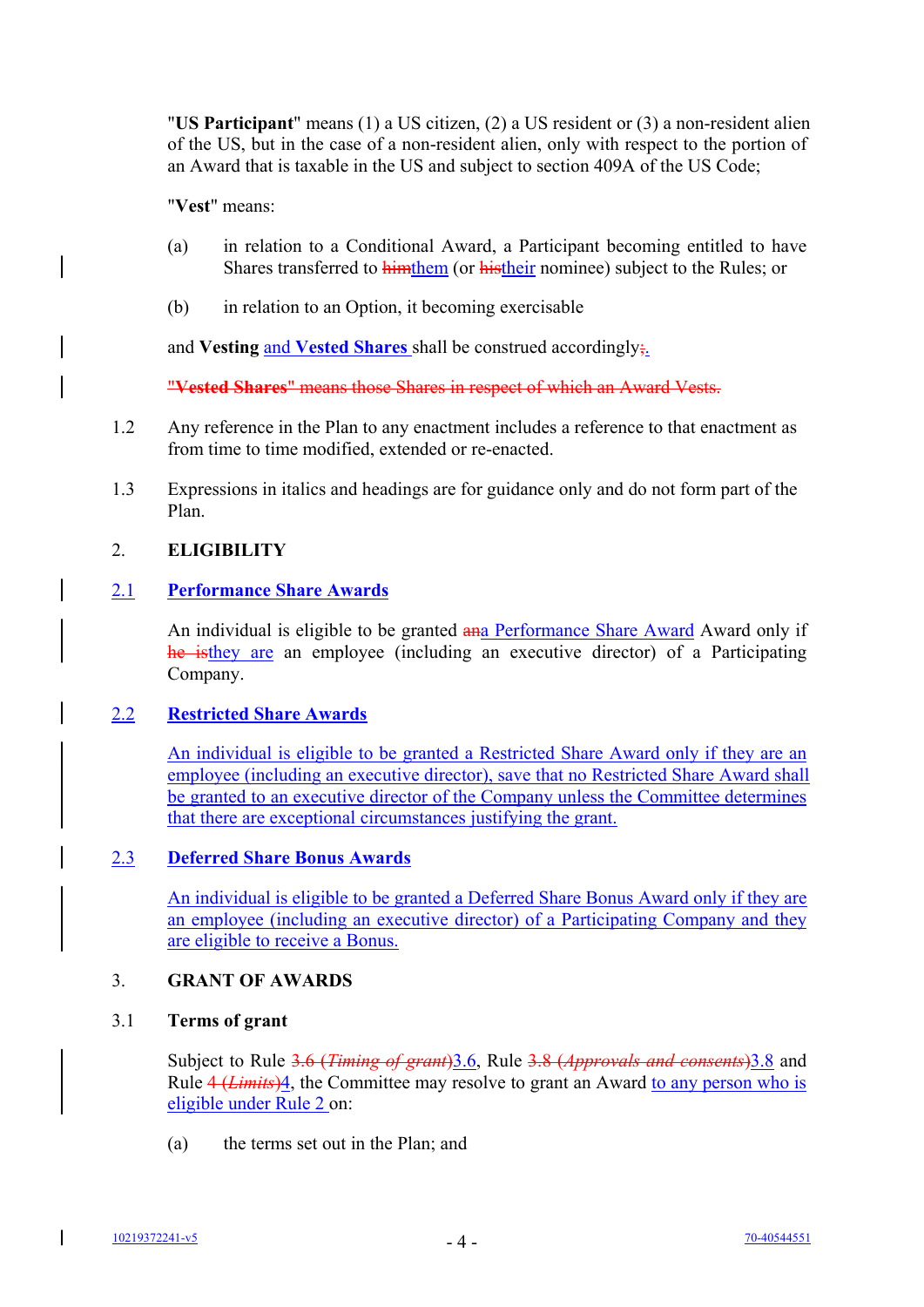(b) such additionalany other terms as the Committee may specify (whether a Performance Condition, Holding Period and/or any otherwise terms) as the Committee may specify ).

to any person who is eligible to be granted an Award under Rule 2 (*Eligibility*).

# 3.2 **Type of Award**

On or before the Grant Date, the Committee shall determine whether an Award shall be a Performance Share Award, a Deferred Share Bonus Award, a Restricted Share Award or a Market-Price Option, and, in the casein the form of:

- (a) a Conditional Award or an Option; and
- (b) a Performance Share Award, a Deferred Share Bonus Award or a Restricted Share Award, the Committee shall further determine whether such Award shall be granted in the form of a Conditional Award or a Nil-Cost Option (or such other form as the Committee considers has a substantially similar effect).

# 3.3 **Method of grant**

An Award shall be granted by deed executed by the Company and, if an Award is an Option, the Committee will set the Option Price (if any) on or before the Grant Date (and may reduce or waive any Option Price on or before the exercise of the Option).

An Award shall be granted as follows:

- (a) a Conditional Award or an Option shall be granted by deed executed by the Company;
- (b) if an Award is an Option, the Committee shall determine the Option Price (if any) on or before the Grant Date.

# 3.4 **Treatment of Dividends**

The Committee may:

- (a) decide at any time that a Participant (or histheir nominee) shall be entitled to receive a benefit determined by reference to the value of all or any of the dividends (excluding the dividend tax credit unless the Committee decides otherwise) that would have been paid on the Vested Shares in respect of dividend record dates occurring during the period between the Grant Date and the date of Vesting and may further decide that such benefit shall be provided in cash and/or Shares. The Committee may decide to exclude the value of all or part of any special dividend from the amount of the Dividend Equivalent; or
- (b) grant an Award on terms whereby the number of Shares comprised in the Award shall increase by deeming dividends (excluding special dividends, unless the Committee decides otherwise) paid on the Shares from the Grant Date to Vesting to have been reinvested in additional Shares on such terms (as to the inclusion or exclusion of any dividend tax credit, the price at which any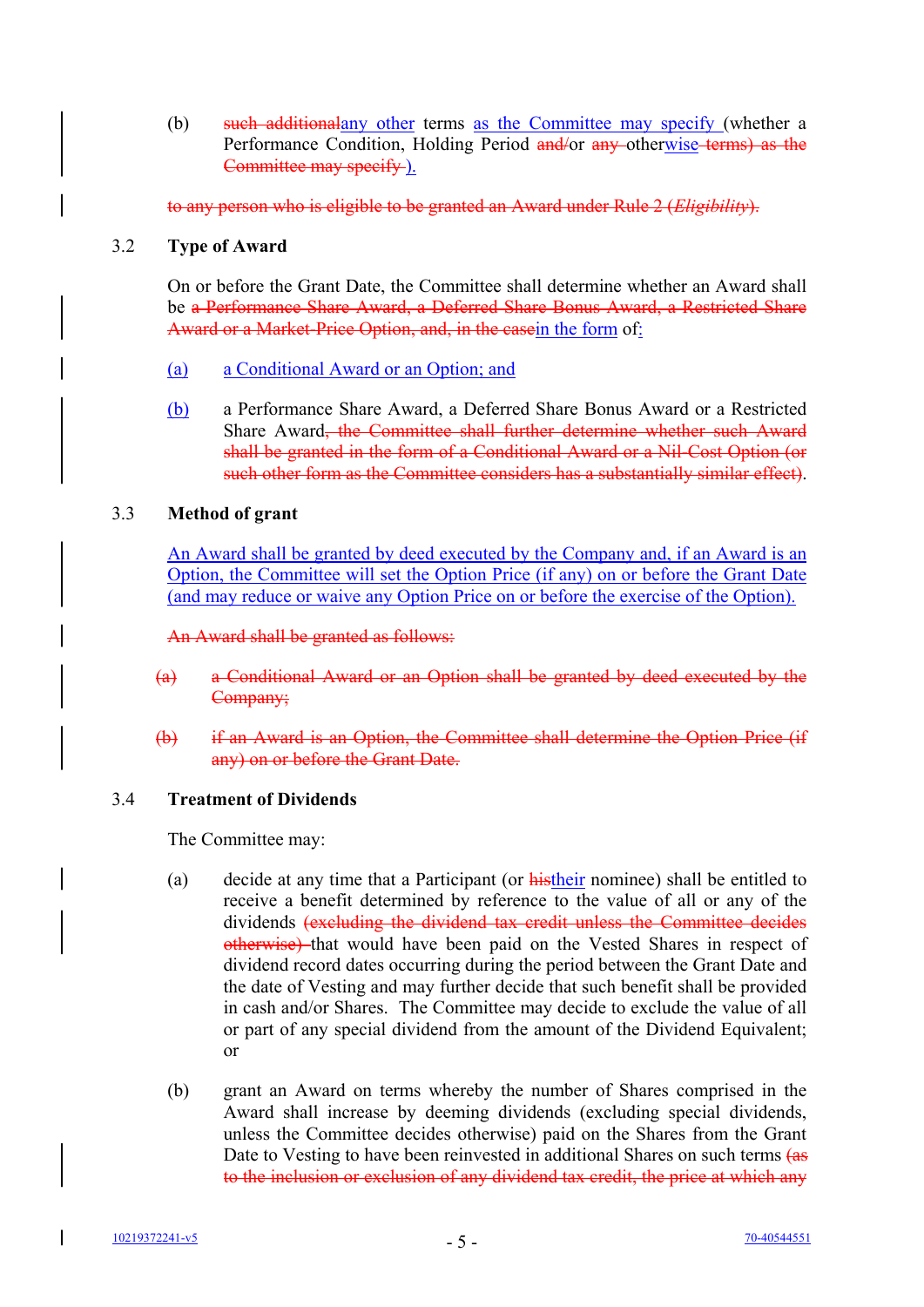additional Shares shall be deemed to have been purchased or otherwise) as the Committee shall decide.

This Rule shall not apply to a Market-Price Option.

### 3.5 **Method of satisfying Awards**

Unless specified to the contrary by the Committee on the Grant Date, an Award may be satisfied:

- (a) by the issue of new Shares; and/or
- (b) by the transfer of treasury Shares; and/or
- (c) by the transfer of Shares (other than the transfer of treasury Shares).

The Committee may decide to change the way in which it is intended that an Award may be satisfied after it has been granted, having regard to the provisions of Rule 4 (*Limits*)4.

### 3.6 **Timing of grant**

Subject to Rule 3.8 (*Approvals and consents*)3.8, an Award may only be granted at the following times up to [18 May] 2032:

### (a) in the period of 6 weeks beginning with:

# (i) the date of Admission; or

- $(iii)$  in the period of 6 weeks beginning with the dealing day after the date on which the Company announces its results for any period;  $\Theta$
- (b) in the period of 6 weeks beginning with the date on which the Plan is approved by the Shareholders of the Company; or
- $(\frac{b}{c})$  at any other time when the Committee considers that exceptional circumstances are sufficiently exceptional to justify its grantexist.

but an Award may not be granted after 26 November 2022 (that is, the expiry of the period of 10 years beginning with the date on which the Plan is approved by the shareholders of Cookson Group plc).

#### 3.7 **Non-transferability and bankruptcy**

An Award granted to any person:

- (a) shall not be transferred, assigned, charged or otherwise disposed of except on histheir death to histheir personal representatives and shall lapse immediately on any attempt to do so; and
- (b) shall lapse immediately if  $\frac{h}{h}$  is the y are declared bankrupt.

I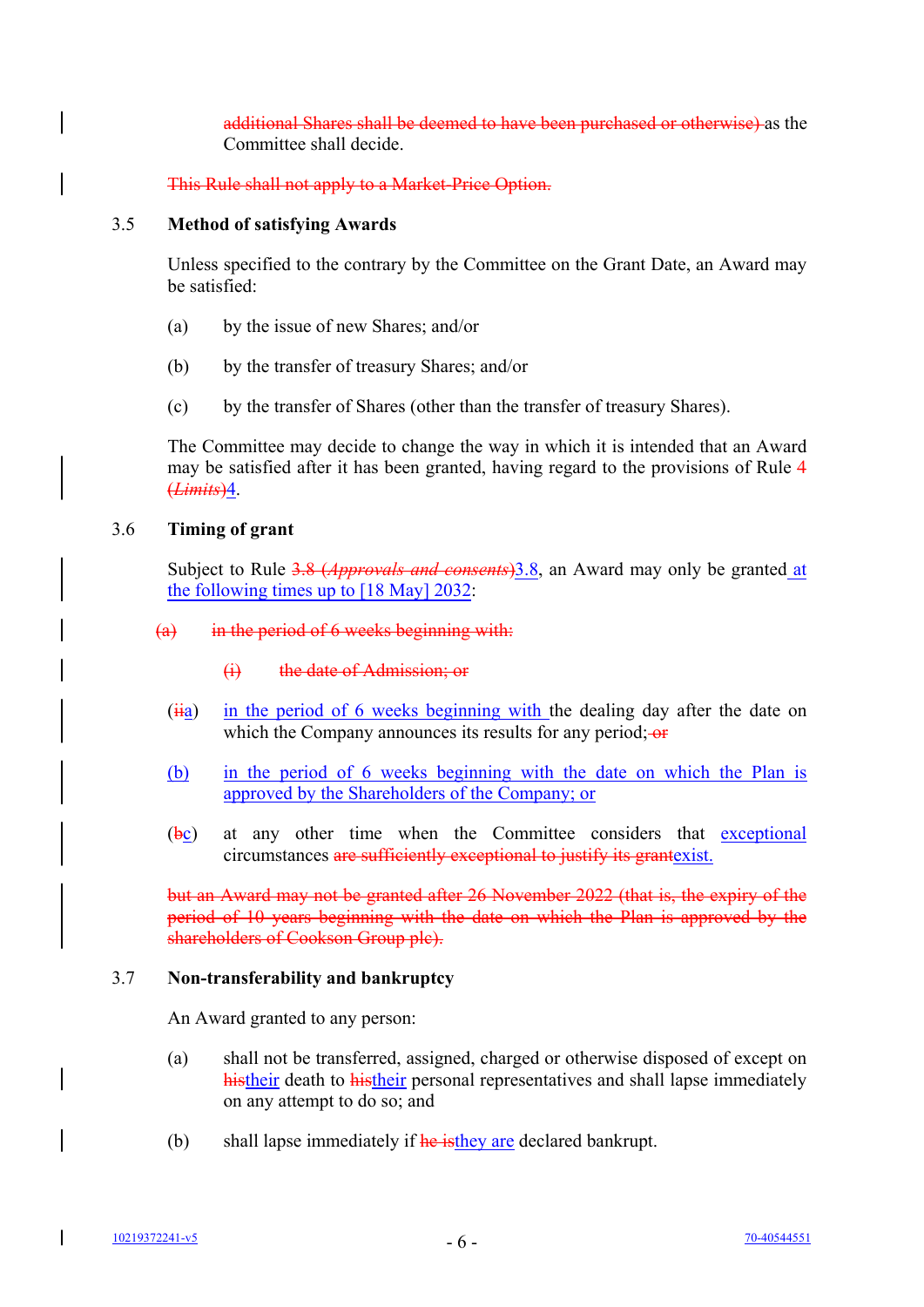# 3.8 **Approvals and consents**

The grant of any Award shall be subject to obtaining any approval or consent required under the Listing Rules, any relevant share dealing code of the Company, the City Code on Takeovers and Mergers, or any other UK or overseas regulation or enactment.

# 3.9 **Confirmation of Award Terms**

Each Participant shall, for any Award granted to them, be provided with confirmation of the terms set out below:

- (a) the Grant Date;
- (b) the number of Shares over which the Award is granted;
- (c) any applicable Performance Condition(s);
- (d) the Normal Vesting Date(s);
- (e) in the case of an Option, the period(s) during which such Option may be exercised;
- (f) any obligations on the part of the Participant that may be deemed necessary or desirable to comply with any securities or tax laws or other regulatory issues which may apply to the Company, any Group Member, the Participant or any other person; and
- (g) any other terms which the Committee considers appropriate.

# 3.10 **US Participants**

An Award granted to a US Participant shall be in the form of a Conditional Award.

# 4. **LIMITS**

# 4.1 **5 per cent. in 10 years limit**

An Award shall not be granted in any calendar year-if, at the time of its the proposed Grant Date, it would cause the number of Shares "allocated" (as defined in Rule 4.3) in the period of 10 calendar years ending with that calendar year under the Plan and under any other-discretionary share plan adopted by the Company-or by Cookson Group plc to exceed such number as represents 5 per cent. of the, including the Plan) in the period of 10 years ending with the calendar year in which the proposed Grant Date falls, to exceed 5% of the issued ordinary share capital of the Company in issue at that time.

# 4.2 **10 per cent. in 10 years limit**

An Award shall not be granted in any calendar year-if, at the time of its the proposed Grant Date, it would cause the number of Shares "allocated" (as defined in Rule 4.3) in the period of 10 calendar years ending with that calendar year under the Plan and

 $\mathbf l$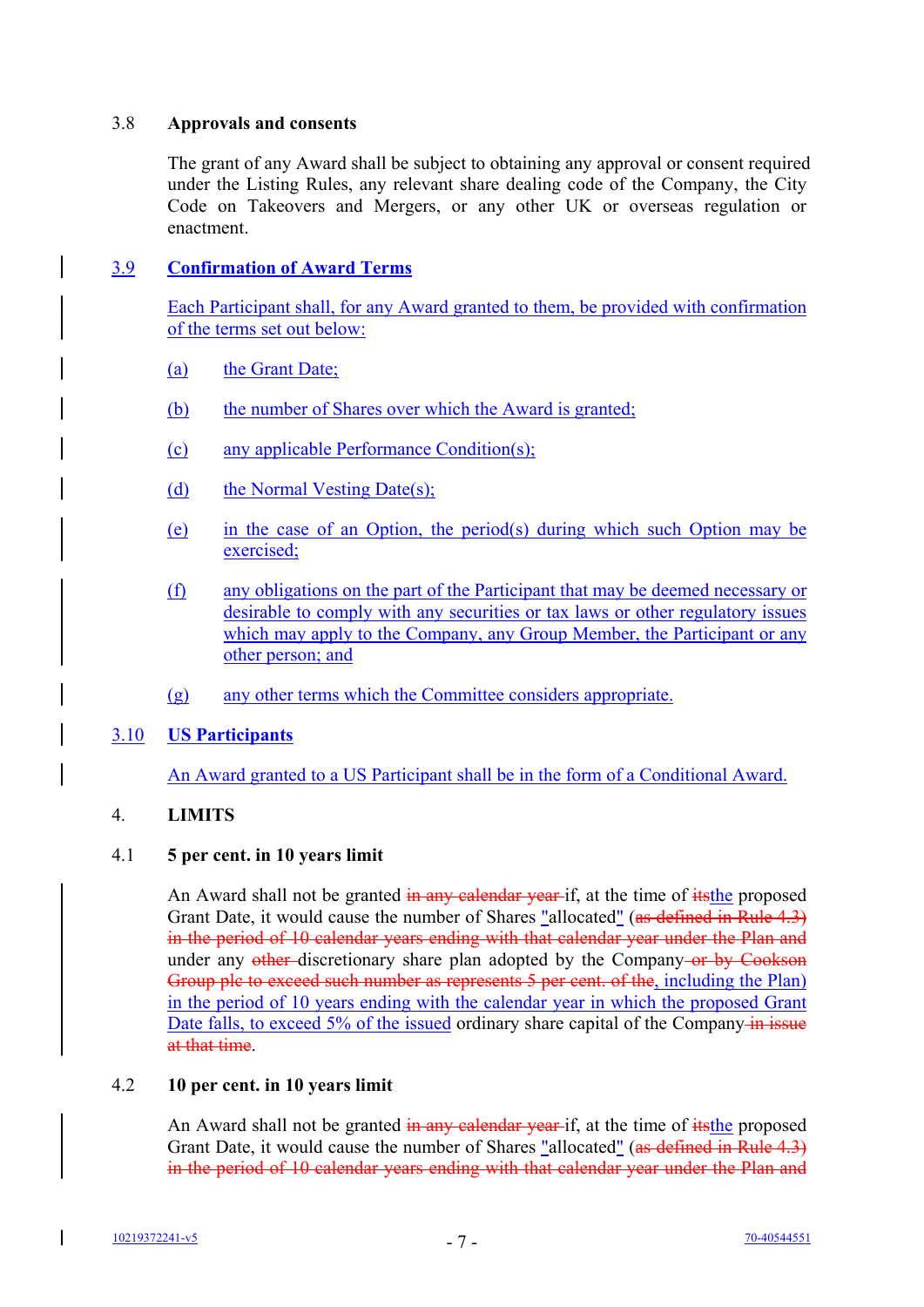under any other employee share plan adopted by the Company or by Cookson Group plc to exceed such number as represents 10 per cent. of the, including the Plan) in the period of 10 years ending with the calendar year in which the proposed Grant Date falls, to exceed  $10\%$  of the issued ordinary share capital of the Company-in issue at that time.

# 4.3 **Meaning of "allocated"**

For the purposes of Rules 4.1 and 4.2:

- (a) Shares are allocated:
	- (i) when an option, award or other contractual right to acquire unissued Shares or treasury Shares is granted;
	- (ii) where Shares are issued or treasury Shares are transferred otherwise than pursuant to an option, award or other contractual right to acquire Shares, when those Shares are issued or treasury Shares transferred;
- (b) any Shares which have been issued or which may be issued (or any Shares transferred out of treasury or which may be transferred out of treasury) to any trustees to satisfy the exercise of any option, award or other contractual right granted under any employee share plan shall count as allocated unless they are already treated as allocated under this Rule; and
- (c) for the avoidance of doubt, existing Shares other than treasury Shares that are transferred or over which options, awards or other contractual rights are granted shall not count as allocated.

# 4.4 **Post-grant events affecting numbers of "allocated" Shares**

For the purposes of Rule 4.3:

(a) where:

 $(i)$  For the purposes of Rules 4.1 and 4.2 Shares will cease to be allocated where any option, award or other contractual right to acquire unissued Shares or treasury Shares is released or lapses (whether in whole or in part); or the Committee chooses to satisfy the award, option or other contractual right in cash or by the transfer of existing Shares (other than treasury Shares).

- (ii) after the grant of an option, award or other contractual right the Committee determines that:
	- (A) where an amount is normally payable on its exercise it shall be satisfied without such payment but instead by the payment of cash equal to the gain made on its exercise; or
	- (B) it shall be satisfied by the transfer of existing Shares (other than Shares transferred out of treasury)

 $\mathbf l$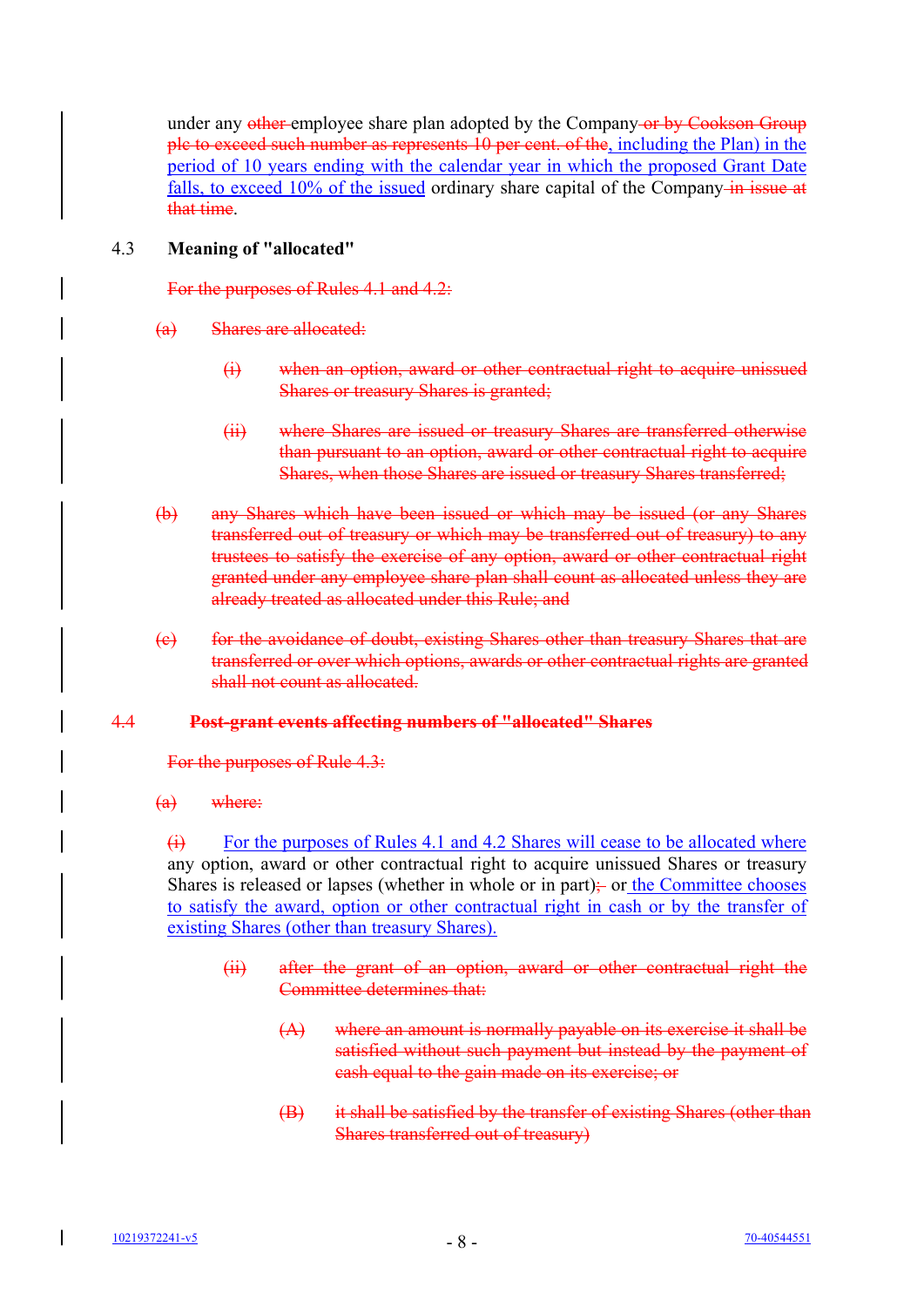the unissued Shares or treasury Shares which consequently cease to be subject to the option, award or other contractual right shall not count as allocated; and

(b) the number of Shares allocated in respect of an option, award or other contractual right shall be such number as the Board shall reasonably determine from time to time.

### 4.5 **Changes to investor guidelines**

Treasury Shares shall cease to count as allocated Shares for the purposes of Rule 4.3 if institutional investor guidelines cease to require such Shares to be so counted.

# 4.64 **Individual Limit**

- (a) The maximum total market value of Shares (calculated as set out in this Rule) over which Market-Price Options may be granted to any employee during any calendar year is 300 per cent of his salary (as defined in this Rule).
- $(ba)$  The maximum total  $m$ Market  $\overline{v}$ Value of Shares (calculated as set out in this Rule) over which Performance Share Awards may be granted to any employee during any calendar year is 200-per cent<sup> $\%$ </sup> of histheir salary (as defined in this Rule).
- (eb) The maximum total  $m$ Market  $\overline{v}$ Value of Shares (calculated as set out in this Rule) over which Restricted Share Awards may be granted to any employee during any calendar year is  $150$ -per cent<sup>%</sup> of histheir salary (as defined in this Rule), unless the Committee decides that exceptional circumstances exist, in which case the maximum total value may be such higher percentage of histheir salary as the Committee may determine.
- (dc) The maximum total  $m$ Market  $\overline{v}$ Value of Shares (calculated as set out in this Rule) over which Deferred Share Bonus Awards may be granted to any employee during any calendar year shall be the amount of the Bonus that might have otherwise been paid to such employee.
- (ed) If in any calendar year an employee is to be granted more than one type of Award (ignoring Deferred Share Bonus Awards, and any Restricted Share Award granted to aan executive director of the Company in exceptional circumstances), the Committee shall reduce the individual limits set out above on an appropriate exchange ratio in the light of such individual limits (so that, for instance, if a Participant is granted a Performance Share Award over Shares with a total  $\frac{m}{m}$  Market  $\frac{v}{m}$  alue of one-half of the maximum which could be granted to himthem under the above individual limit for Performance Share Awards, hethey may be granted a Market-Price OptionRestricted Share Award over Shares with a total  $m$ Market  $\overline{v}$ Value of up to one-half of the maximum which could be granted to himthem under the above individual limit for Market-Price OptionsRestricted Share Awards).

# For the purpose of this Rule 4.6:

(i) For the purpose of this Rule 4.4 an employee's **salary** shall be taken to be histheir base salary (excluding benefits in kind), expressed as an annual rate payable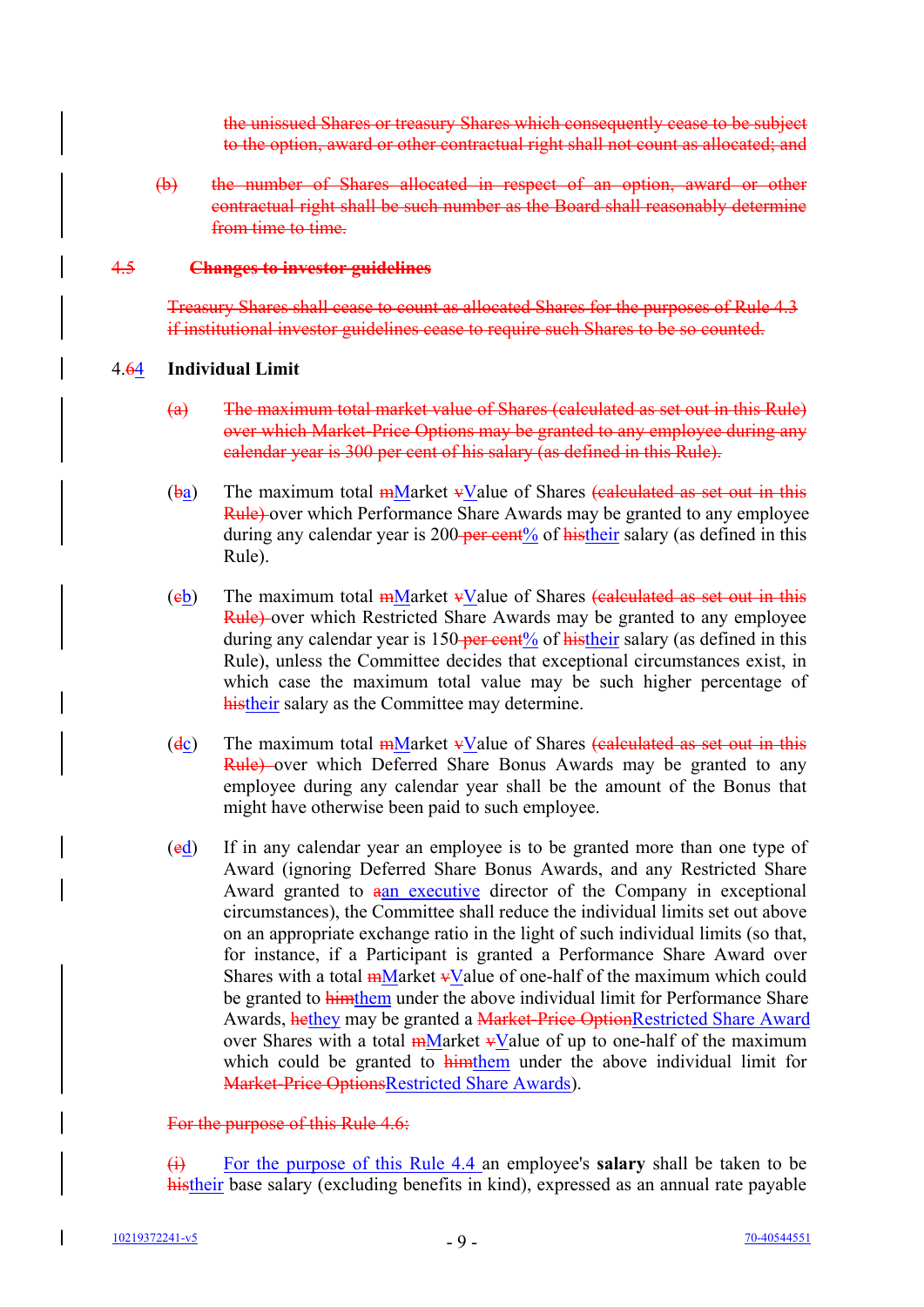by the Participating Companies to himthem on the Grant Date (or such earlier date as the Committee shall determine). Where a payment of salary is made in a currency other than sterling, the payment shall be treated as equal to the equivalent amount of sterling determined by using any rate of exchange which the Committee may reasonably select; and.

(ii) the **market value** of the Shares over which an Award is to be granted shall, at a time when Shares in the Company are listed in the London Stock Exchange Daily Official List, be taken to be the middle-market quotation of such Shares (as derived from the London Stock Exchange Daily Official List) on the dealing day last preceding the Award Date or the average of the middle-market quotations of such Shares on the five dealing days preceding the Award Date, as the Committee shall decide.

# 4.75 **Effect of limits**

Any Award shall be limited and take effect so that the limits in this Rule 44 are complied with.

# 5. **PERFORMANCE SHAREVESTING OF AWARDS**

### 5.1 **Granting Performance Share Awards**

Subject to Rule 3.6 (*Timing of Grant*) and Rule 3.8 (*Approvals and Consents*), the Committee may from time to time resolve to grant a Performance Share Award to any person who is eligible to be granted such an Award under Rule 2 (*Eligibility*).

# 5.2 **Form of Performance Share Awards**

The Committee shall determine whether a Performance Share Award shall be granted in the form of a Conditional Award or a Nil-Cost Option and, in the latter case, the Committee shall further determine the Option Price (if any) payable on the exercise of such Option.

# 5.3 **Confirmation of Award Terms**

Each Participant shall in respect of any Performance Share Award granted to him be provided with confirmation of the terms set out below and this may be provided in electronic or paper form:

- (a) the Grant Date;
- (b) the number of Shares in respect of which the Performance Share Award is granted;
- (c) any applicable Performance Condition(s);
- (d) the Normal Vesting Date(s);
- (e) in the case of a Nil-Cost Option, the period(s) during which such Option may be exercised;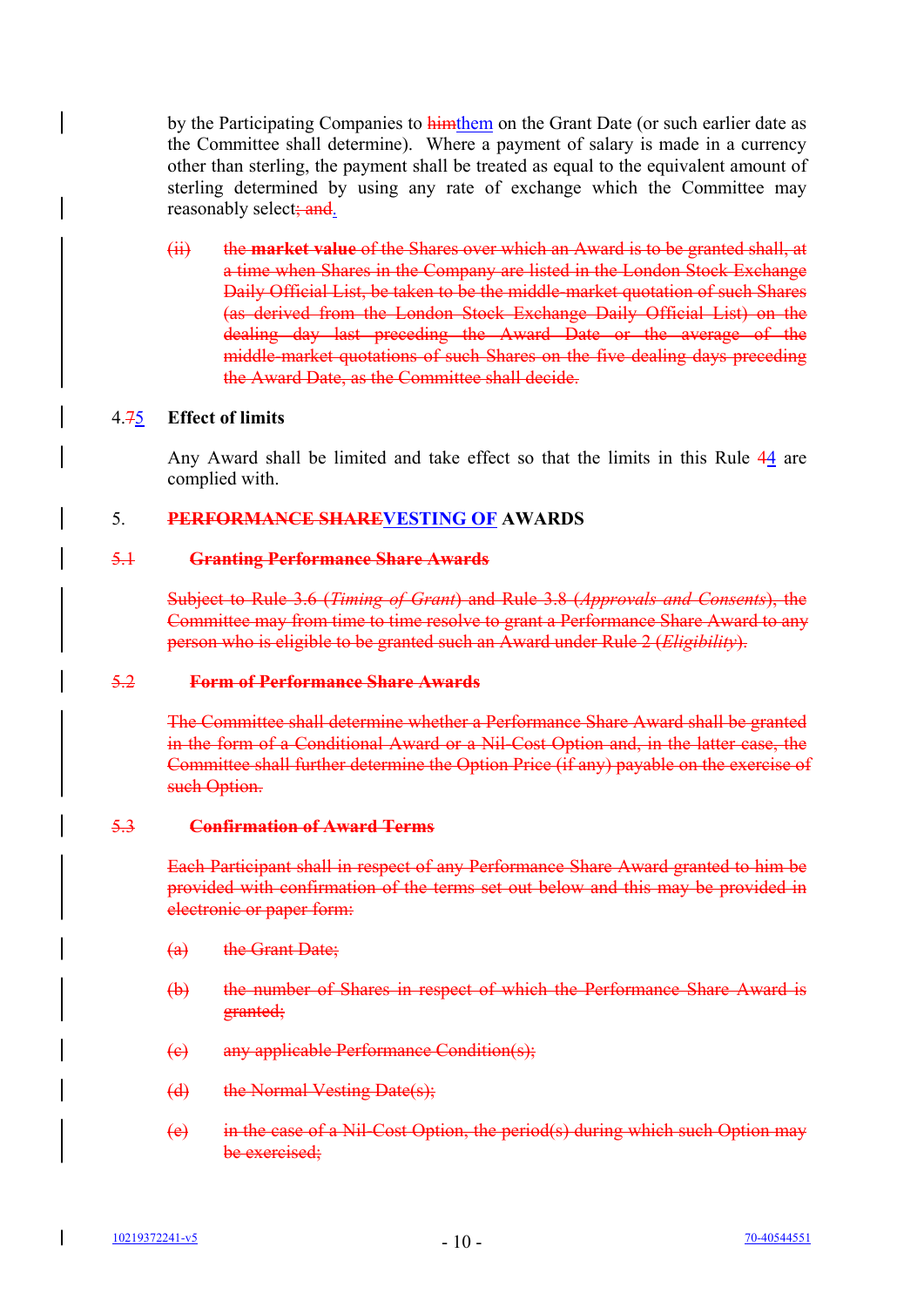- (f) any obligations on the part of the Participant that may be deemed necessary or desirable to comply with any securities or tax laws or other regulatory issues which may apply to the Company, any Group Member, the Participant or any other person; and
- (g) any other terms which the Committee considers appropriate.

### 5.4 **US Participants**

A Performance Share Award shall not be granted to a US Participant in the form of a Nil-Cost Option unless the Committee is advised that such Nil-Cost Option would comply with Section 409A of the US Code or, alternatively, would be exempt from the provisions of Section 409A of the US Code.

# 6. **DEFERRED SHARE BONUS AWARDS**

#### 6.1 **Granting Deferred Share Bonus Awards**

Subject to Rule 3.6 (*Timing of Grant*) and Rule 3.8 (*Approvals and Consents*), the Committee may from time to time resolve to grant a Deferred Share Bonus Award to any person who is eligible to be granted such an Award under Rule 2 (*Eligibility*) and who is eligible to receive a Bonus.

#### 6.2 **Form of Deferred Share Bonus Awards**

The Committee shall determine whether a Deferred Share Bonus Award shall be granted in the form of a Conditional Award or a Nil-Cost Option and, in the latter case, the Committee shall further determine the Option Price (if any) payable on the exercise of such Option.

### 6.3 **Confirmation of Award Terms**

Each Participant shall in respect of any Deferred Share Bonus Award granted to him be provided with confirmation of the terms set out below and this may be provided in electronic or paper form:

- (a) the Grant Date;
- (b) the number of Shares in respect of which the Deferred Share Bonus Awards is granted;
- (c) the Normal Vesting Date(s);
- (d) in the case of a Nil-Cost Option, the period(s) during which such Option may be exercised;
- (e) any obligations on the part of the Participant that may be deemed necessary or desirable to comply with any securities or tax laws or other regulatory issues which may apply to the Company, any Group Member, the Participant or any other person; and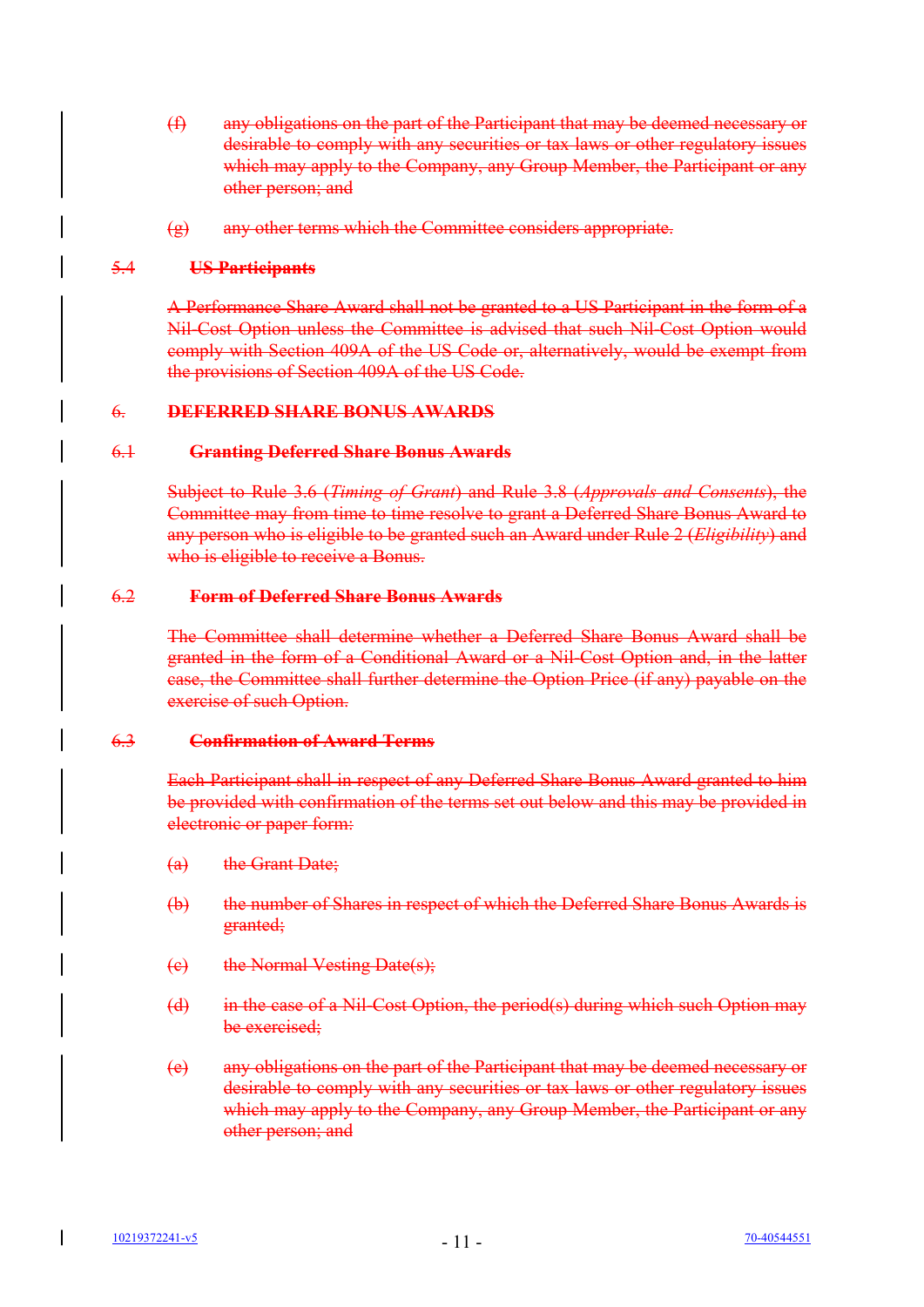(f) any other terms which the Committee considers appropriate.

# 6.4 **US Participants**

A Deferred Share Bonus Award shall not be granted to a US Participant in the form of a Nil-Cost Option unless the Committee is advised that such Nil-Cost Option will comply with Section 409A of the US Code or, alternatively, would be exempt from the provisions of Section 409A of the US Code.

# 7. **RESTRICTED SHARE AWARDS**

# 7.1 **Granting Restricted Share Awards**

Subject to Rule 3.6 (*Timing of Grant*) and Rule 3.8 (*Approvals and Consents*), the Committee may from time to time resolve to grant a Restricted Share Award to any person who is eligible to be granted such an Award under Rule 2 (*Eligibility*), save that no Restricted Share Award shall be granted to a director of the Company unless the Committee determines that there are exceptional circumstances.

### 7.2 **Form of Restricted Share Awards**

The Committee shall determine whether a Restricted Share Award shall be granted in the form of a Conditional Award or a Nil-Cost Option and, in the latter case, the Committee shall further determine the Option Price (if any) payable on the exercise of such Option.

### 7.3 **Confirmation of Award Terms**

Each Participant shall in respect of any Restricted Share Award granted to him be provided with confirmation of the terms set out below and this may be provided in electronic or paper form:

- (a) the Grant Date;
- (b) the number of Shares in respect of which the Restricted Share Awards is granted;
- (c) the Normal Vesting Date(s);
- (d) in the case of a Nil-Cost Option, the period(s) during which such Option may be exercised;
- (e) any obligations on the part of the Participant that may be deemed necessary or desirable to comply with any securities or tax laws or other regulatory issues which may apply to the Company, any Group Member, the Participant or any other person; and
- (f) any other terms which the Committee considers appropriate.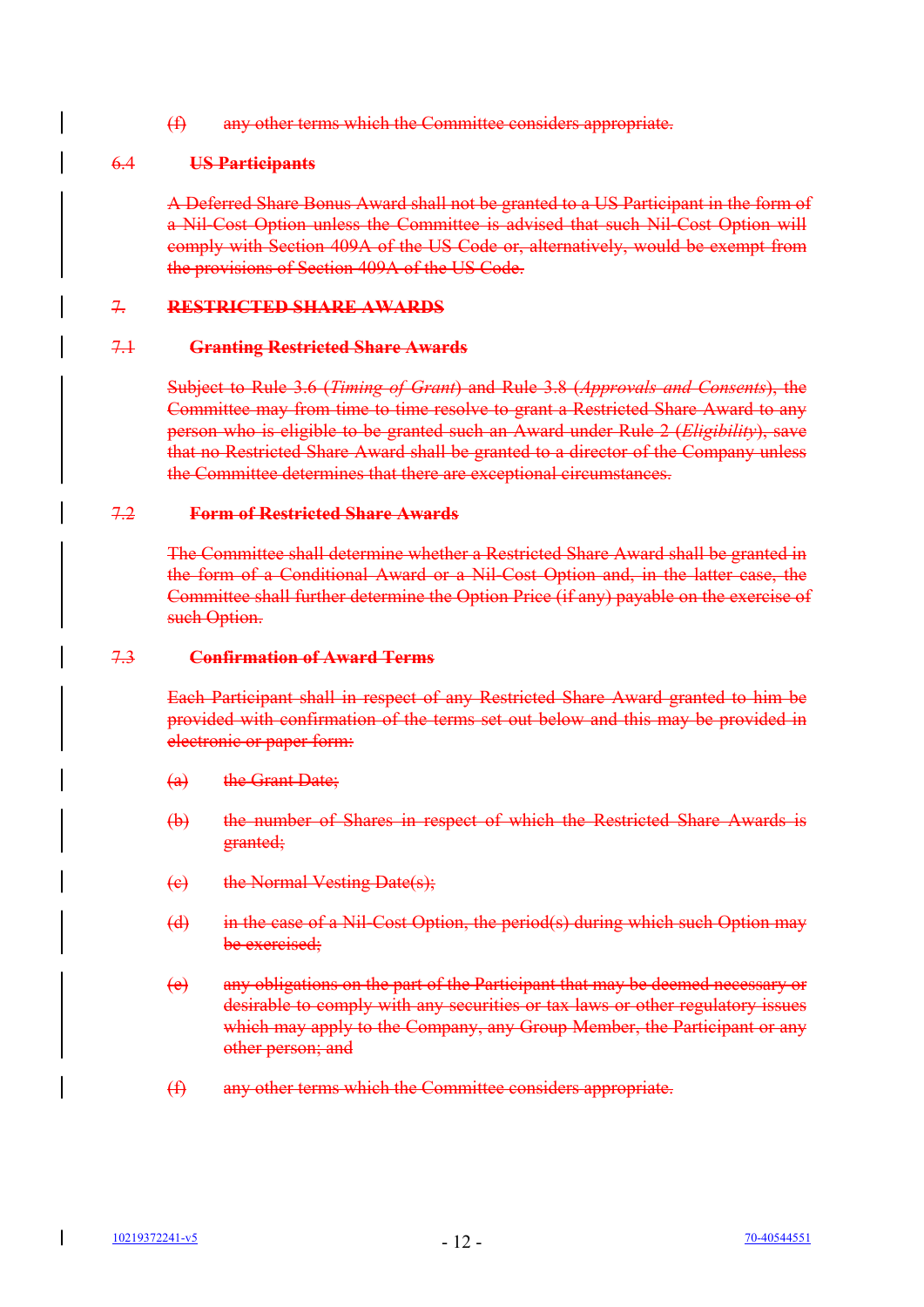### 7.4 **US Participants**

A Restricted Share Award shall not be granted to a US Participant in the form of a Nil-Cost Option unless the Committee is advised that such Nil-Cost Option will comply with Section 409A of the US Code or, alternatively, would be exempt from the provisions of Section 409A of the US Code.

# 8. **MARKET-PRICE OPTIONS**

### 8.1 **Granting Market-Price Options**

Subject to Rule 3.6 (*Timing of Grant*) and Rule 3.8 (*Approvals and Consents*), the Committee may from time to time resolve to grant a Market-Price Option to any person who is eligible to be granted a Market-Price Option under Rule 2 (*Eligibility*). Where the Committee determines that it is appropriate to do so, a Market-Price Option may be granted under this Rule 8 or under Schedule 1 (the UK Company Share Option Plan), Schedule 2 (the US Incentive Stock Option Plan), Schedule 3 (French Approved Option Plan) or under any other Schedule to this Plan which may be adopted at any time for the purposes of granting Awards to employees in any country or territory.

- 8.2 The Option Price under a Market-Price Option shall not be less than:
	- (a) if Shares are quoted in the London Stock Exchange Daily Official List, the middle-market quotation of the Shares (as derived from that List) on the dealing day before the Grant Date (or on such other dealing day(s) as the Committee may decide) provided that such dealing day(s) do not fall within any period when dealings in Shares are prohibited under Company's share dealing code;
	- (b) if Rule 8.2(a) does not apply, the market value of the Shares on the Grant Date as determined by the Committee; and
	- (c) in the case of a Market-Price Option to acquire Shares only by subscription, the nominal value of those Shares.

# 8.3 **Confirmation of Option Terms**

As soon as practicable after the Grant Date, each Participant shall in respect of any Market-Price Option granted to him be provided with confirmation of the terms set out below and this may be provided in electronic or paper form:

- (a) the Grant Date;
- (b) the number of Shares in respect of which the Market-Price Option is granted;
- (c) the Option Price;
- (d) any applicable Performance Condition(s);
- (e) the Normal Vesting Date(s);

 $\mathbf l$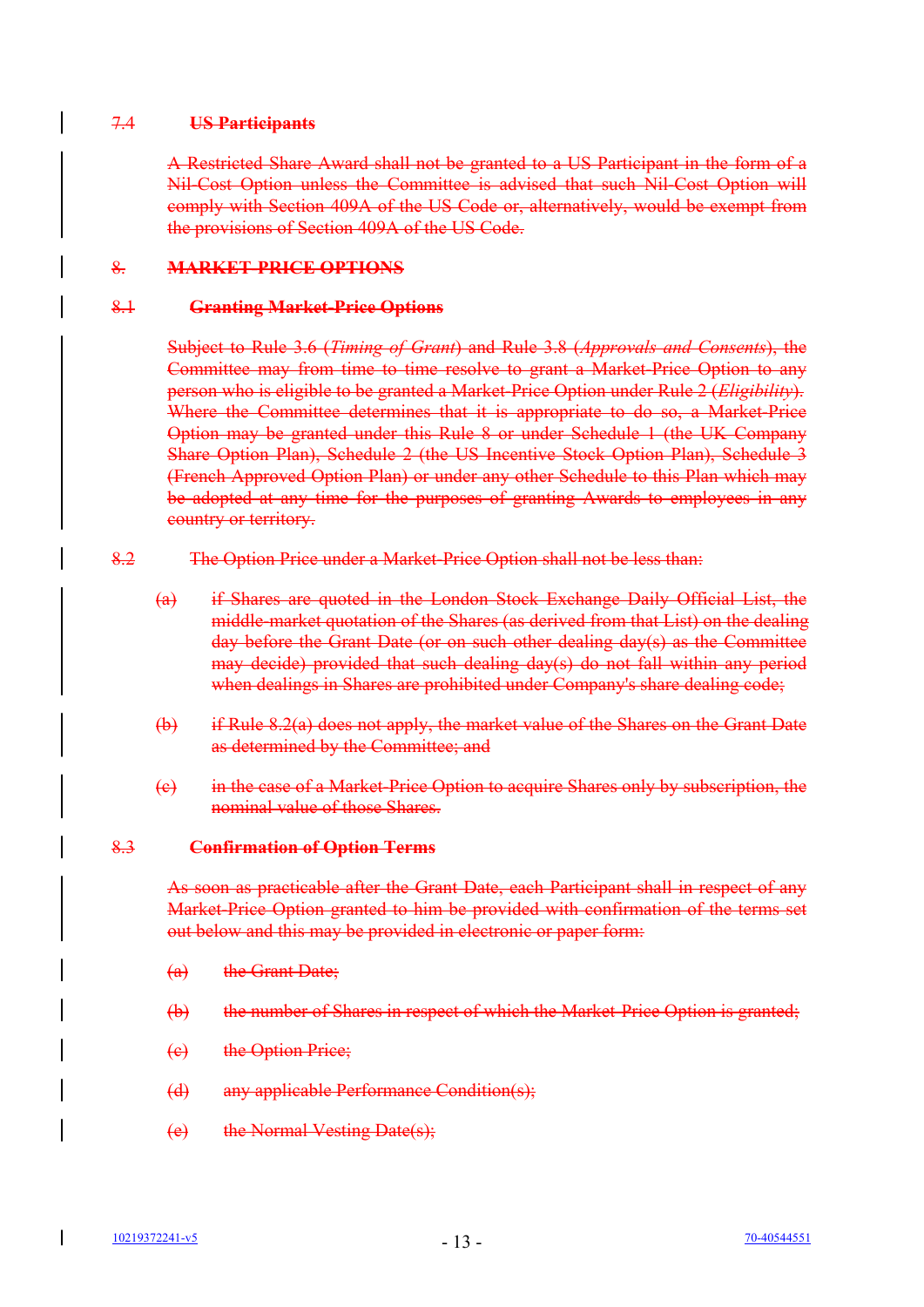- (f) any obligations on the part of the Participant that may be deemed necessary or desirable to comply with any securities or tax laws or other regulatory issues which may apply to the Company, any Group Member, the Participant or any other person; and
- (g) any other terms which the Committee considers appropriate.

### 8.4 **Share settlement of Market-Price Options**

The Company may agree with a Participant to settle the exercise of any Market-Price Option held by him so that:

- (a) no Option Price is payable by the Participant to exercise the Market-Price Option;
- (b) the Participant is provided with, free of charge, a number of Shares whereby such number (rounded down to the nearest whole number of Shares) shall have an aggregate value equal, on the date of exercise, to the difference between:
	- (i) the aggregate middle-market quotation on the date of exercise of the number of Shares in respect of which the Market-Price Option is exercised; and
	- (ii) the aggregate Option Price that would otherwise be payable in respect of such Shares.

### 8.5 **Granting Market-Price Option on share settlement terms**

The Committee may alternatively resolve to grant a Market-Price Option on the basis that, on exercise, the provisions of Rule 8.4 above shall apply to such Market-Price Option.

# 9. **VESTING OF AWARDS**

# 95.1 **Timing of Vesting: Normal Vesting Date**

Subject to Rule 9.3 (*Restrictions on Vesting: regulatory and tax issues*) and Rules 9.6 and 9.7 *(Malus and clawback and Operation of Clawback)*,5.3 and Rules 5.6 and 5.7, and except where Vesting occurs before the Normal Vesting Date under Rule 10 or Rule 11 an Award shall Vest on the later of:

- (a) the date on which the Committee determines whether or not any Performance Condition and any other condition imposed on the Vesting of the Award has been satisfied (in whole or part); and
- (b) the third anniversary of the Grant Date (or, in the case of a Restricted Shares Award–granted in exceptional circumstances, such earlier date or dates of Vesting as may be prescribed by the Committee in respect of on the AwardGrant Date).

 $\mathbf{I}$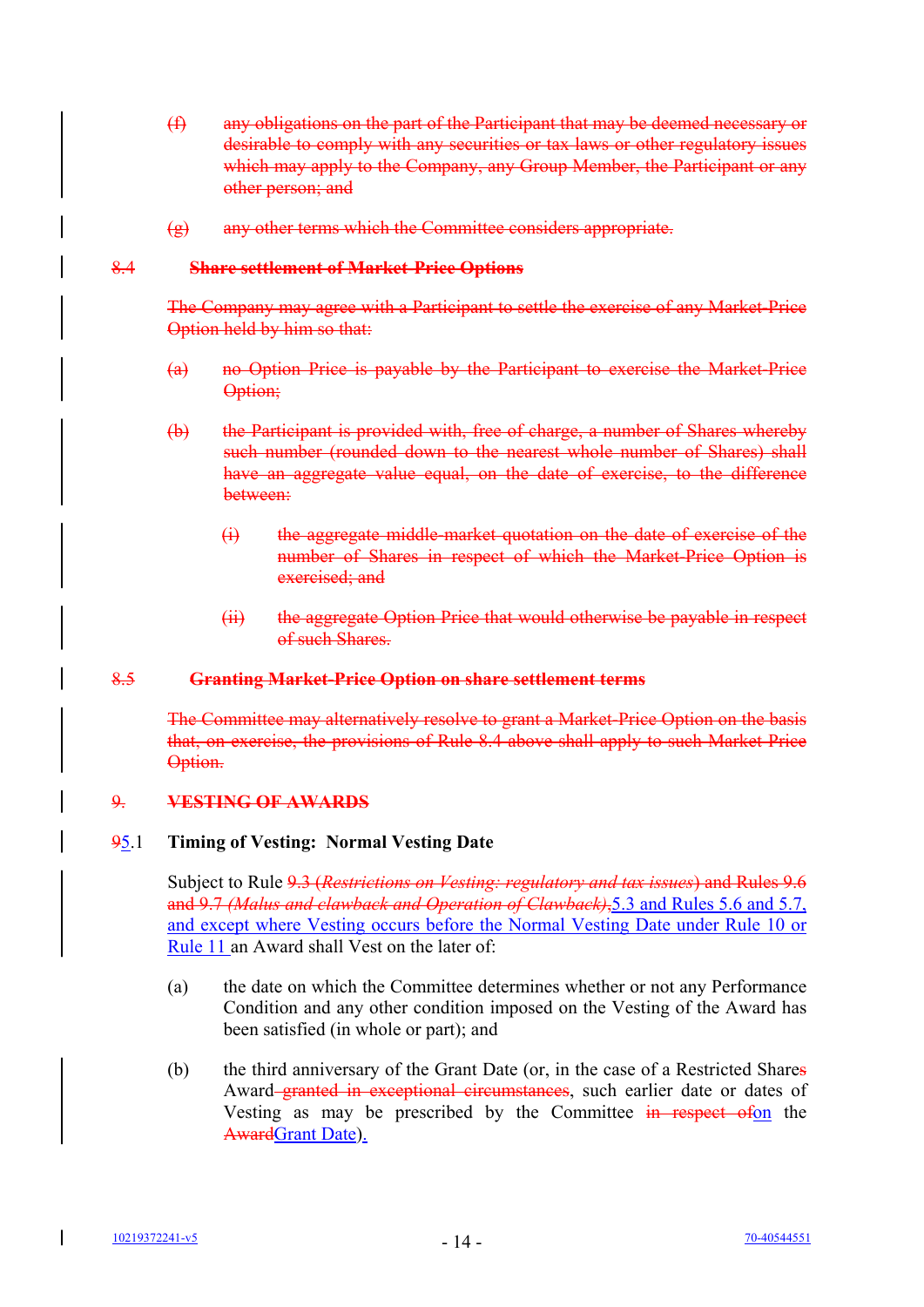earlier Vesting occurs on an Early Vesting Date under Rule 14 (*Leavers*) or Rule 15 (*Takeovers and other corporate events*).

# 95.2 **Extent of Vesting**

An Award shall only Vest to the extent:

- (a) that any Performance Condition is satisfied on the Normal Vesting Date or, if appropriate, the Early Vesting Date;
- (b) as permitted by any other term imposed on the Vesting of the Award; and
- (c) in relation to Vesting before the Normal Vesting Date, as permitted by Rules 14.3 and 15.5 (*Reduction in number of Vested Shares*)10.3 and 11.5.

Where, under Rule 14 (*Leavers*)10 or Rule 15 (*Takeovers and other corporate events*)11, an Award would (subject to the satisfaction of any Performance Condition) Vest before the end of the full period over which performance would be measured under the Performance Condition then, unless provided to the contrary by the Performance Condition, the extent to which the Performance Condition has been satisfied in such circumstances shall be determined by the Committee on such reasonable basis as it decides.

# 95.3 **Restrictions on Vesting: regulatory and tax issues**

An Award shall only  $\overline{\mathbf{v}}$ Vest on a dealing day for the purposes of the London Stock Exchange Daily Official List (assuming that Shares are quoted in such List on the day of Vesting, otherwise this restriction shall not apply) and not Vest unless and until the following conditions are satisfied:

- (a) the Vesting of the Award, and the issue or transfer of Shares after such Vesting, would be lawful in all relevant jurisdictions and in compliance with the Listing Rules, any relevant share dealing code of the Company, the City Code on Takeovers and Mergers and any other relevant UK or overseas regulation or enactment;
- (b) if, on the Vesting of the Award, a Tax Liability would arise by virtue of such Vesting and the Board decides that such Tax Liability shall not be satisfied by the sale of Shares pursuant to Rule 9.5 (*Payment of Tax Liability*)5.5, then the Participant must have entered into arrangements acceptable to the Board that the relevant Group Member will receive the amount of such Tax Liability;
- (c) the Participant has entered into such arrangements as the Committee requires (and where permitted in the relevant jurisdiction) to satisfy a Group Member's liability to social security contributions in respect of the Vesting of the Award; and
- (d) where the Committee requires, the Participant has entered into, or agreed to enter into, a valid election under Part 7 of ITEPA (*Employment income: elections to disapply tax charge on restricted securities*) or any similar arrangement in any overseas jurisdiction.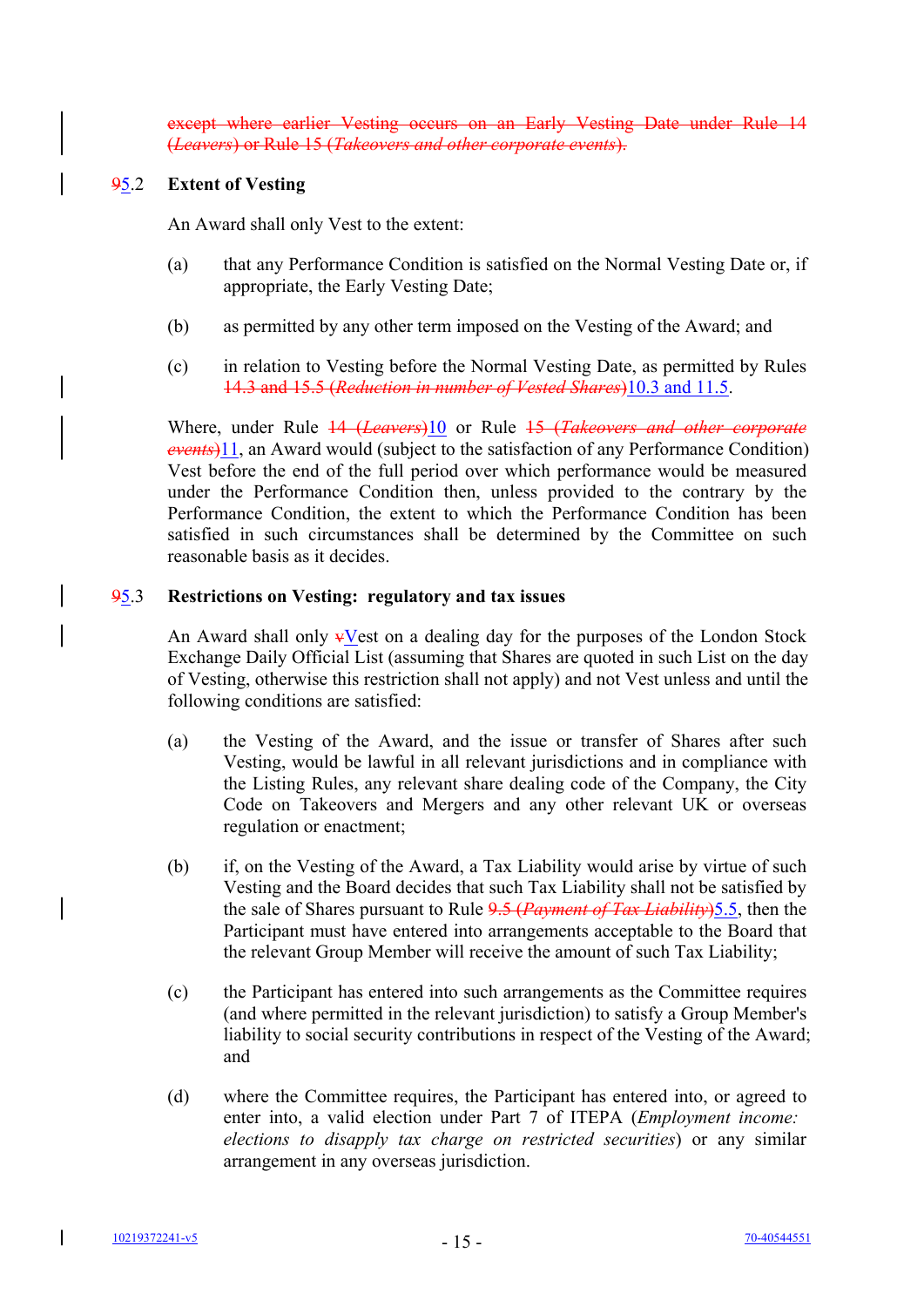is Rule 9.3, references to Group Member include any former Group Member.

# 95.4 **Tax liability before Vesting**

If a Participant will, or is likely to, incur any Tax Liability before the Vesting of an Award then that Participant must enter into arrangements acceptable to any relevant Group Member to ensure that it receives the amount of such Tax Liability. If no such arrangement is made then the Participant shall be deemed to have authorised the Company to sell or procure the sale of sufficient of the Shares subject to histheir Award on histheir behalf to ensure that the relevant Group Member receives the amount required to discharge the Tax Liability and the number of Shares subject to histheir Award shall be reduced accordingly.

For the purposes of this Rule 9.4, references to Group Member include any former Group Member.

### 95.5 **Payment of Tax Liability**

The Participant authorises the Company to sell or procure the sale of sufficient Vested Shares on or following the Vesting of histheir Award on histheir behalf to ensure that any relevant Group Member or former Group Member receives the amount required to discharge the Tax Liability which arises on Vesting except to the extent that the Board decides that all or part of the Tax Liability shall be funded in a different manner.

#### 95.6 **Malus and clawback**

Notwithstanding any other provision of the Plan and regardless of whether any Performance Condition has been satisfied, the Committee may decide:

- (a) at any time before an Award Vests that the number of Shares that would otherwise Vest shall be reduced (to nil if appropriate) (a "**Malus Adjustment**"); and/or
- (b) within 3 years of the Vesting of the Award, the Vested Award shall be repaid in whole or in part ("**Clawback**")

in either case, as a result of:

- (i) any material misstatement of the Group's financial results between the Grant Date and the Vesting Date (the "**Vesting Period**");
- (ii) any error in the calculation of the extent of Vesting of any Award during the Vesting Period;
- (iii) the Participant's actions during the Vesting Period having, in the reasonable opinion of the Committee, amounted to gross misconduct;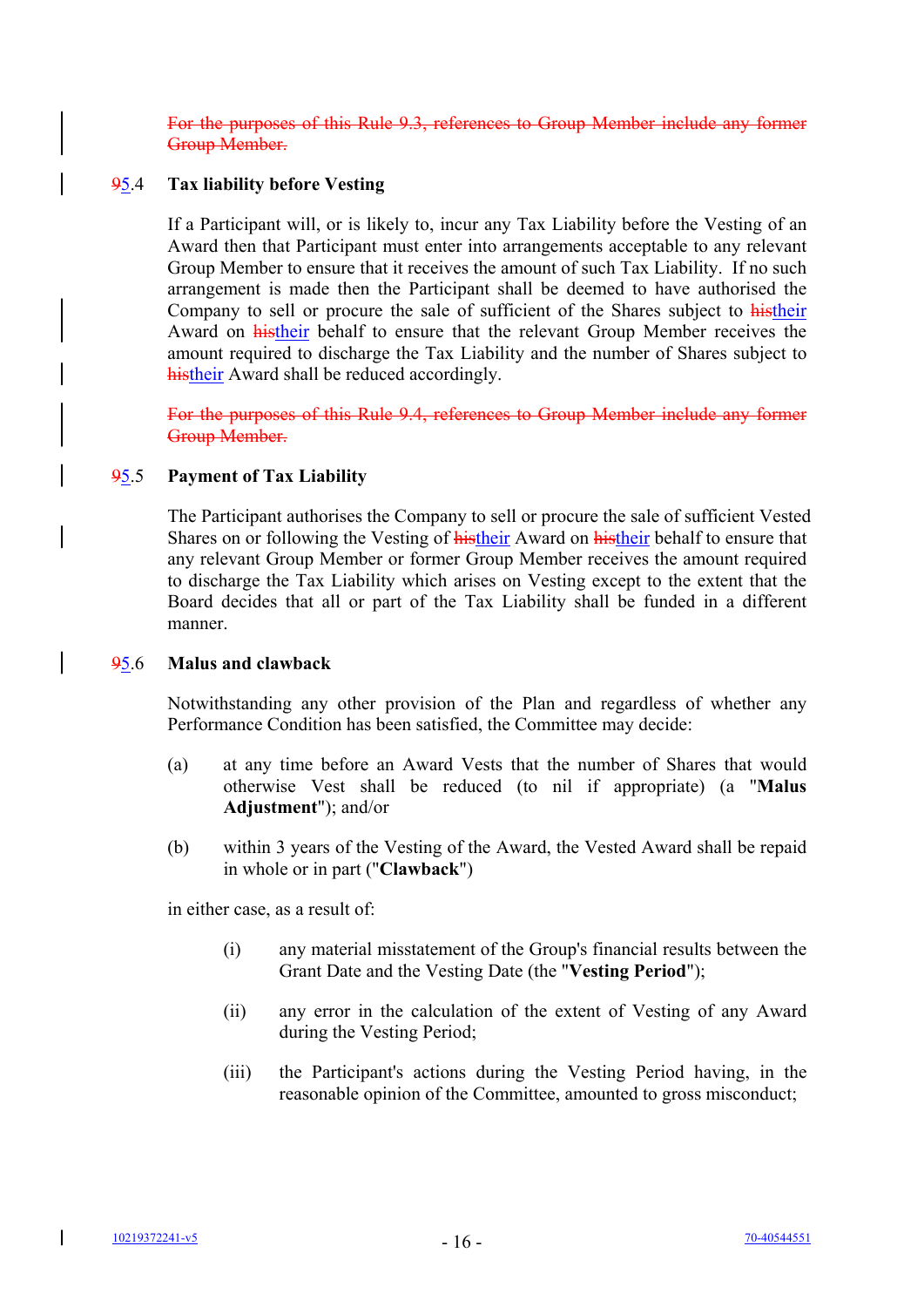- (iv) the Participant's conduct during the Vesting Period having, in the reasonable opinion of the Committee, caused serious harm to the reputation of the Group and/or significant financial loss to the Group;
- (v) a material failure of risk management during the Vesting Period which caused serious harm to the reputation of the Group;
- (vi) a serious breach of health and safety during the Vesting Period which caused serious harm to the reputation of the Group.

### **9**5.7 **Operation of Clawback**

 $\overline{1}$ 

To ensure that any Clawback is satisfied, the Committee may:

- (a) reduce (to nil if appropriate):
	- (i) the amount of the next bonus (if any) which would otherwise be payable to the Participant under any bonus plan operated by any Group Member;
	- (ii) the extent of Vesting of any other subsisting Award under the Plan held by Participant;
	- (iii) the extent of vesting of any rights to acquire Shares granted to the Participant under any employees' share plan (other than a UK tax qualifying plan) operated by any Group Member;
	- (iv) the number of Shares subject to any vested but unexercised rights to acquire Shares granted to the Participant under any employees' share plan (other than a UK tax qualifying plan) operated by any Group Member; and / or
- (b) require the Participant to pay to such Group Member and on such terms as the Committee may direct, (including, but without limitation, on terms that the relevant amount is to be deducted from any payment to be made to the Participant by any Group Member), such amount as is required for the Clawback to be satisfied in full.

# 106. **CONSEQUENCES OF VESTING**

#### 10.16.1**Conditional Awards**

On or as soon as reasonably practicable after the Vesting of a Conditional Award, the Board shall, subject to Rule 9.5 (*Payment of Tax Liability*)5.5 and any arrangement made under Rules 9.3(b) and 9.3(c) (*Restrictions on Vesting: regulatory and tax issues*)5.3(b) and 5.3(c), transfer or procure the transfer of the Vested Shares to the Participant (or a nominee for himthem).

# 10.26.2**Options**

An Option shall, subject to Rule 11.1 (*Restrictions on the exercise of an Option: regulatory and tax issues*)7.1, be exercisable in respect of Vested Shares for a period

I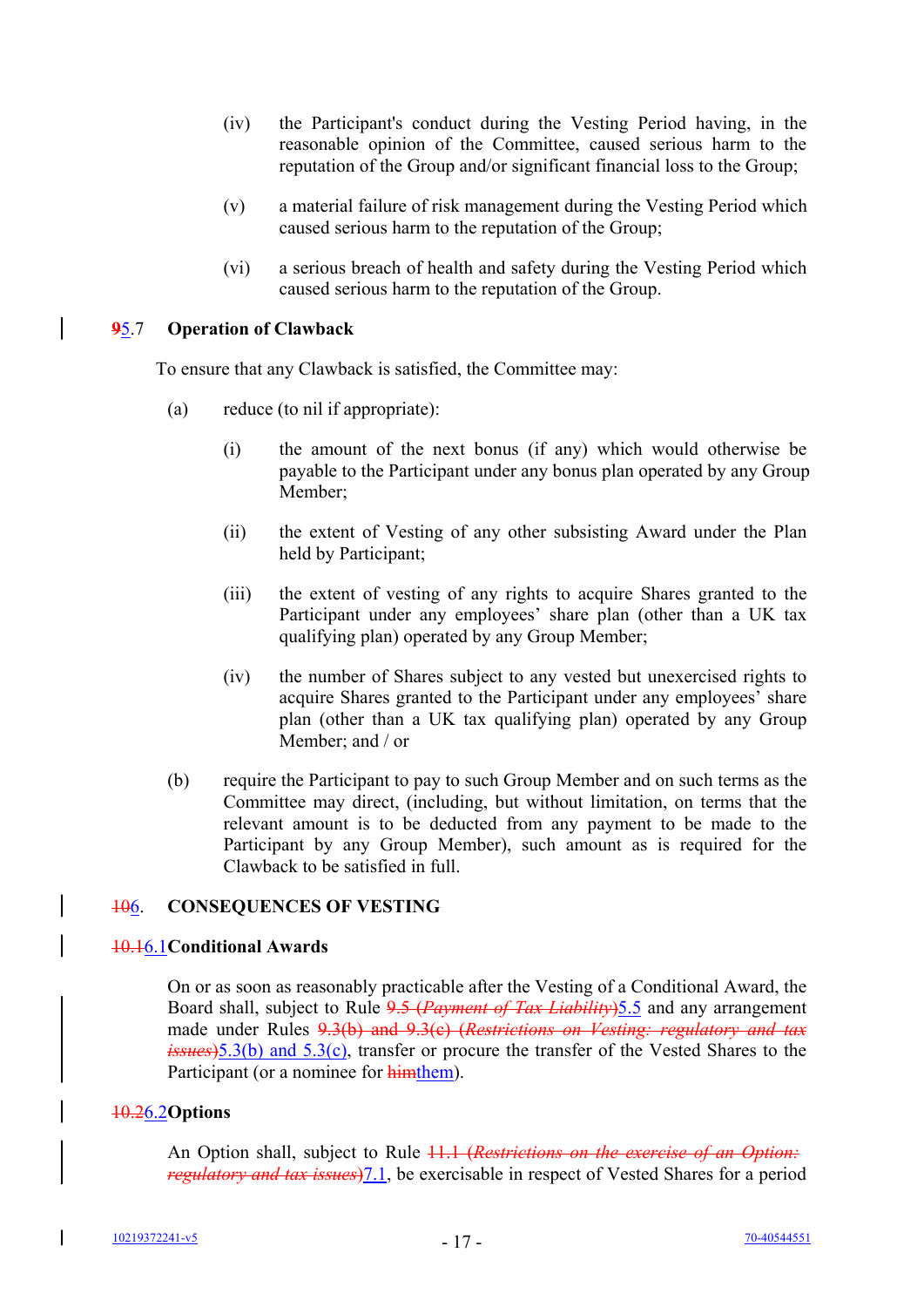of 10 years beginning with the Grant Date (or such shorter period beginning with the Grant Date as the Committee may have decided before the grant of the Option) and shall lapse at the end of that period unless it lapses earlier under Rule 14.2 (*Cessation of employment in other circumstances*), Rule 15.1 (*General offers*), Rule 15.2 (*Schemes of arrangement and winding up*) or Rule 15.3 (*Demergers and similar events*)10.2, Rule 11.1, Rule 11.2 or Rule 11.3.

If an Option is not exercised during the last 30 days of the Exercise Period because of any regulatory restrictions referred to in Rule  $\frac{11.1(a)}{7.1(a)}$ , the Committee may extend the period during which the Option may be exercised so as to permit the Option to be exercised as soon as those restrictions cease to apply.

# 10.36.3**Dividend equivalent**

If the Committee decided at any time under Rule 3.4(a) (*Treatment of Dividends*)3.4(a) that a Participant would be entitled to the Dividend Equivalent in relation to Shares under their Award, then the provision of the Dividend Equivalent to the Participant shall  $\left\{\text{subject to Rule } 10.4\right\}$  be made as soon as practicable after Vesting and;

- (a) in the case of a cash payment, shall be subject to such deductions (on account of tax or similar liabilities) as may be required by law or as the Board may reasonably consider to be necessary or desirable;
- (b) in the case of a provision of Shares, Rule 9.3 (*Restrictions on Vesting: regulatory and tax issues*), Rule 9.5 (*Payment of Tax Liability*) 5.3, Rule 5.5 and Rules 9.6 and 9.7 *(Malus and clawback and Operation of Clawback)*5.6 and 5.7 shall apply as if such provision was the Vesting of an Award.

10.4 In the case of a Nil-Costan Option, a Dividend Equivalent shall accrue to the time of Vesting but shall only be paid at the time of exercise and, if provided in Shares, shall be subject to Rule  $\frac{117}{110}$  below.

# 10.56.4**Holding Period**

Where the Committee has determined that a Holding Period shall apply to an Award, the Committee shall transfer or allot the legal ownership of the number of Shares that Vest, in the case of a Conditional Award, or the number of Shares over which an Option is exercised, to the Participant on the condition that the Participant undertakes to comply with the Schedule 4. The Vested Shares shall be subject to the provisions of the Schedule 4 until the end of the Holding Period.

# 117. **EXERCISE OF OPTIONS**

# 11.17.1**Restrictions on the exercise of an Option: regulatory and tax issues**

An Option which has Vested may not be exercised unless the following conditions are satisfied:

(a) the exercise of the Option and the issue or transfer of Shares after such exercise would be lawful in all relevant jurisdictions and in compliance with the Listing Rules, any relevant share dealing code of the Company, the City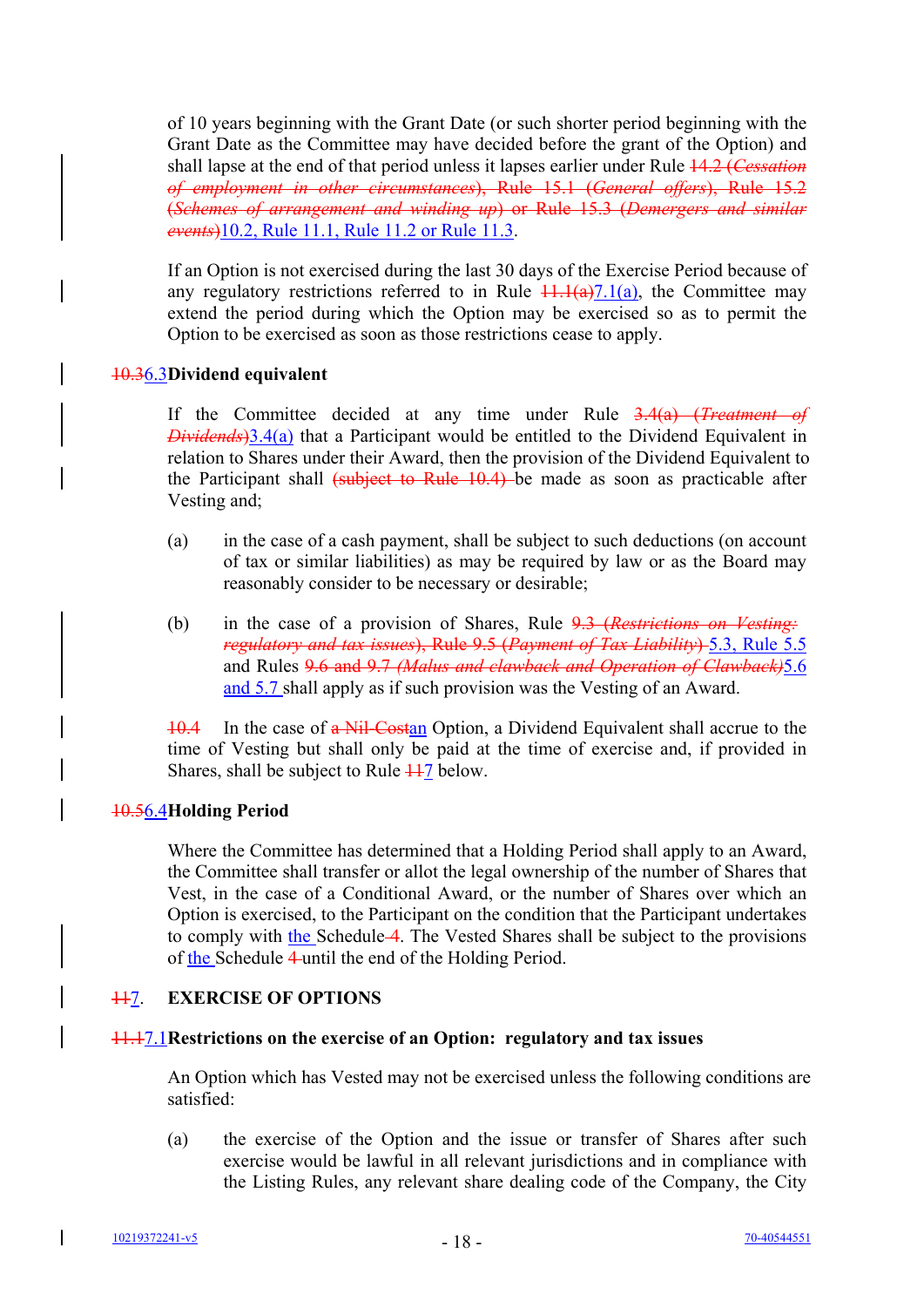Code on Takeovers and Mergers and any other relevant UK or overseas regulation or enactment;

- (b) if, on the exercise of the Option, a Tax Liability would arise by virtue of such exercise and the Board decides that such Tax Liability shall not be satisfied by the sale of Shares pursuant to Rule 11.4 (*Payment of Tax Liability*)7.4, then the Participant must have entered into arrangements acceptable to the Board that the relevant Group Member will receive the amount of such Tax Liability;
- (c) the Participant has entered into such arrangements as the Committee requires (and where permitted in the relevant jurisdiction) to satisfy a Group Member's liability to social security contributions in respect of the exercise of the Option; and
- (d) where the Committee requires, the Participant has entered into, or agreed to enter into, a valid election under Part 7 of ITEPA (*Employment income: elections to disapply tax charge on restricted securities*) or any similar arrangement in any overseas jurisdiction.

For the purposes of this Rule 11.1, references to Group Member include any former Group Member.

### 11.27.2**Exercise in whole or part**

An Option must be exercised to the maximum extent possible at the time of exercise unless the Committee decides that a Participant may exercise the Option in respect of such fewer number of Shares as it decides.

# 11.37.3**Method of exercise**

The exercise of any Option shall be effected in the form and manner prescribed by the Board. Unless the Board, acting fairly and reasonably determines otherwise, any notice of exercise shall, subject to Rule 11.1 (*Restrictions on the exercise of an Option: regulatory and tax issues*)7.1, take effect only when the Company receives it, together with payment of any relevant Option Price (or, if the Board so permits, an undertaking to pay that amount).

# 11.47.4**Payment of Tax Liability**

The Participant authorises the Company to sell or procure the sale of sufficient Vested Shares on or following exercise of histheir Option on histheir behalf to ensure that any relevant Group Member receives the amount required to discharge the Tax Liability which arises on such exercise except to the extent that the Board decides that all or part of the Tax Liability shall be funded in a different manner.

#### 11.57.5**Transfer or allotment timetable**

As soon as reasonably practicable after an Option has been exercised, the Company shall, subject to Rule 11.4 (*Payment of Tax Liability*)7.4 and any arrangement made under Rules 11.1(b) and 11.1(c) (*Restrictions on exercise: regulatory and tax issues*)7.1(b) and 7.1(c), transfer or procure the transfer to himthem (or a nominee for

I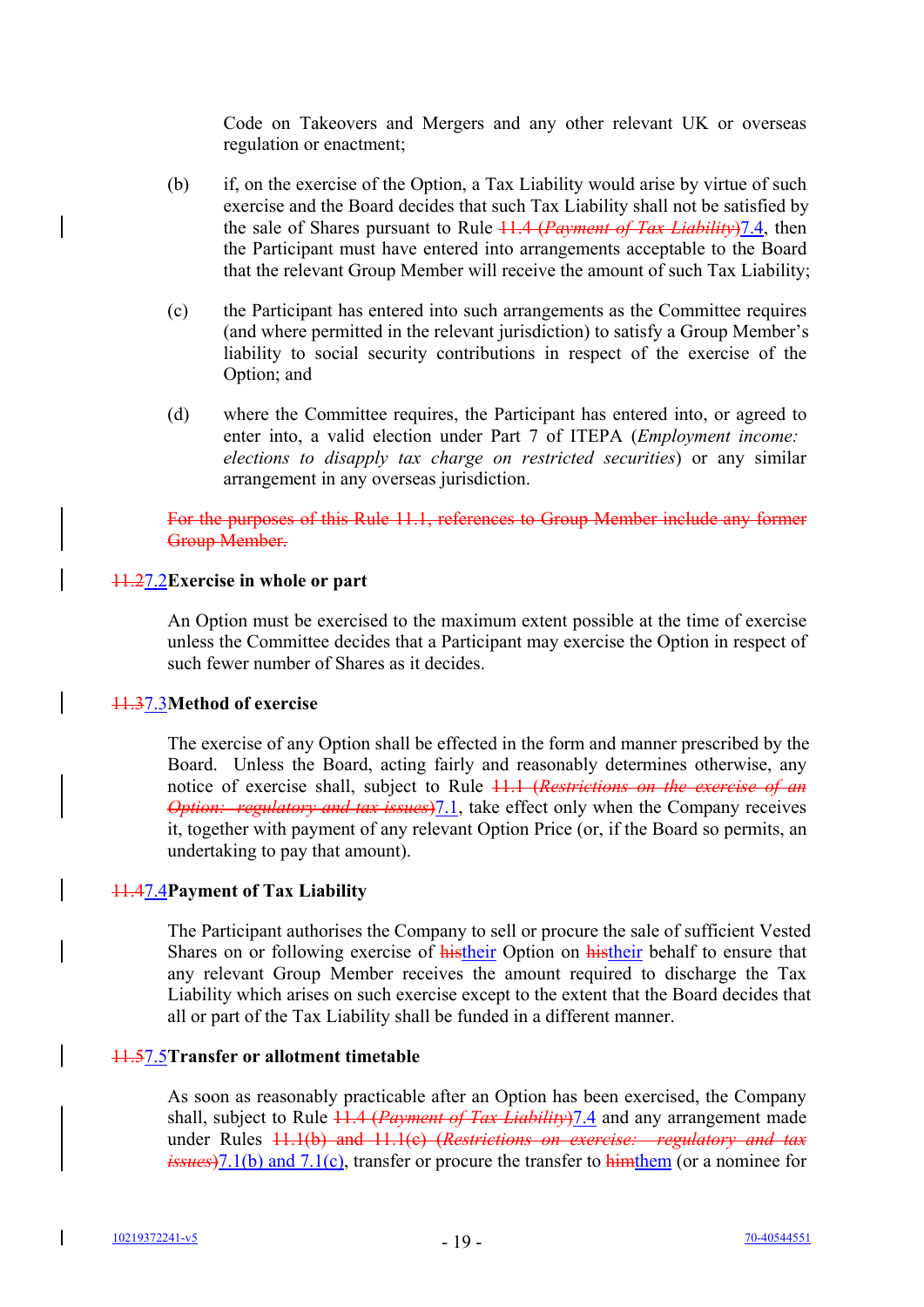himthem) or, if appropriate, allot to himthem (or a nominee for himthem) the number of Shares in respect of which the Option has been exercised.

# 128. **CASH ALTERNATIVE AND OTHER CASH AWARDS**

### 12.18.1**Committee determination**

 $\overline{\phantom{a}}$ 

Where a Conditional Award Vests or where an Option has been exercised and Vested Shares have not yet been allotted or transferred to the Participant (or histheir nominee), the Committee may determine that, in substitution for histheir right to acquire such number of Vested Shares as the Committee may decide (but in full and final satisfaction of histheir right to acquire those Shares), hethey shall be paid by way of additional employment income a sum equal to the cash equivalent (as defined in Rule 12.38.3) of that number of Shares in accordance with the following provisions of this Rule  $\frac{128}{128}$ .

# 12.28.2**Limitation on the application of Rule 12.18.1**

Rule  $\frac{12.18.1}{2.18.1}$  shall not apply in relation to an Award made to a Participant in any jurisdiction where the presence of Rule  $\frac{12.18.1}{2.18.1}$  would cause:

- (a) the grant of the Award to be unlawful or for it to fall outside any applicable securities law exclusion or exemption; or
- (b) adverse tax or social security contributions consequences for the Participant or any Group Member as determined by the Board-

provided that this Rule 8.2 shall apply only if its application would prevent the occurrence of a consequence referred to in (a) or (b) above.

#### 12.38.3**Cash equivalent**

For the purpose of this Rule  $\frac{128}{128}$ , the cash equivalent of a Share is:

- (a) in the case of a Conditional Award, the market value of a Share on the day when the Award Vests;
- (b) in the case of an Option, the market value of a Share on the day when the Option is exercised reduced by the Option Price (if any) in respect of that Share.

Market value on any day shall be determined as follows:

- (i) if on the day of Vesting or exercise, Shares are quoted in the London Stock Exchange Daily Official List, the middle-market quotation of a Share, as derived from that List, on that day; or
- (ii) if Shares are not so quoted, such value of a Share as the Committee reasonably determines.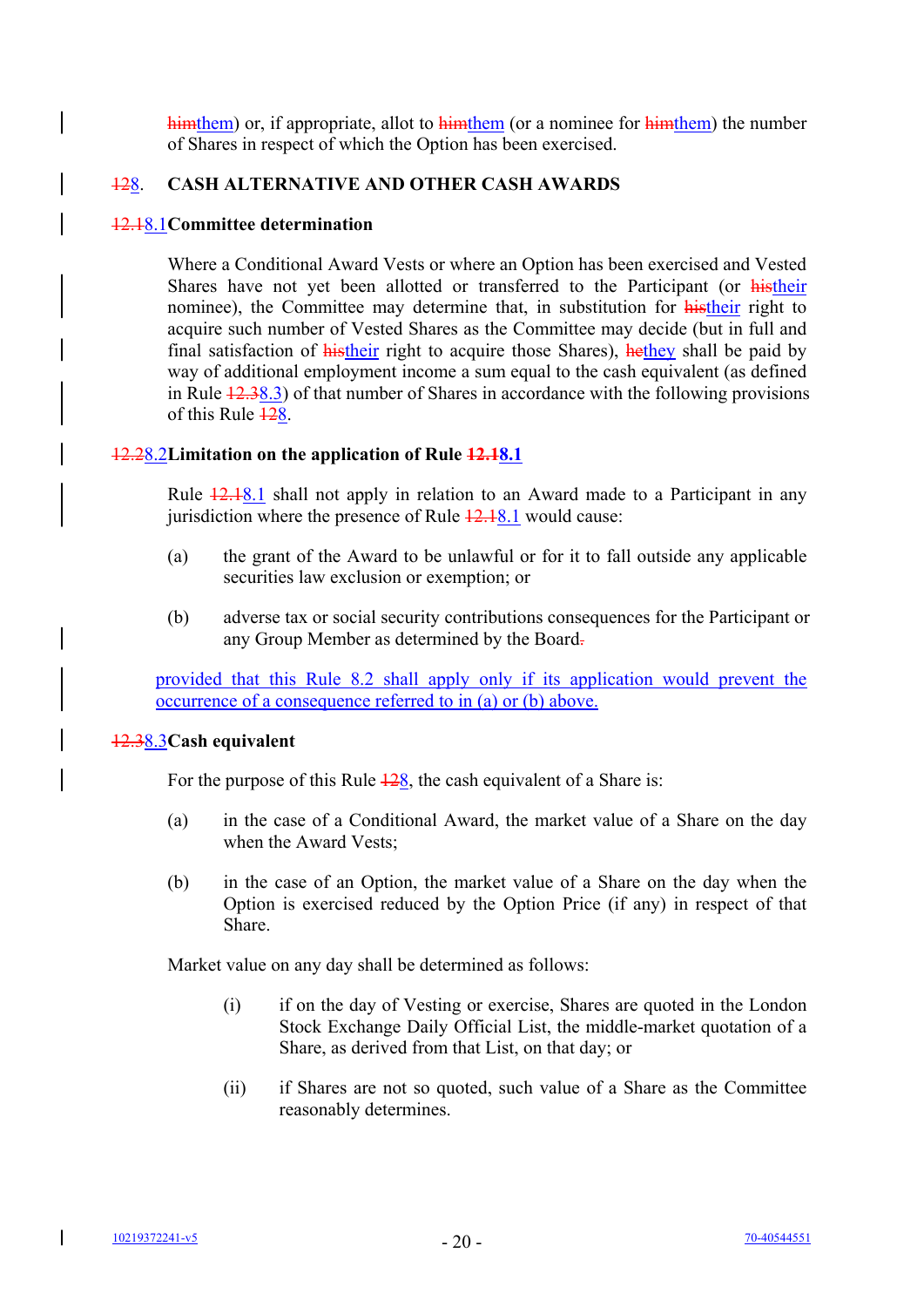# 12.48.4**Payment of cash equivalent**

Subject to Rule 12.5 (*Share alternative*), asAs soon as reasonably practicable after the Committee has determined under Rule 12.18.1 that a Participant shall be paid a sum in substitution for histheir right to acquire any number of Vested Shares:

- (a) the Company shall pay to  $\frac{h_{\text{im}}}{h_{\text{im}}}$  the payment to  $\frac{h_{\text{im}}}{h_{\text{im}}}$  of that sum in cash; and
- (b) if he hasthey have already paid the Company for those Shares, the Company shall return to him the amount so paid by himto the Participant.

### 12.5 **Share alternative**

If the Committee so decides, the whole or any part of the sum payable under Rule 12.3 shall, instead of being paid to the Participant in cash, be applied on his behalf:

- (a) in subscribing for Shares at a price equal to the market value by reference to which the cash equivalent is calculated; or
- (b) in purchasing such Shares; or
- (c) partly in one way and partly in the other

and the Company shall allot or transfer to him (or his nominee) or procure the transfer to him (or his nominee) of the Shares so subscribed for or purchased.

#### 12.68.5**Phantom Options**

Alternatively, the Committee may determine that an Option shall take the form of a right (a "**Phantom Option**") to receive a cash sum calculated by reference to the growth in value of a specified number of notional Shares, on the basis that:

- (a) Rules  $\frac{12.18.1}{2.58.4}$  above shall apply to determine the amount payable to a Participant on the exercise of a Phantom Option; and
- (b) the Rules of the Plan applying to Options shall, mutatis mutandis, apply equally to Phantom Options.

# 12.78.6**Cash Conditional Awards**

As a further alternative, the Committee may determine that a Conditional Award shall take the form of a right (a "**Cash Conditional Award**") to receive a cash sum calculated by reference to the value of a specified number of notional Shares, on the basis that:

- (a) Rules  $\frac{12.18.1 \text{ to } 12.58.4 \text{ above shall apply to determine the amount payable to}$ a Participant on the Vesting of a Cash Conditional Award; and
- (b) the Rules of the Plan applying to Conditional Awards shall, mutatis mutandis, apply equally to Cash Conditional Awards.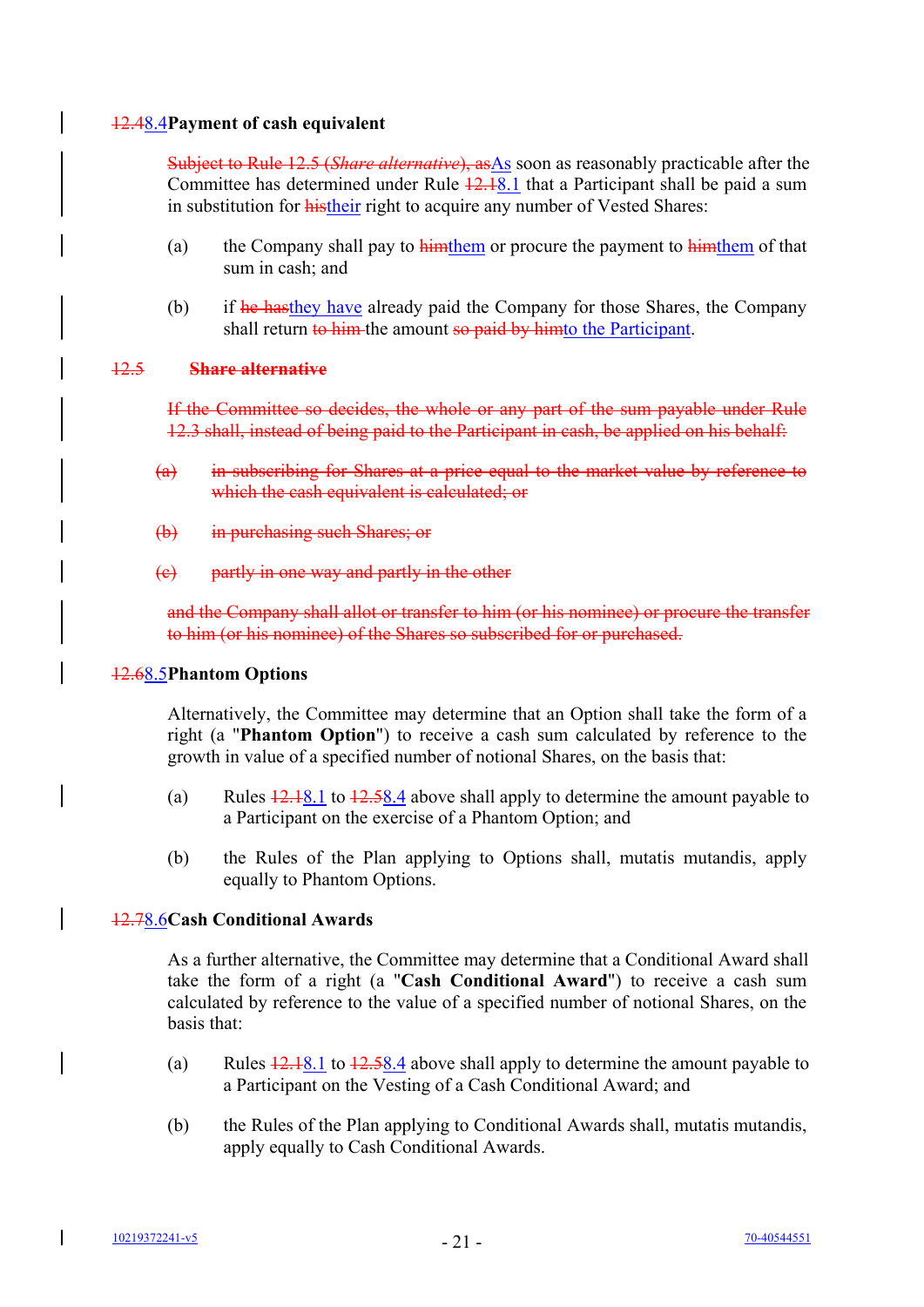# 12.88.7**Deductions**

There shall be deducted from any payment under this Rule  $\frac{128}{28}$  such amounts (on account of tax or similar liabilities) as may be required by law or as the Board may reasonably consider to be necessary or desirable.

# 139. **LAPSE OF AWARDS**

An Award shall lapse:

in accordance with the Rules or  $(a)$  in accordance with the Rules; or

 $(b)$  to the extent it does not Vest under these Rules.

# 1410. **LEAVERS**

# 10.1 **Leavers**

If a Participant ceases to be a director or employee of a Group Member for any reason other than those specified in Rule 10.2 then any Award held by them shall lapse immediately on cessation.

# 14.110.2 **Good leavers**

If a Participant ceases to be a director or employee of a Group Member before the Normal Vesting Date by reason of:

- (a) retirement with the agreement of histheir employer (and provided that the Participant re-confirms retirement status at Vesting);
- (b) ill health, injury or disability evidenced to the satisfaction of the Committee;
- (c) redundancy (within the meaning of the Employment Rights Act 1996) or any overseas equivalent;
- (d) death;
- (e) his office ortheir employmenting being with either a company which ceasesceasing to be a Group Member or their employment relating to a business or part of a business which is transferred to a person who is not aout of the Group Member;
- (f) for any other reason, if the Committee so decides at its discretion

then

, (i) subject to Rule 9.3 (*Restrictions on Vesting: regulatory and tax issues*), Rules 9.6 and 9.7 *(Malus and clawback and Operation of Clawback)* and Rule 15 (*Takeovers and other corporate events*), his 5.3, Rules 5.6 and 5.7 and Rule 11, the Award shall Vest on the Normal Vesting Date and Rule 14.3 (*Leavers: reduction in number of Vested Shares*)10.3 shall apply; unless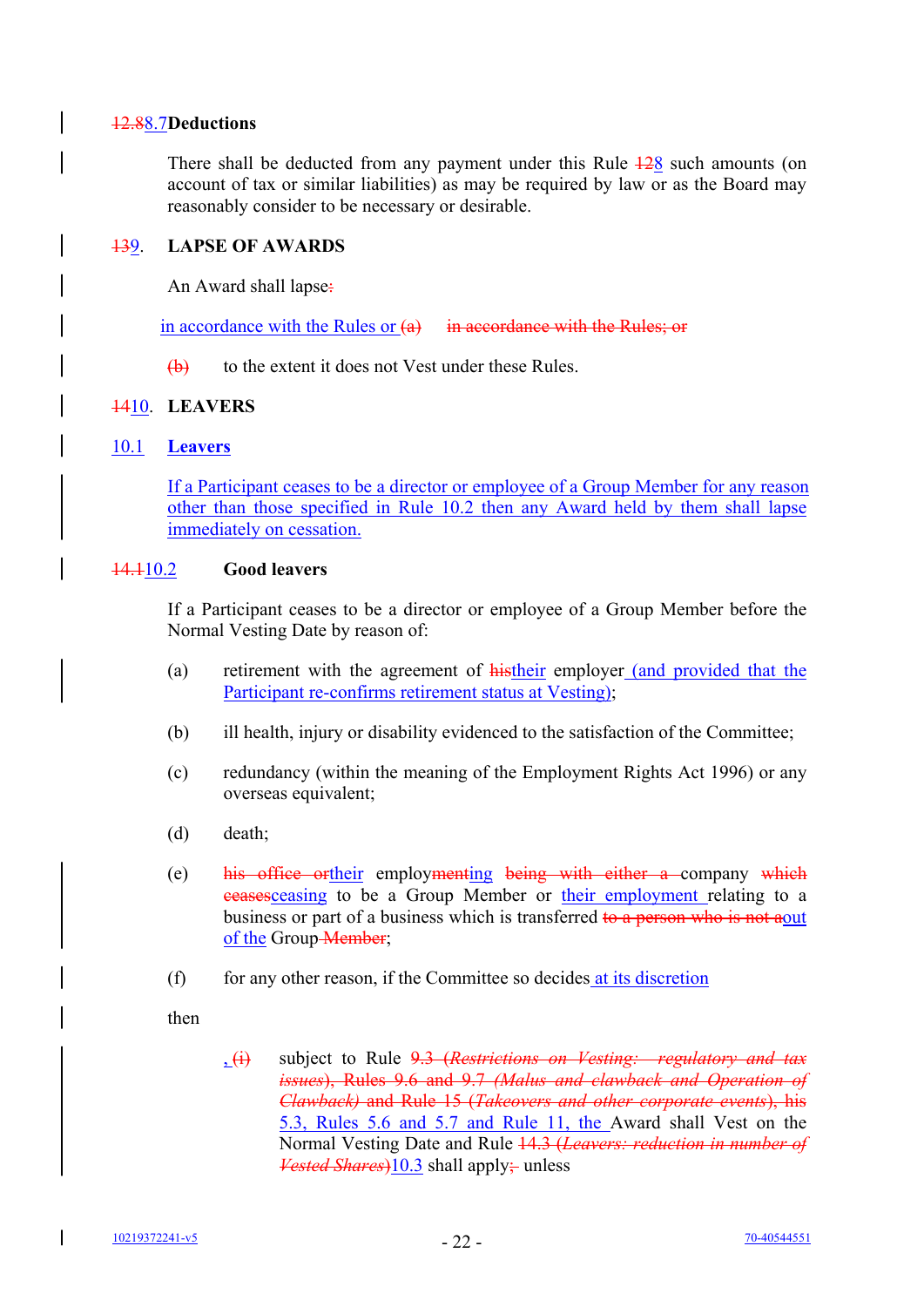(ii) the Committee decides that, subject to Rule 9.3 (*Restrictions on Vesting: regulatory and tax issues*) and Rules 9.6 and 9.7 (*Malus and clawback and Operation* of Clawback), his the Award shall Vest on the date of cessation or on a later date which falls between the date of cessation and the Normal Vesting Date and Rule 14.3 (*Leavers: reduction in number of Vested Shares*)10.3 shall apply,

and provided that where the Committee decides that a Participant's Award shall Vest after the date of cessation, the Committee may determine that Vesting will only occur provided that at any time prior to Vesting the Participant is not deemed by the Committee to be in breach of any restrictions which continue to apply to  $h$ imthem after the termination of histheir employment or office at any time when those restrictions are expressed to apply and where the Committee determines that such a breach has occurred the Participant's Award shall lapse immediately.

Subject to the above proviso, in both cases (i) and (ii) above a Participant's Award shall lapse one year after the date on which it Vests or if a Participant ceases to be a director or employee of a Group Member on or after the Normal Vesting Date by reason of any of the matters set out above, **histheir** Award shall lapse one year after the date of such cessation provided that in either case the Committee shall have discretion to set a different period.

#### 14.2 **Cessation of employment in other circumstances**

If a Participant ceases to be a director or employee of a Group Member for any reason other than those specified in Rule 14.1 (*Good leavers*) then any Award held by him shall lapse immediately on such cessation.

# 140.3 **Leavers: reduction in number of Vested Shares**

Where an Award Vests on or after a Participant ceasing to be a director or employee of a Group Member, the Committee shall determine the number of Vested Shares of that Award by the following steps:

- (a) applying any Performance Condition and any other condition imposed on the Vesting of the Award; and
- (b) applying a pro rata reduction to the number of Shares determined under  $14.3(a)$ Rule 10.3(a) based on the period of time after the Grant Date and ending on the date of cessation relative to the period from the Grant Date to the Normal Vesting Date

unless the Committee, acting fairly and reasonably, decides that the reduction in the number of Vested Shares under Rule  $\frac{14.3(b)}{10.3(b)}$  is inappropriate in any particular case when it shall increase the number of Vested Shares to such higher number as it decides provided that number does not exceed the number of Shares determined under Rule  $\frac{14.3(a)}{10.3(a)}$ .

If an Award Vests under any of Rules  $15.111.1$  to  $15.311.3$  when the holder of that Award has ceased to be a director or employee of a Group Member then this Rule 14.310.3 shall take precedence over Rule 15.511.5.

I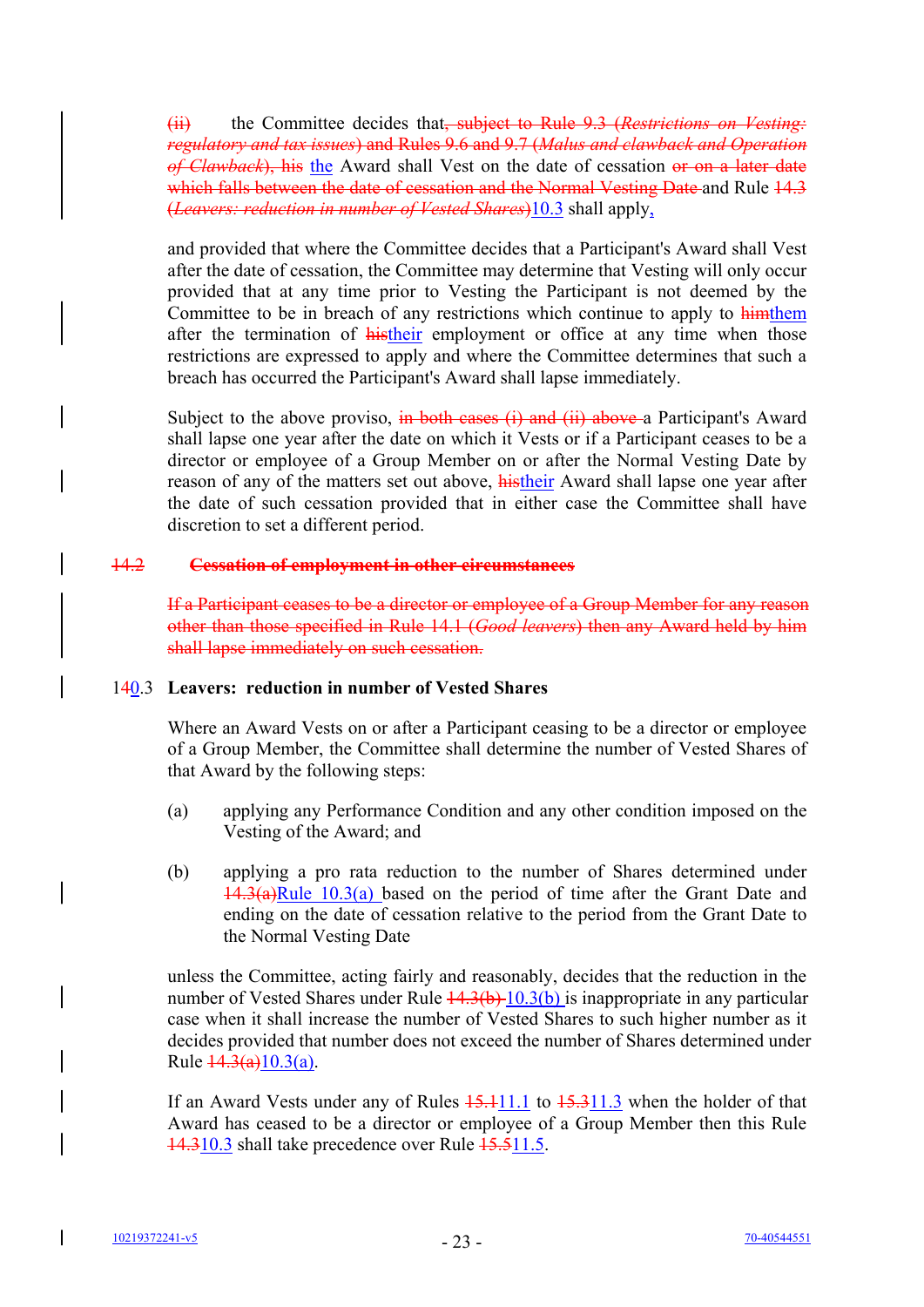# 140.4 **Meaning of ceasing employment**

A Participant shall not be treated for the purposes of this Rule 1410 as ceasing to be a director or employee of a Group Member until such time as he is they are no longer a director or employee of any Group Member. If any Participant ceases to be such a director or employee before the Vesting of **histheir** Award in circumstances where hethey retains a statutory right to return to work then hethey shall be treated as not having ceased to be such a director or employee until such time (if at all) as hethey ceases to have such a right to return to work while not acting as an employee or director.

# 140.5 **Death following cessation of employment**

If a Participant dies following cessation of employment in circumstances where histheir Award did not lapse but it has not Vested by the time of histheir death, it shall Vest on the Normal Vesting Date unless the Committee decides that histheir Award shall Vest immediately on histheir death to the extent determined by reference to the time of cessation of employment in accordance with Rule  $14.110.2$ .

# 1511. **TAKEOVERS AND OTHER CORPORATE EVENTS**

# 151.1 **General offers**

If any person (or group of persons acting in concert):

- (a) obtains Control of the Company as a result of making a general offer to acquire Shares; or
- (b) having obtained Control of the Company makes such an offer and such offer becomes unconditional in all respects

the Board shall within 7 days of becoming aware of that event notify every Participant of it and, subject to Rule 15.4 (*Internal reorganisations*)11.4, the following provisions shall apply:

- (i) subject to Rule 9.3 (*Restrictions on Vesting: regulatory and tax issues*)5.3 and Rules 9.6 and 9.7 *(Malus and clawback and Operation of Clawback)*5.6 and 5.7, all Awards shall Vest on the date of such notification if they have not then Vested and Rule 15.5 (*Corporate events: reduction in number of Vested Shares*)11.5 shall apply; and
- (ii) any Option may, subject to Rule 11.1 (*Restrictions on exercise*)7.1 be exercised within one month of the date of such notification, but to the extent that an Option is not exercised within that period, that Option shall (regardless of any other provision of the Plan) lapse at the end of that period.

# 151.2 **Schemes of arrangement and winding up**

In the event that:

 $\overline{\phantom{a}}$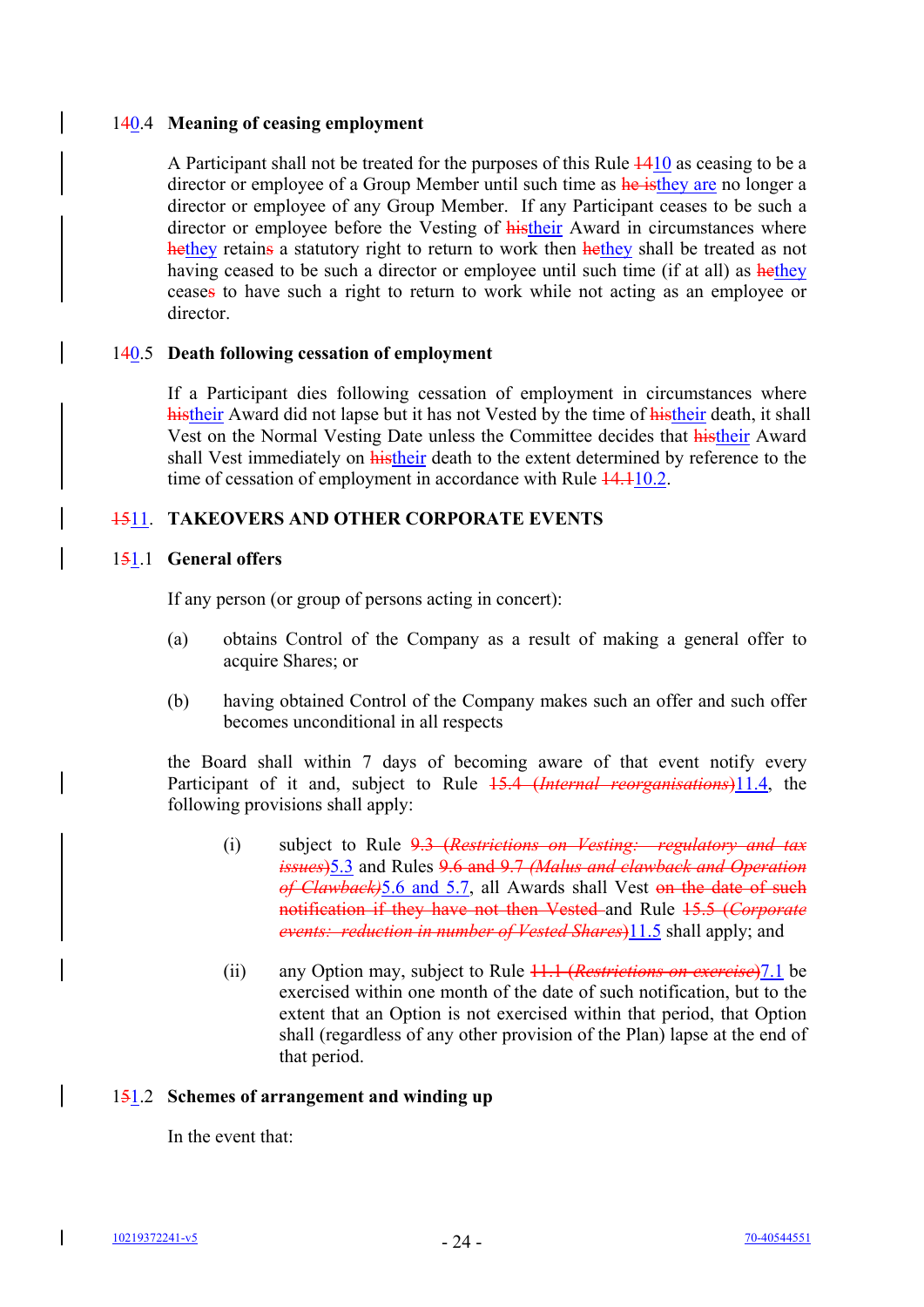- (a) a compromise or arrangement is sanctioned by the Court under section 899 of the Companies Act 2006 in connection with or for the purposes of a change in Control of the Company; or
- (b) the Company passes a resolution for a voluntary winding up of the Company; or
- (c) an order is made for the compulsory winding up of the Company

all Awards shall, subject to Rule 9.3 (*Restrictions on Vesting: regulatory and tax issues*)5.3 and Rules 9.6 and 9.7 *(Malus and clawback and Operation of Clawback)*5.6 and 5.7, and Rule 15.4 (*Internal reorganisations*) 11.4, Vest on the date of such event if they have not then Vested and Rule 15.5 (*Corporate events: reduction in number of Vested Shares*)<sup>11.5</sup> shall apply.

If an event described in this Rule occurs then an Option may, subject to Rule  $11.1$ (*Restrictions on exercise*)7.1 and Rule 15.4 (*Internal reorganisations*)11.4, be exercised within one month of such event, but to the extent that the Option is not exercised within that period, it shall (regardless of any other provision of the Plan) lapse at the end of that period.

# 151.3 **Demergers and similar events**

If a demerger, special dividend or other similar event (the "**Relevant Event**") is proposed which, in the opinion of the Committee, would affect the market price of Shares to a material extent, then the Committee may, at its discretion, decide that the following provisions shall apply:

- (a) the Committee shall, as soon as reasonably practicable after deciding to apply these provisions, notify a Participant that, subject to earlier lapse under Rule 14 (*Leavers*), his 10, their Award Vests and, if relevant, histheir Option may be exercised, each on such terms as the Committee may determine and during such period preceding the Relevant Event or on the Relevant Event as the Committee may determine;
- (b) if an Award Vests, or an Option is exercised, conditional upon the Relevant Event and such event does not occur then the conditional Vesting or exercise shall not be effective and the Award shall continue to subsist; and
- (c) if the Committee decides that an Award Vests under this Rule  $\frac{15.311.3}{ }$  then the date of that Vesting shall be the Early Vesting Date and the provisions of Rule 15.5 (*Corporate events: reduction in number of Vested Shares*)11.5 shall apply.

# 151.4 **Internal reorganisations**

In the event that:

(a) a company (the "**Acquiring Company**") is expected to obtain Control of the Company as a result of an offer referred to in Rule 15.1 (*General offers*)11.1

I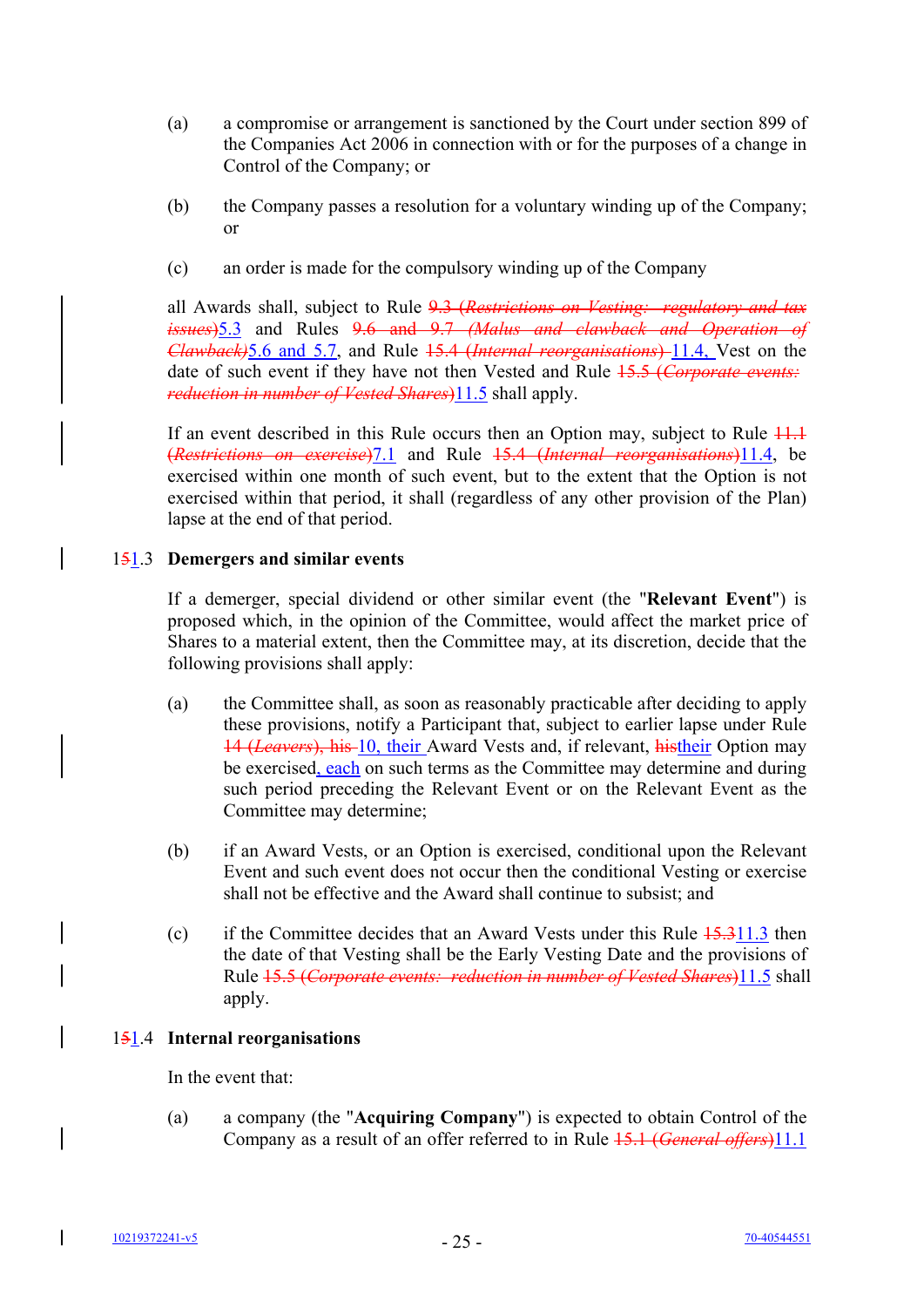or a compromise or arrangement referred to in Rule 15.2(a) (*Schemes of arrangement and winding up*)11.2(a);and

(b) at least 75% of the shares in the Acquiring Company are expected to be held by substantially the same persons who immediately before the obtaining of Control of the Company were shareholders in the Company

 then the Committee, with the consent of the Acquiring Company, may decide before the obtaining of such Control that an Award shall not Vest under Rule  $15.111.1$  or Rule  $\frac{15.211.2}{15.211.2}$  but shall be automatically surrendered in consideration for the grant of a new award which the Committee determines is equivalent to the Award it replaces except that it will be over shares in the Acquiring Company or some other company.

The Rules will apply to any new award granted under this Rule  $15.411.4$  as if references to Shares were references to shares over which the new award is granted and references to the Company were references to the company whose shares are subject to the new award.

### 151.5 **Corporate events: reduction in number of Vested Shares**

If an Award Vests under any of Rules  $15.111.1$  to  $15.311.3$ , the Committee shall determine the number of Vested Shares of that Award by the following steps:

- (a) applying any Performance Condition and any other condition imposed on the Vesting of the Award; and
- (b) subject to Rule 14.3 (*Leavers: reduction in number of Vested Shares*)10.3, by applying a pro rata reduction to the number of Shares determined under Rule  $15.5(a)$  11.5(a) based on the period of time after the Grant Date and ending on the Early Vesting Date relative to the period from the Grant Date to the Normal Vesting Date

unless the Committee, acting fairly and reasonably, decides that the reduction in the number of Vested Shares under Rule  $15.5(b)$  11.5(b) is inappropriate in any particular case when it shall increase the number of Vested Shares to such higher number as it decides provided that number does not exceed the number of Shares determined under Rule  $\frac{15.5(a)}{11.5(a)}$ .

If an Award Vests under any of Rules  $15.111.1$  to  $15.311.3$  after the holder of that Award has ceased to be a director or employee of a Group Member then Rule 14.310.3 shall take precedence over this Rule 15.511.5.

# 1612. **ADJUSTMENT OF AWARDS**

#### 162.1 **General rule**

#### In the event of:

(a) any variation of the share capital of the Company; or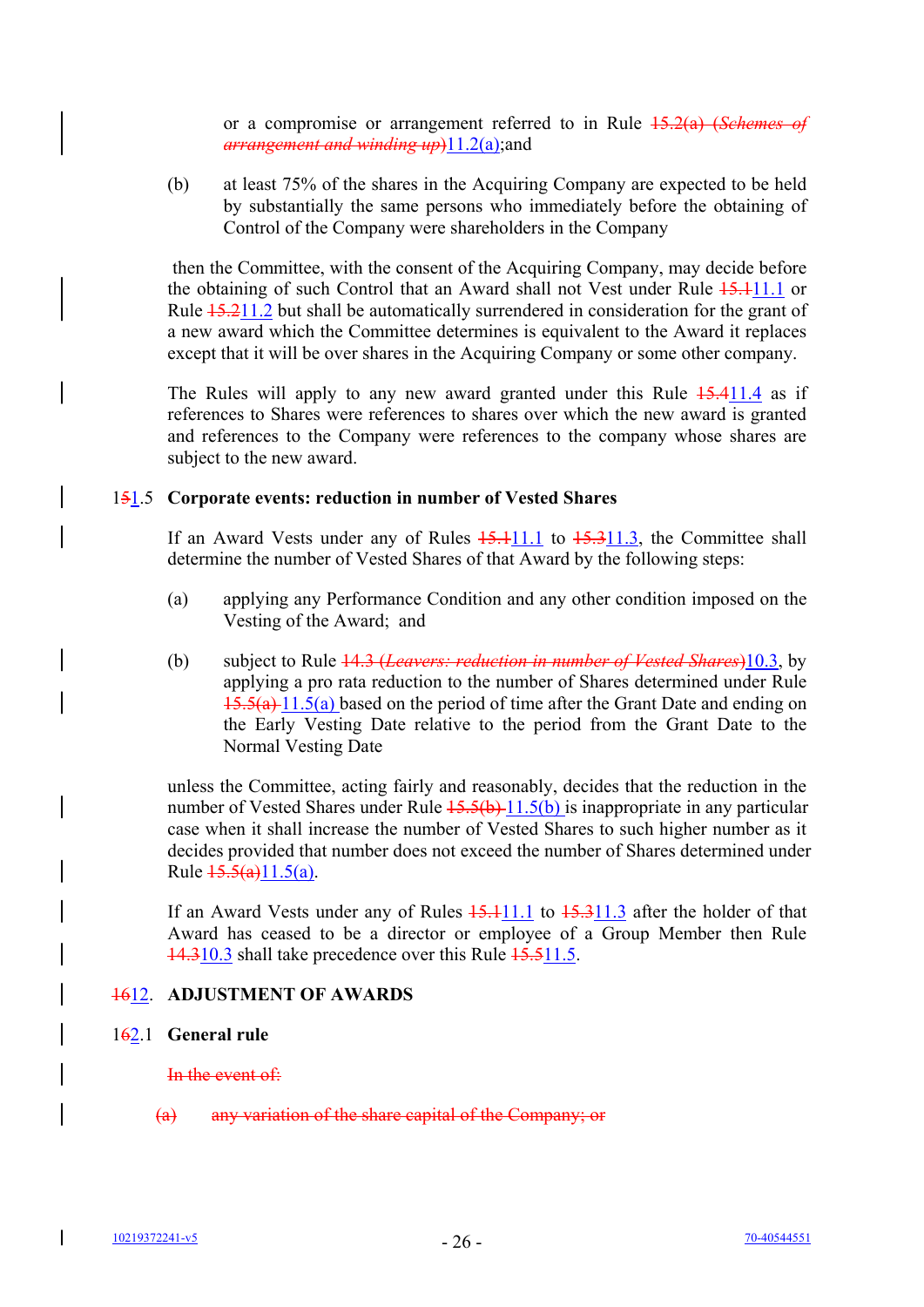(b) In the event of any variation of the share capital of the Company or a demerger, special dividend or other similar event which affects the market price of Shares to a material extent

, the Committee may make such adjustments as it considers appropriate under Rule 16.2 (*Method of adjustment*)12.2.

# 162.2 **Method of adjustment**

An adjustment made under this Rule shall be to one or more of the following:

- (a) the number of Shares comprised in an Award;
- (b) subject to Rule 16.3 (*Adjustment below nominal value*)12.3, the Option Price; and
- (c) where an Award has Vested or an Option has been exercised but no Shares have been transferred or allotted after such Vesting or exercise, the number of Shares which may be so transferred or allotted and (if relevant) the price at which they may be acquired.

# 162.3 **Adjustment below nominal value**

An adjustment under Rule  $\frac{16.212.2}{2}$  may have the effect of reducing the price at which Shares may be subscribed for on the exercise of an Option to less than their nominal value, but only if and to the extent that the Board is authorised:

- (a) to capitalise from the reserves of the Company a sum equal to the amount by which the nominal value of the Shares in respect of which the Option is exercised and which are to be allotted after such exercise exceeds the price at which the Shares may be subscribed for; and
- (b) to apply that sum in paying up such amount on such Shares

so that on exercise of any Option in respect of which such a reduction shall have been made the Board shall capitalise that sum (if any) and apply it in paying up that amount.

# 1713. **ALTERATIONS**

# 173.1 **General rule on alterations**

Except as described in Rule 17.2 (*Shareholder approval*)13.2, and Rule 17.4 (*Alterations to disadvantage of Participants*)13.4 the Committee may at any time alter the Plan or the terms of any Award.

# 173.2 **Shareholder approval**

Except as described in Rule 17.3 (*Exceptions to shareholder approval*)13.3, no alteration to the advantage of an individual to whom an Award has been or may be granted shall be made under Rule 17.1 to the provisions concerning:a Participant to

I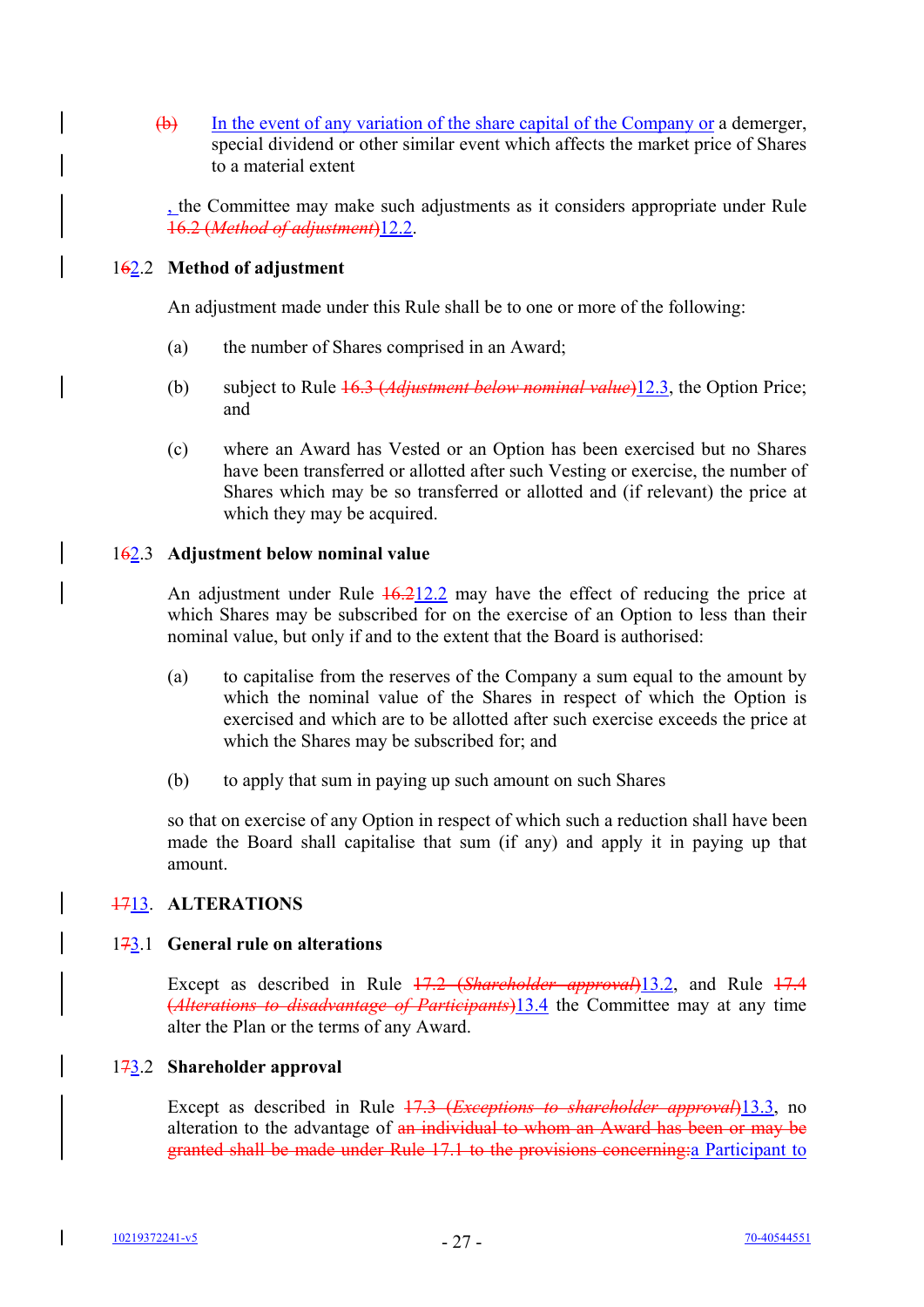any provisions concerning the following matters shall be made without the prior approval by ordinary resolution of the members of the Company:

- (a) eligibility;
- (b) the individual limits on participation;
- (c) the overall limits on the issue of Shares or the transfer of treasury Shares;
- (d) the basis for determining a Participant's entitlement to, and the terms of, Shares or cash provided under the Plan;
- (e) the adjustments that may be made in the event of any variation of capital; and
- (f) the terms of this Rule  $17.213.2$ .

without the prior approval by ordinary resolution of the members of the Company in general meeting.

#### 173.3 **Exceptions to shareholder approval**

Rule 17.2 (*Shareholder approval*)13.2 shall not apply to:

- (a) any minor alteration to benefit the administration of the Plan, to take account of a change in legislation or to obtain or maintain favourable tax, exchange control or regulatory treatment for Participants or any Group Member; or
- (b) any alteration to a Performance Condition made under Rule  $17.513.5$ .

#### 173.4 **Alterations to disadvantage of Participants**

No alteration to the material disadvantage of Participants (other than to any Performance Condition) shall be made under Rule 17.113.1 unless:

- (a) the Board shall have invited every relevant Participant to indicate whether or not hethey approves the alteration; and
- (b) the alteration is approved by a majority of those Participants who have given such an indication.

#### 173.5 **Alterations to a Performance Condition**

The Committee may amend any Performance Condition without prior shareholder approval if:

- (a) an event has occurred which causes the Committee reasonably to consider that it would be appropriate to amend the Performance Condition;
- (b) the altered Performance Condition will, in the reasonable opinion of the Committee, be not materially less difficult to satisfy than the unaltered Performance Condition would have been but for the event in question; and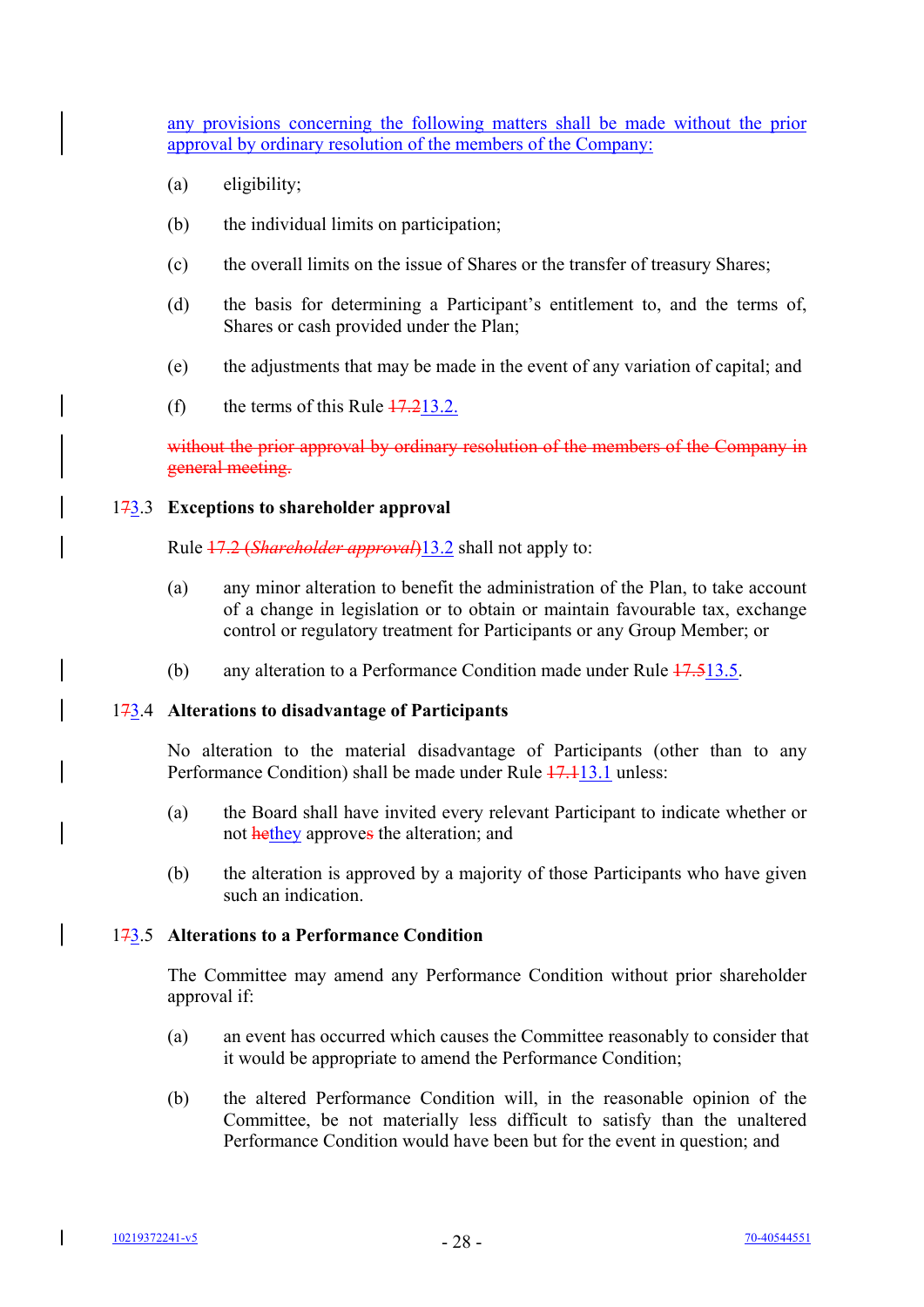### (c) the Committee shall act fairly and reasonably in making the alteration.

# 1814. **MISCELLANEOUS**

#### 184.1 **Employment**

The rights and obligations of any individual under the terms of histheir office or employment with any Group Member shall not be affected by **histheir** participation in the Plan or any right which hethey may have to participate in it. An individual who participates in the Plan waives any and all rights to compensation or damages in consequence of the termination of **histheir** office or employment for any reason whatsoever (and regardless of whether such termination is lawful or unlawful) insofar as those rights arise or may arise from **himthem** ceasing to have rights under an Award as a result of such termination. Participation in the Plan shall not confer a right to continued employment upon any individual who participates in it. The grant of any Award does not imply that any further Award will be granted nor that a Participant has any right to receive any further Award.

### 184.2 **Disputes**

- (a) In the event of any dispute or disagreement as to the interpretation of the Plan, or as to any question or right arising from or relating to the Plan, the decision of the Committee shall be final and binding upon all persons.
- (b) The exercise of any power or discretion by the Committee shall not be open to question by any person and a Participant or former Participant shall have no rights in relation to the exercise of or omission to exercise any such power or discretion.

#### 184.3 **Share rights**

- (a) All Shares allotted under the Plan shall rank equally in all respects with Shares then in issue except for any rights attaching to such Shares by reference to a record date before the date of the allotment.
- (b) Where Vested Shares are transferred to Participants (or their nominee), Participants will be entitled to all rights attaching to such Shares by reference to a record date on or after the date of such transfer.

#### 184.4 **Notices**

(a) Any notice or other communication under or in connection with the Plan may be given in such manner as the Board consider to be appropriate, which may include communication by email or intranet or by personal delivery or by sending the same by post, in the case of a company to its registered office, and in the case of an individual to **histheir** last known address, or, where he isthey are a director or employee of a Group Member, either to histheir last known address or to the address of the place of business at which hethey performs the whole or substantially the whole of the duties of histheir office or employment.

I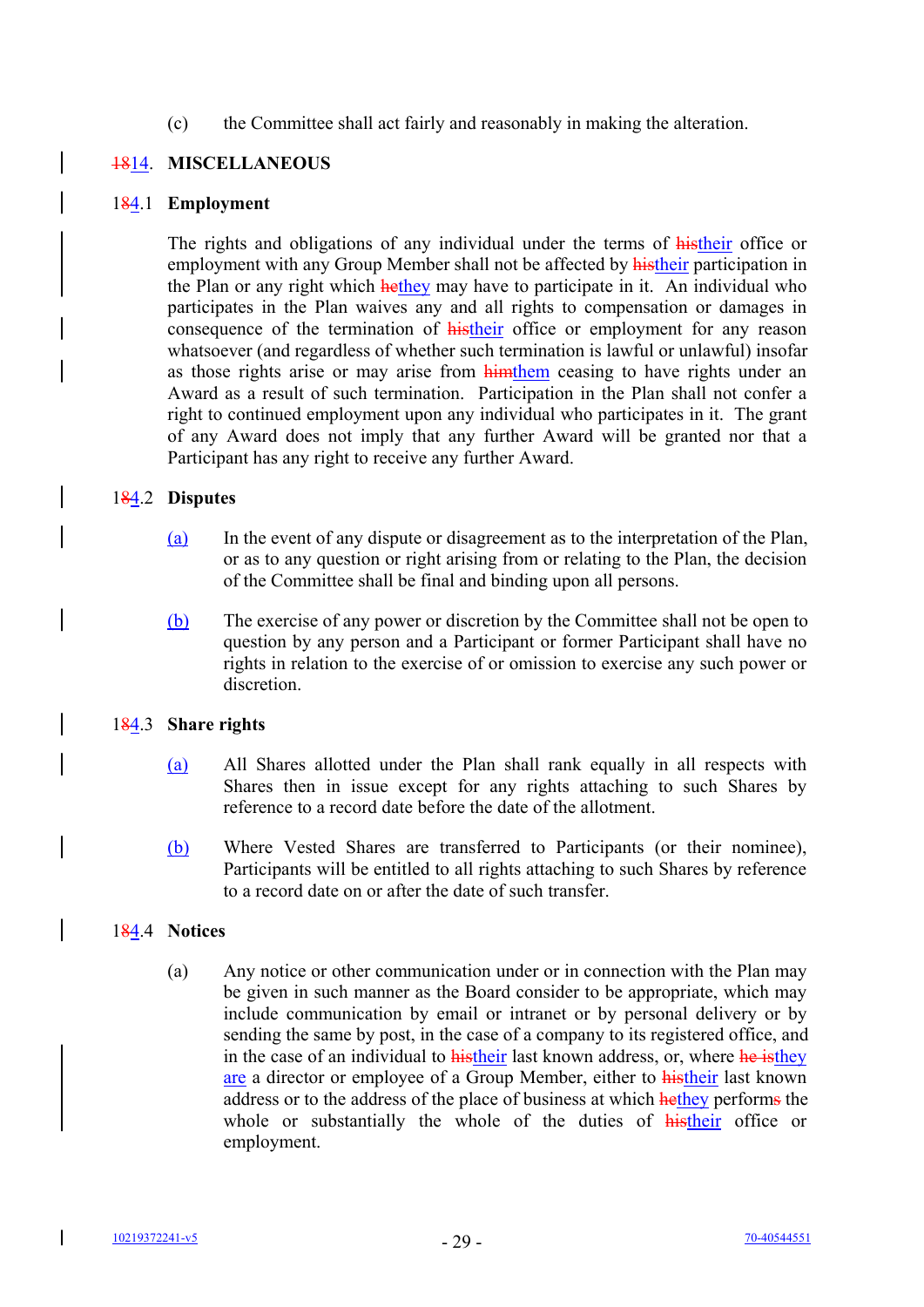(b) Where any such notice or other communication is given by a Participant to the Company, it shall be effective only on receipt by the Company.

# 184.5 **Third parties**

 $\overline{1}$ 

No third party has any rights under the Contracts (Rights of Third Parties) Act 1999 to enforce any term of the Plan.

# 184.6 **Benefits not pensionable**

Benefits provided under the Plan shall not be pensionable.

# 184.7 **Data protection**

- (a) If a Participant is employed outside the European Economic Area or the United Kingdom and consent is needed for the collection, processing or transfer of their personal data under applicable local law, by participating in the Plan, the Participant gives their consent for the purposes of the Plan.
- (b) For Tthe purposes of compliance with the General Data Protection Regulation (EU) 2016/679, and any UK or other legal or regulatory equivalent, the Company will separately provide a Participant with information on the collection, processing and transfer of their personal data, including the grounds for processing.
- (c) If UK law diverges from EU law, then any references in the plan documentation to EU legislation will be interpreted as to the UK equivalent legislation, as in force from time to time.

# 184.8 **Governing law**

The Plan and all Awards shall be governed by and construed in accordance with the law of England and Wales and the Courts of England and Wales have exclusive jurisdiction to hear any dispute.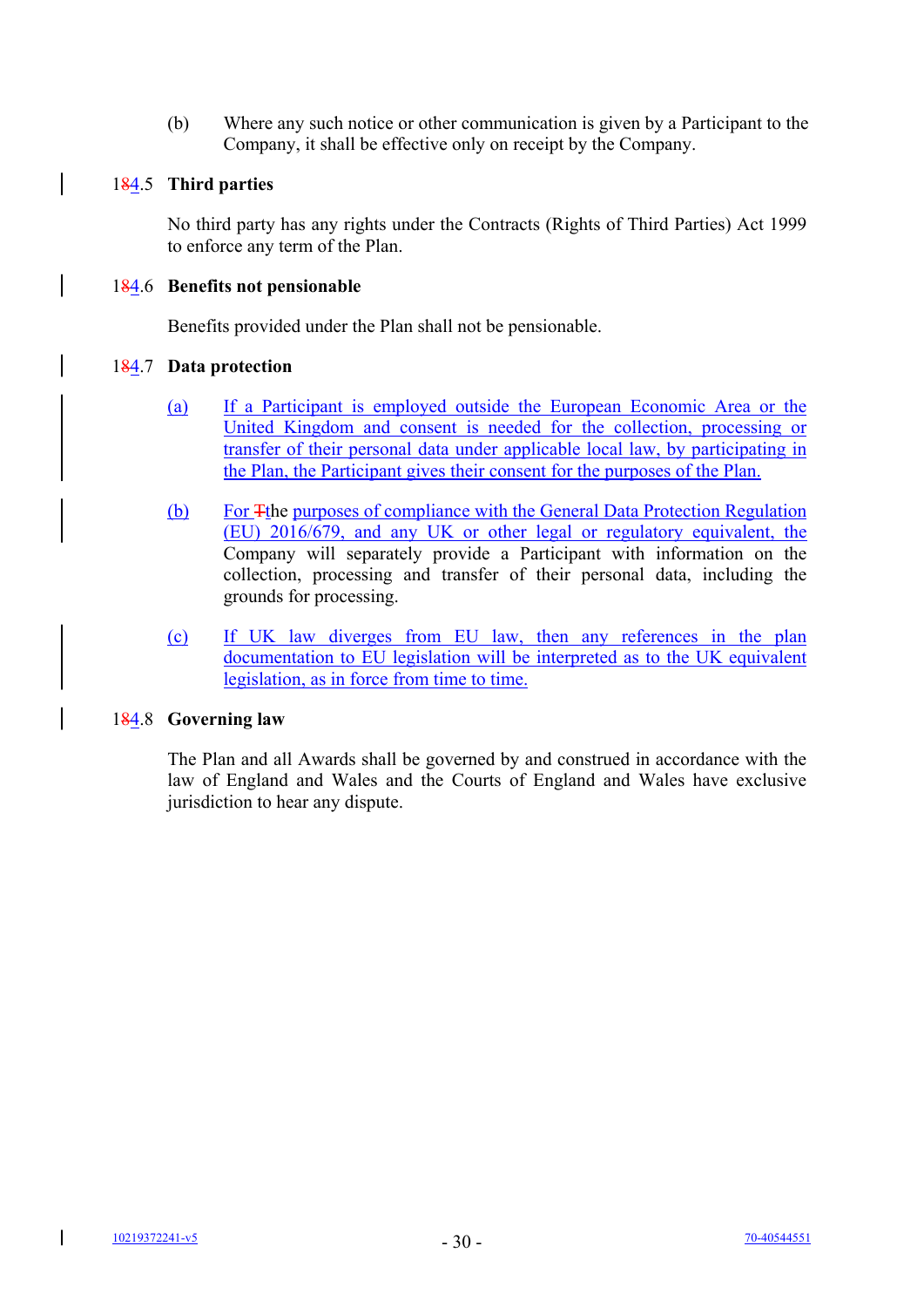#### **SCHEDULE 1**

# **THE VESUVIUS UK COMPANY SHARE OPTION PLAN TO BE APPROVED BY HM REVENUE & CUSTOMS UNDER SCHEDULE 4 TO THE INCOME TAX (EARNINGS AND PENSIONS) ACT 2003 ("ITEPA")**

#### **Application of the Plan**

The Rules of the Vesuvius Share Plan (the **"Plan"**) shall apply to Market-Price Options granted under this Schedule. No other type of Award may be granted under this Schedule. In the event of any conflict between the Rules of the Plan and this Schedule, the provisions of this Schedule will have effect so far as they relate to Market-Price Options granted under this Schedule.

# **Definitions and Interpretation**

In this Schedule, the following definitions shall apply and shall replace (where relevant) the equivalent definitions in Rule 1.1 of the Plan:

"**Connected Person**" means a connected person as defined by section 993 of the Income Tax Act 2007;

"**HMRC**" means HM Revenue & Customs;

"**Restriction**" means a restriction as defined in paragraph 36(3) of Schedule 4;

"**Schedule 4**" means Schedule 4 to ITEPA; and

"**Shares**" means fully paid ordinary shares in the Company which satisfy the requirements of paragraphs 16 to 18 and paragraph 20 of Schedule 4.

# **Eligibility**

An individual is eligible to be granted an Approved Option under this Schedule if he is (1) an employee of a Participating Company (other than one who is a director of a Participating Company) or (2) a director employed by a Participating Company who is required to devote not less than 25 hours per week (excluding meal breaks) to his duties and who, in either case, is not ineligible to participate in this Schedule by virtue of paragraph 9 of Schedule 4 to ITEPA.

#### **Grant of Options**

Rule 3 of the Plan shall be amended by the addition of the following Rule 3.9:

"3.9 No Approved Options may be granted before the date on which this Schedule is approved by HMRC under Schedule 4 and this date shall be an exceptional circumstance for the purposes of Rule 3.6(b) of the Plan."

# **Additional Terms**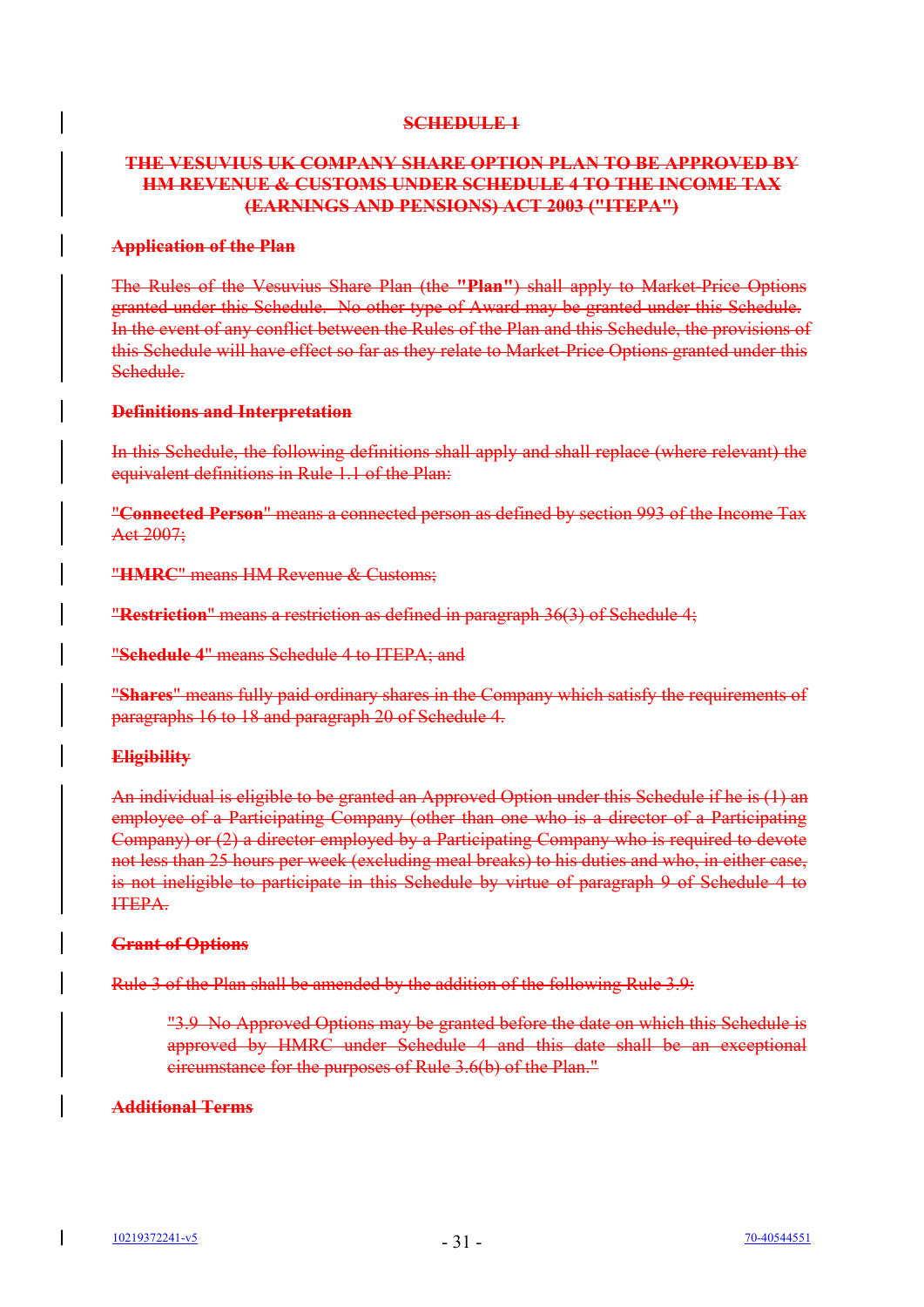Rule 3.1(b) of the Plan shall be amended by adding after "as the Committee may specify", the words "provided that such additional terms are not inconsistent with the provisions of this Schedule and that any Performance Condition be objective in nature".

# **HMRC Limit**

Rule 4 of the Plan shall be amended by the addition of the following Rule 4.8.

"4.8 No person shall be granted an Approved Option which would, at the time it is granted, cause the total market value of the shares which he may acquire as a result of options granted to him (and not exercised) under:

- (a) this Schedule; and
- (b) any other share option plan approved under Schedule 4 and established by the Company or by any associated company of the Company

to exceed £30,000 (or such other limit as may from time to time be imposed by Schedule 4) and for these purposes the **market value** of the Shares over which an Approved Option is to be granted shall be taken to be an amount equal to:

- (i) the middle-market quotation of such Shares (as derived from the London Stock Exchange Daily Official List) on the dealing day before the Grant Date or, if the Committee so determines, the average of the middle market quotations during a period determined by the Committee not exceeding the period of 5 dealing days ending with the dealing day before the Grant Date provided such dealing days(s) do not fall within any period when dealings in shares are prohibited under the Company's share dealing code; or
- (ii) if Rule 4.8(i) does not apply, the market value (within the meaning of Part VIII of the Taxation of Chargeable Gains Act 1992) of Shares, as agreed in advance for the purposes of this Schedule with HMRC Shares and Assets Valuation, on the Grant Date (or on such other day(s) as may be agreed with HMRC Shares and Assets Valuation).

The price at which Shares may be acquired shall be determined under this Rule 4.8 as if any Restriction to which the Shares are subject does not apply."

# **Market Value**

Rules 8.2(a), (b) and (c) shall be deleted and replaced with the following:

"The Option Price under an Approved Option shall not be less than:

(a) if Shares are quoted in the London Stock Exchange Daily Official List, the middle market quotation of the Shares (as derived from that List) on the dealing day before the Grant Date or, if the Committee so determines, the average of the middle market quotations during a period determined by the Committee not exceeding the period of 5 dealing days ending with the dealing day before the Grant Date provided that such dealing day(s) do not fall in any period when dealings in Shares are prohibited under the Company's share dealing code;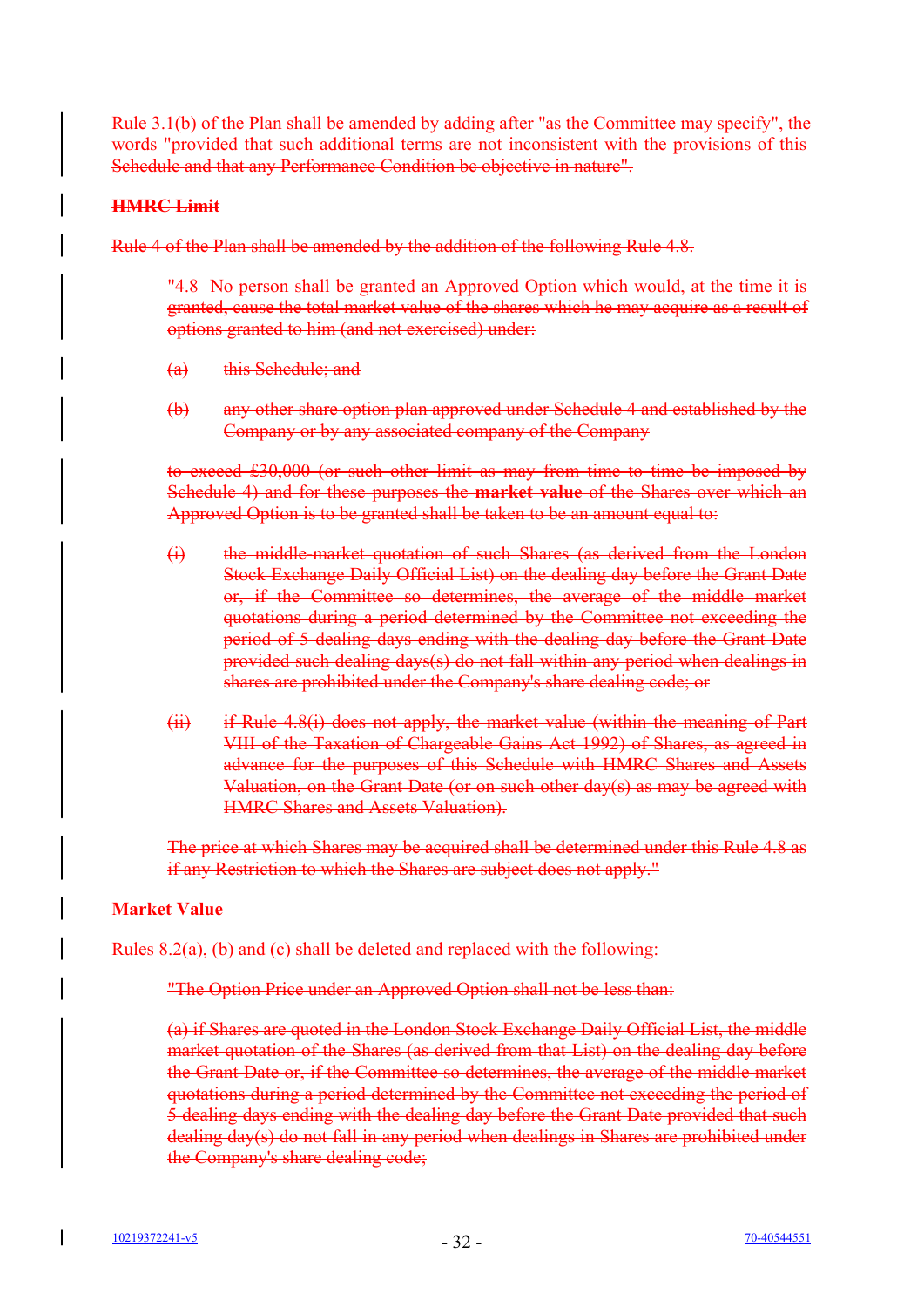(b) if Rule 8.2(a) does not apply, the market value (within the meaning of Part VIII of the Taxation of Chargeable Gains Act 1992) of Shares, as agreed in advance for the purposes of this Schedule with HMRC Shares and Assets Valuation, on the Grant Date (or on such other day(s) as may be agreed with HMRC Shares and Assets Valuation).

The price at which Shares may be acquired shall be determined under this Rule 8.2 as if any Restriction to which the Shares are subject does not apply."

# **Restrictions**

Rule 8 shall be amended by the addition of the following Rule 8.6:

"8.6 At the time the Option is granted it shall be stated whether or not the Shares may be subject to any Restriction and if so the details of any such Restriction."

### **Tax liability before Vesting**

Rule 9.4 of the Plan shall be amended by deleting the words "and the number of Shares subject to his Award shall be reduced accordingly." from the end of the first paragraph.

### **Exercise of Options**

Rule 11 shall be amended by:

 $(a)$  deleting Rule 11.1(b) and replacing it with the following:

"(b) if a Tax Liability would arise by virtue of the exercise of the Option, then the Participant must have either:

- (i) made a payment to the relevant Group Member of an amount at least equal to the Company's estimate of the Tax Liability; or
- (ii) entered into arrangements acceptable to the Board to secure that such a payment is made (whether by authorising the sale of some or all of the Shares on his behalf and the payment to the Group Member of the relevant amount out of the proceeds of sale or otherwise);"
- (b) the addition of the following Rule 11.2 and the re-numbering of the subsequent sub-rules of Rule 11:

"11.2 A Participant shall not be eligible to exercise an Approved Option at any time when he is not eligible to participate in this Schedule by virtue of paragraph 9 of Schedule 4."

(c) amending Rule 11.3 (*Method of exercise*) by inserting the following words at the end  $of Rule 11.3:$ 

"and, where applicable, payment relating to the Tax Liability in accordance with Rule 11.1(b) or an agreement to secure that such a payment is made under arrangements acceptable to the Board."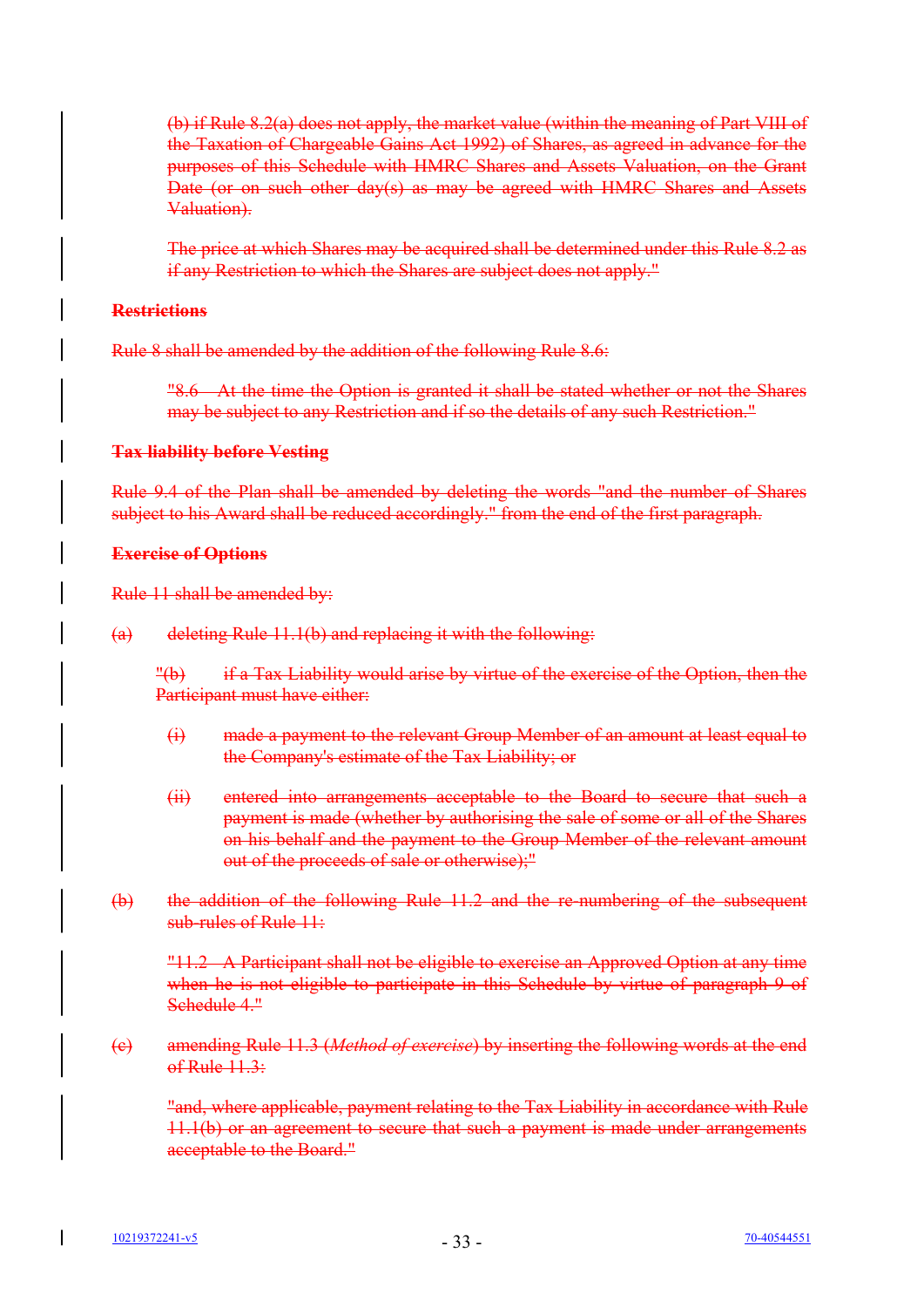- (d) deleting Rule 11.4 (*Payment of Tax Liability*) and the re-numbering of the subsequent sub-rules of Rule 11;
- (e) deleting Rule 11.5 (*Transfer or allotment timetable*) and replacing it with the following:

"Within 30 days after an Option has been exercised by a Participant, the Company shall, subject to Rule 11.1(b) and 11.1(c) (*Restrictions on exercise: regulatory and tax issues*), allot to him (or a nominee authorised by him) or, if appropriate, transfer or procure the transfer to him (or a nominee authorised by him) of the number of Shares in respect of which the Option has been exercised."

# **Deceased Participants**

The provisions relating to deceased employees in Rule 14 of the Plan shall be replaced with the following:

"If a Participant dies at a time when either he is a director or employee of a Group Member or he is or may be entitled to exercise the Approved Option under Rule 14.1, the following provisions apply:

- (a) any Approved Option granted to him that is already capable of exercise at the time of death shall, subject to Rules 11.1 and 11.2, continue to be capable of exercise by his personal representatives for a period of 12 months after his death and if not exercised shall lapse at the end of that period;
- (b) any other Approved Option granted to him may, subject to any applicable Performance Condition and Rules 11.1 and 11.2, be exercised by his personal representatives during the period of 12 months after his death and if not exercised shall lapse at the end of that period: and
- (c) in both cases (a) and (b) above, the period of exercise shall be shortened if Rule 10.2 or any of Rules 15.1 to 15.5 applies.

#### **Good leavers**

(a) Rule 14.1(b) of the Plan shall be amended by deleting the following words:

"evidenced to the satisfaction of the Committee".

(b) Rule 14.1(f) of the Plan shall be amended by adding the following words after the words "if the Committee":

"acting fairly and reasonably,"

- $(e)$  Rule 14.1(i) and (ii) shall be deleted and replaced with the following:
	- "(i) any Approved Option granted to him that is already capable of exercise at the date of cessation shall, subject to Rule 9.3 (*Restrictions on vesting: regulatory and tax issues*) and Rule 15 (*Takeovers and other corporate events*), continue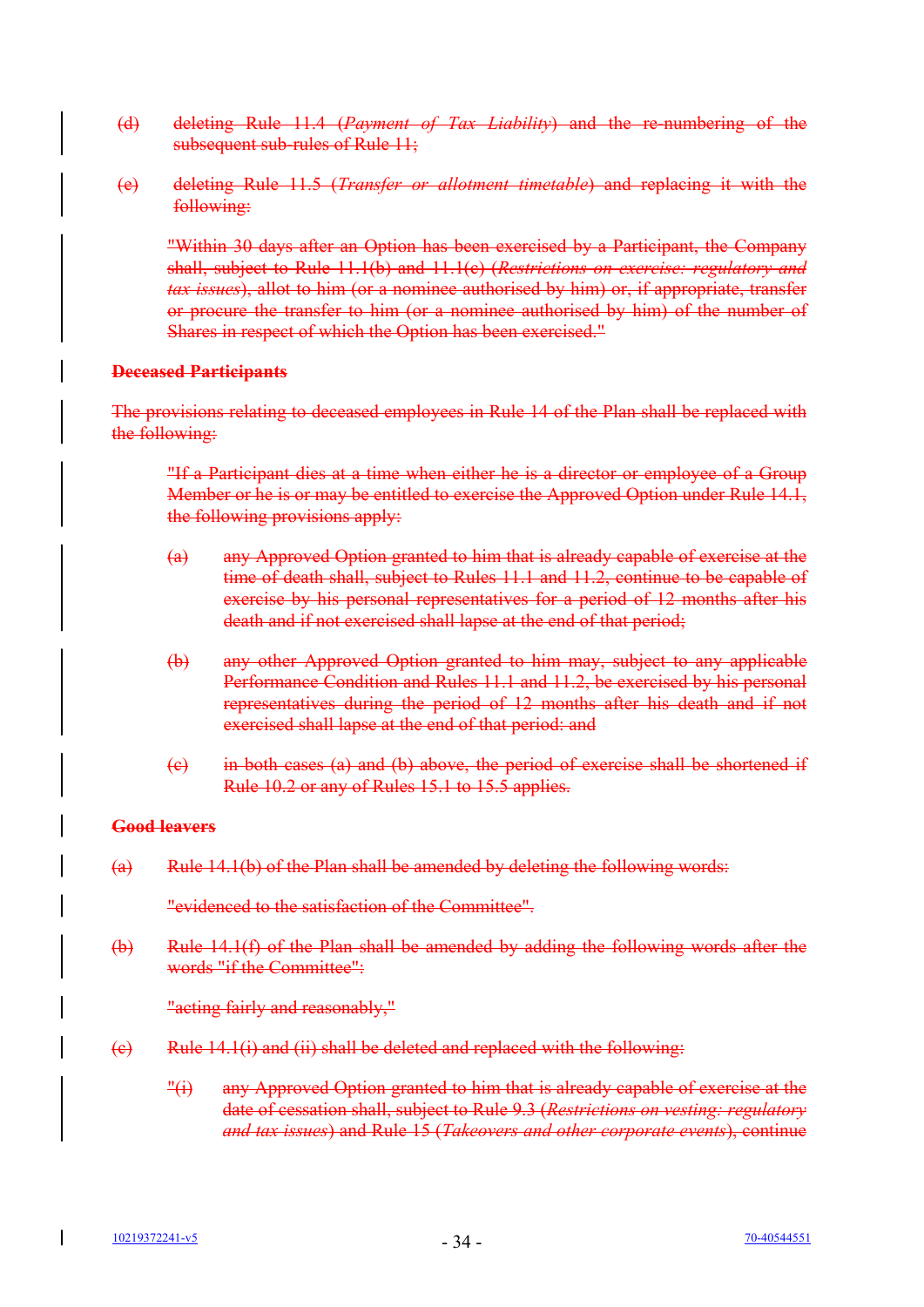to be capable of exercise for a period of 12 months after the date of cessation; and

- (ii) any other Approved Options granted to him may, subject to Rule 9.3 (*Restrictions on vesting: regulatory and tax issues*) and Rule 15 (*Takeovers and other corporate events*), be exercised during the period of 12 months after the date of cessation (or such longer period as the Committee may determine being not greater than 42 months after the Grant Date) and Rule 14.3 (*Leavers: reduction in number of Vested Shares*) shall apply"
- (a) The last paragraph of Rule 14.1 of the Plan shall be deleted and replaced with the following:

"A Participant's Award shall lapse one year after the date on which it Vests or if a Participant ceases to be a director or employee of a Group Member on or after the Normal Vesting Date by reason of any of the matters set out above, his Award shall lapse one year after the date of such cessation."

(e) Rule 14.3 shall be amended by deleting in its entirety the paragraph under Rule 14.3(b) beginning "unless the Committee, acting fairly and reasonably".

### **Takeovers and other corporate events**

Rules 15.1 and 15.2 shall be deleted and replaced with the following (and the subsequent sub-rules of Rule 15 shall be re-numbered):

"15.1 If any person (or any group of persons acting in concert) obtains Control of the Company as a result of making a general offer to acquire:

- (a) the whole of the issued ordinary share capital of the Company which is made on a condition such that if it is satisfied the acquiring company will have Control of the Company; or
- (b) all the Shares

the Board shall within 7 days of becoming aware of that event notify every Participant of it and, subject to Rule 9.2(a), Rule 10.2 (*Options*), Rule 11.1 (*Restrictions on exercise*), Rule 14 (*Leavers and deceased Participants*) and Rule 15.6 (*Internal reorganisations*), any Option may be exercised within one month after such notification or such longer period as the Committee may permit, provided such period is not later than 6 months after such person has obtained Control of the Company and Rule 15.5 (*Corporate events: reduction in number of Vested Shares*) shall apply.

For the purposes of this Rule 15.1:

(a) the reference to the "issued ordinary share capital" of the Company does not include any capital already held by the person making the offer or held by any Connected Person of that person;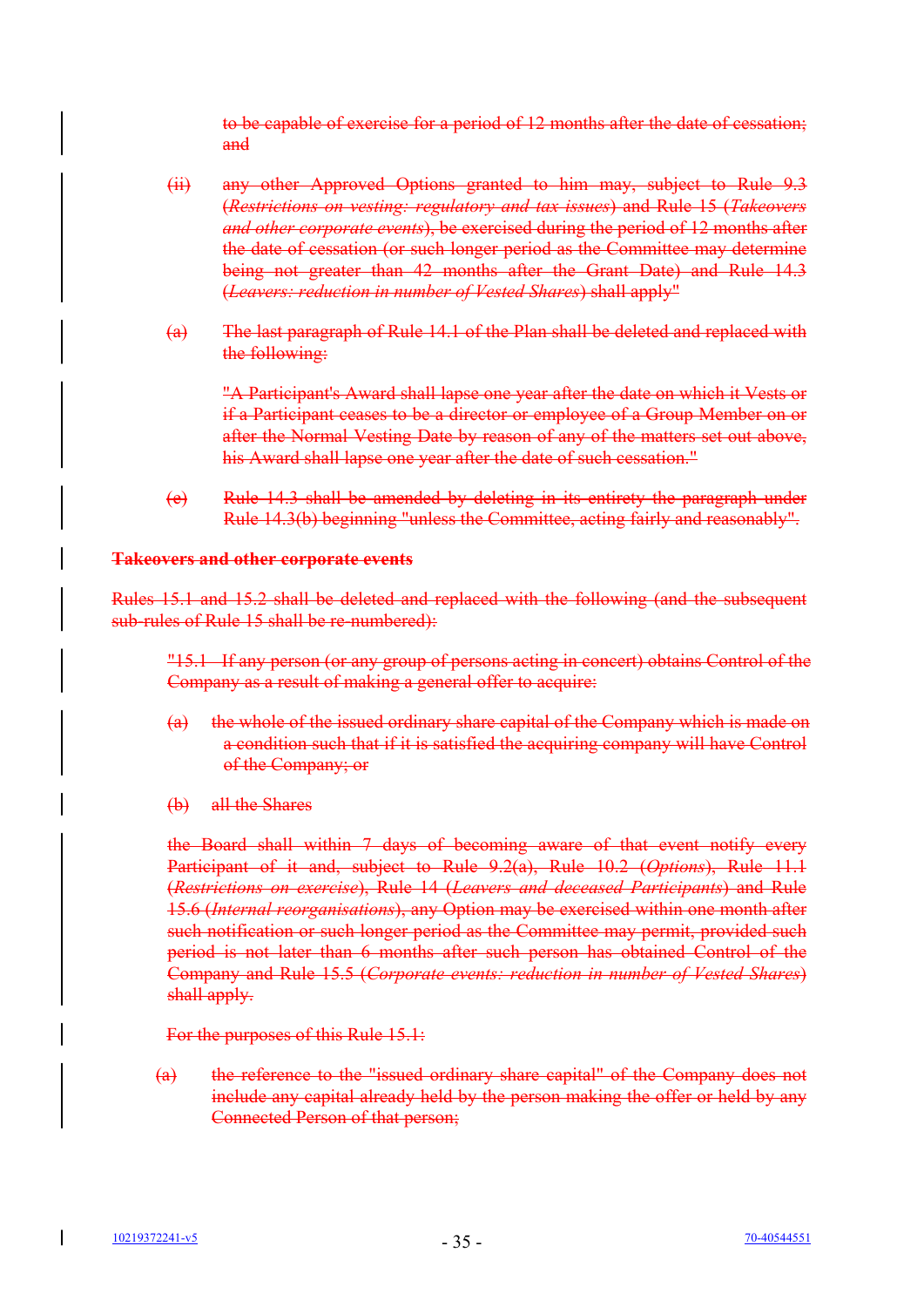- (b) the reference to "Shares" does not include any Shares already held by the person making the offer or held by a Connected Person of that person; and
- (c) it does not matter if the general offer is made to different shareholders by different means.

15.2 In the event that any person becomes bound or entitled to acquire shares in the Company under sections 979 to 982 or 983 to 985 of the Companies Act 2006 the Committee shall, as soon as practicable, notify every Participant of that event and, subject to Rule 9.2(a), Rule 10.2 (*Options*), Rule 11.1 (*Restrictions on exercise*), Rule 14 (*Leavers and deceased Participants*) and Rule 15.6 (*Internal reorganisations*), any Option may be exercised at any time when that person remains so bound or entitled and Rule 15.5 (*Corporate events: reduction in number of Vested Shares*) shall apply, but to the extent that it is not exercised within that period an Option shall (regardless of any other provision of the Plan) lapse at the end of that period.

15.3 In the event that under section 899 of the Companies Act 2006 (or other local procedure which HMRC agrees is equivalent) a court sanctions a compromise or arrangement applicable to or affecting:

- (a) all the ordinary share capital of the Company or all Shares of the same class as the Shares; or
- (b) all the shares, or all of the shares of that same class, which are held by a class of shareholders identified otherwise than by reference to their employment or directorships or their participation in an approved company share option scheme

an Option may, subject to Rule 9.2(a), Rule 10.2 (*Options*), Rule 11.1 (*Restrictions on exercise*), Rule 14 (*Leavers and deceased Participants*) and Rule 15.6 (*Internal reorganisations*), be exercised within one month after such event and Rule 15.5 (*Corporate events: reduction in number of Vested Shares*) shall apply, but to the extent that the Option is not exercised within that period it shall (regardless of any other provision of the Plan) lapse at the end of that period.

15.4 In the event that:

- (a) the Company passes a resolution for a voluntary winding up of the Company;  $\theta$ <sup>r</sup>
- (b) an order is made for the compulsory winding up of the Company

an Option may, subject to Rule 9.2(a), Rule 10.2 (*Options*), Rule 11.1 (*Restrictions on exercise*), Rule 14 (*Leavers and deceased Participants*) and Rule 15.6 (*Internal reorganisations*), be exercised within one month of such event, but to the extent that the Option is not exercised within that period, it shall (regardless of any other provision of the Plan) lapse at the end of that period."

# **Demergers and similar events**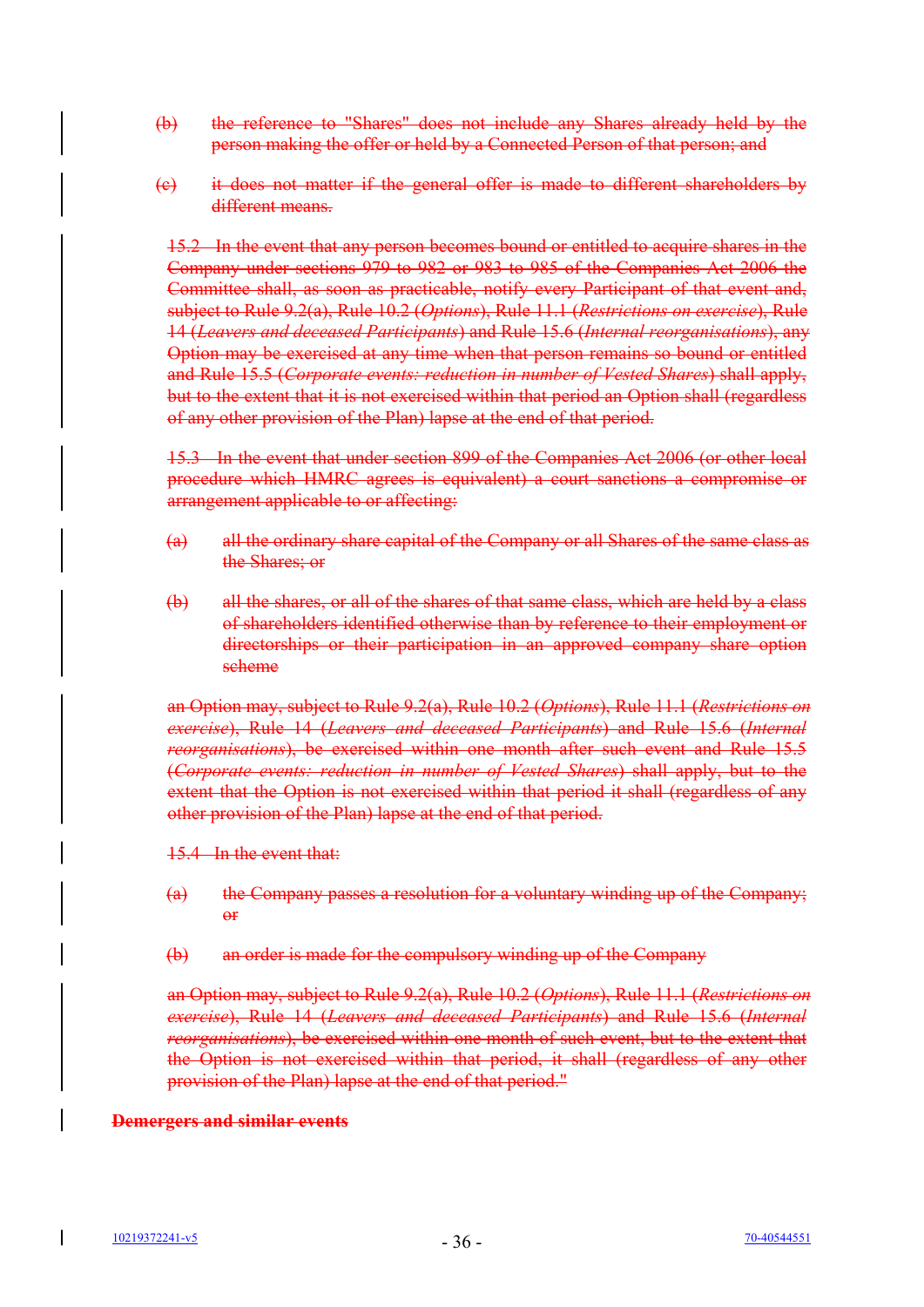Rule 15.3(a) (*Demergers and similar events*) shall be amended by deleting "on such terms as the Committee may determine and".

### **Internal reorganisations**

Rule 15.4 (*Internal reorganisation*) shall be amended by replacing the words "but shall be automatically surrendered in consideration of the grant of a new award which the Committee determines is equivalent to the Award it replaces except that it will be over shares in the Acquiring Company or some other company" with the words "but instead a Participant may be invited to release his Approved Option in consideration of the grant of a new option in accordance with Rule 15.8 below".

### **Exchange of Options**

The following Rules 15.8 and 15.9 shall be added to Rule 15:

### "15.8 If any company (the "**acquiring company**"):

- (a) obtains Control of the Company as a result of making a general offer to acquire;
	- (i) the whole of the issued share capital of the Company (other than that which is already owned by it) which is made on a condition such that if it is satisfied the person making the offer will have Control of the Company); or
	- (ii) all the Shares (other than those Shares already owned by it); or
- (b) obtains control of the Company as a result of a compromise or arrangement sanctioned by the Court under section 899 of the Companies Act 2006; or
- (c) becomes bound or entitled to acquire shares in the Company under sections 979 to 982 or 983 to 985 of the Companies Act 2006

any Participant may, at any time within the relevant period specified under paragraph 26(3) of Schedule 4, by agreement with the acquiring company, release any Approved Option granted under this Schedule (the "**Old Option**") in consideration of the grant to him of an Option (the "**New Option**") which for the purposes of paragraph 27 of Schedule 4 is equivalent to the Old Option but relates to shares in a different company (whether the acquiring company itself or some other company falling within paragraph 16(b) or (c) of Schedule 4).

For the purposes of this Rule 15.8:

- (a) the reference to the "issued ordinary share capital" of the Company does not include any capital already held by the person making the offer or held by any Connected Person of the person;
- (b) the reference to "Shares" does not include any Shares already held by the person making the offer or held by a Connected Person of the person; and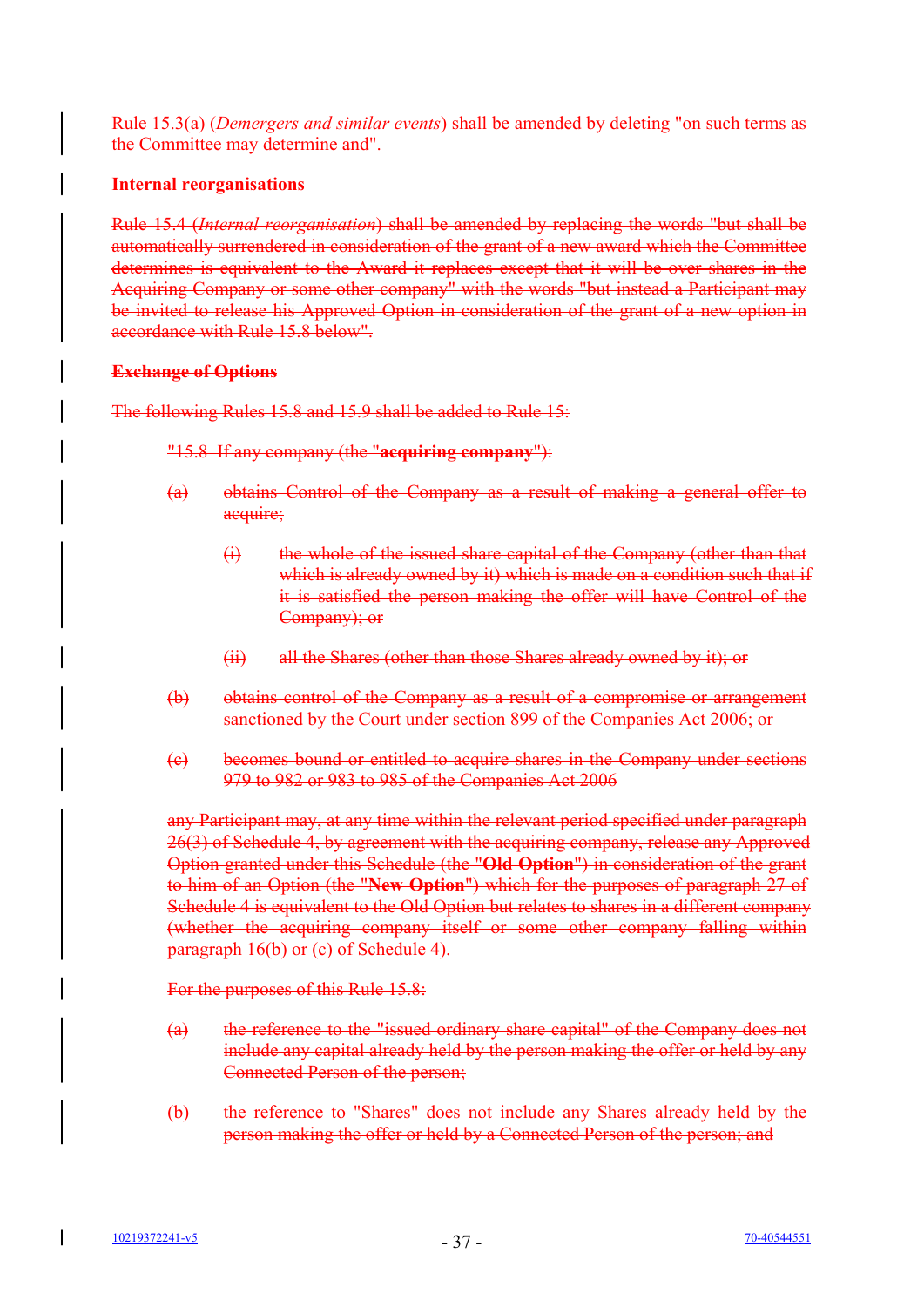- (c) it does not matter if the general offer is made to different shareholders by different means.
- 15.9 Where a New Option is granted under Rule 15.8, the following terms of the Plan shall, in relation to the New Option, be construed as if:
- (a) except for the purposes of the definitions of "Group Member", "Participating Company" and "Subsidiary" in Rule 1.1 and the reference to the "Committee" in Rule 10.2, the expression "the Company" were defined as "a company whose shares may be acquired by the exercise of Approved Options granted under the Plan";
- (b) any Performance Condition had been satisfied (subject to any alterations made under Rule 17.5, including the altered Performance Condition applying to the New Option); and
- (c) Rule 17.2 were omitted."

# **Omitted Rules**

Rules 3.4 (*Treatment of Dividends*), 4.4 (a)(ii)(A) (*Allocated Shares*), 8.4 and 8.5 (*Share Settlement*), 10.3 and 10.4 (*Dividend Equivalent*) and 12 (*Cash Alternative and other Cash Awards*) shall not apply to Approved Options granted under this Schedule.

### **Variation of Share Capital**

Rule 16 of the Plan shall be amended by the addition of the following Rule 16.4:

"Rule 16.1(b) shall not apply to any Approved Option granted under this Schedule and, while this Schedule remains approved by HMRC, no adjustment to Approved Options may be made under Rule 16.2 without the prior approval of HMRC."

# **Alterations**

- (a) Rule 17.1 shall be amended by deleting "or the terms of any Awards".
- (b) The following additional words shall be added at the end of Rule 17.1:

"If an alteration is made to a key feature (as defined in paragraph 30(4) of Schedule 4) of the Plan at a time when this Schedule is approved by HMRC under Schedule 4, the alteration will not have effect unless and until either HMRC has approved the alteration or the Committee resolves that the alteration shall take effect even if this causes this Schedule to cease to be approved under Schedule 4. The Committee will notify HMRC if an alteration is made to a key feature which causes this Schedule to cease to be approved under Schedule 4."

(c) Rule 17.5(b) shall be amended by deleting the words "no materially less difficult" and replacing them with the words "no more difficult".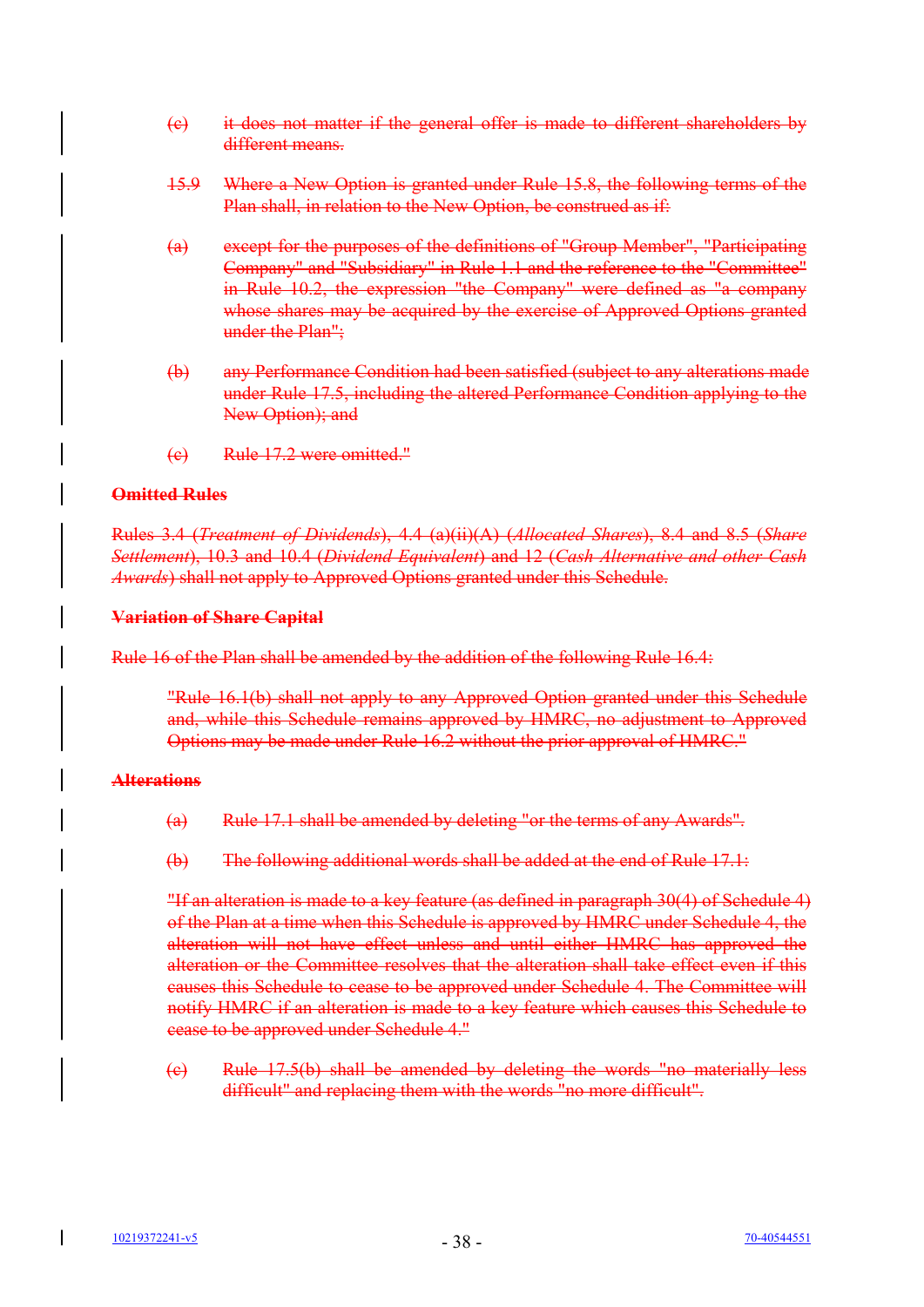# **SCHEDULE 2**

# **THE VESUVIUS US INCENTIVE STOCK OPTION PLAN GOVERNED BY SECTIONS 421 AND 422 OF THE US CODE**

### **Application of the Plan**

The Rules of the Vesuvius Share Plan (the "Plan") shall apply to Incentive Stock Options granted under this Schedule. In the event of any conflict between the Rules of the Plan and this Schedule, the provisions of this Schedule will have effect so far as they relate to Incentive Stock Options granted under this Schedule.

### **Definitions and Interpretation**

#### In this Schedule:

"**Incentive Stock Option**" or "**ISO**" means an Option as defined in and satisfying the requirements of section 422 of the US Code;

"**Market Value**" at any date means the fair market value of a Share on that date, as reasonably determined by the Committee, provided that if on such date the Shares are quoted in the London Stock Exchange Daily Official List, the fair market value shall be not less than the middle-market quotation of a Share (as derived from that List) on the Grant Date;

"**Non-Qualified Stock Option**" means an Option which is not an Incentive Stock Option.

### **Grant of Incentive Stock Options**

The Committee may grant an ISO over Shares to any US Participant upon the terms set out in the Plan and subject to the additional terms and conditions in this Schedule provided that the US Participant is an employee of the Company; or a "subsidiary corporation" (as defined in section 424(f) of the Code) with respect to the Company; or a "parent corporation" (as defined in section 424(e) of the Code) with respect to the Company.

# **Option Price for Incentive Stock Options**

Subject to paragraph 4(b) below, the Option Price for a Share subject to an ISO granted under this Schedule may not be less than the Market Value of the Share on the Grant Date.

A person who, within the meaning of section 422(b)(6) of the Code, is deemed to own Shares possessing more than 10% of the total combined voting power of all classes of shares of the Company (or of its parent or subsidiary corporations within the meaning of section 424 of the Code) shall be eligible to receive an ISO only if the Option Price of a Share is at least 110% of the Market Value of the Share on the Grant Date and only if the term of the Option does not exceed 5 years.

# **Individual Limit**

The aggregate Market Value determined at the Grant Date of the number of Shares with respect to which ISOs first become exercisable by any US Participant in any calendar year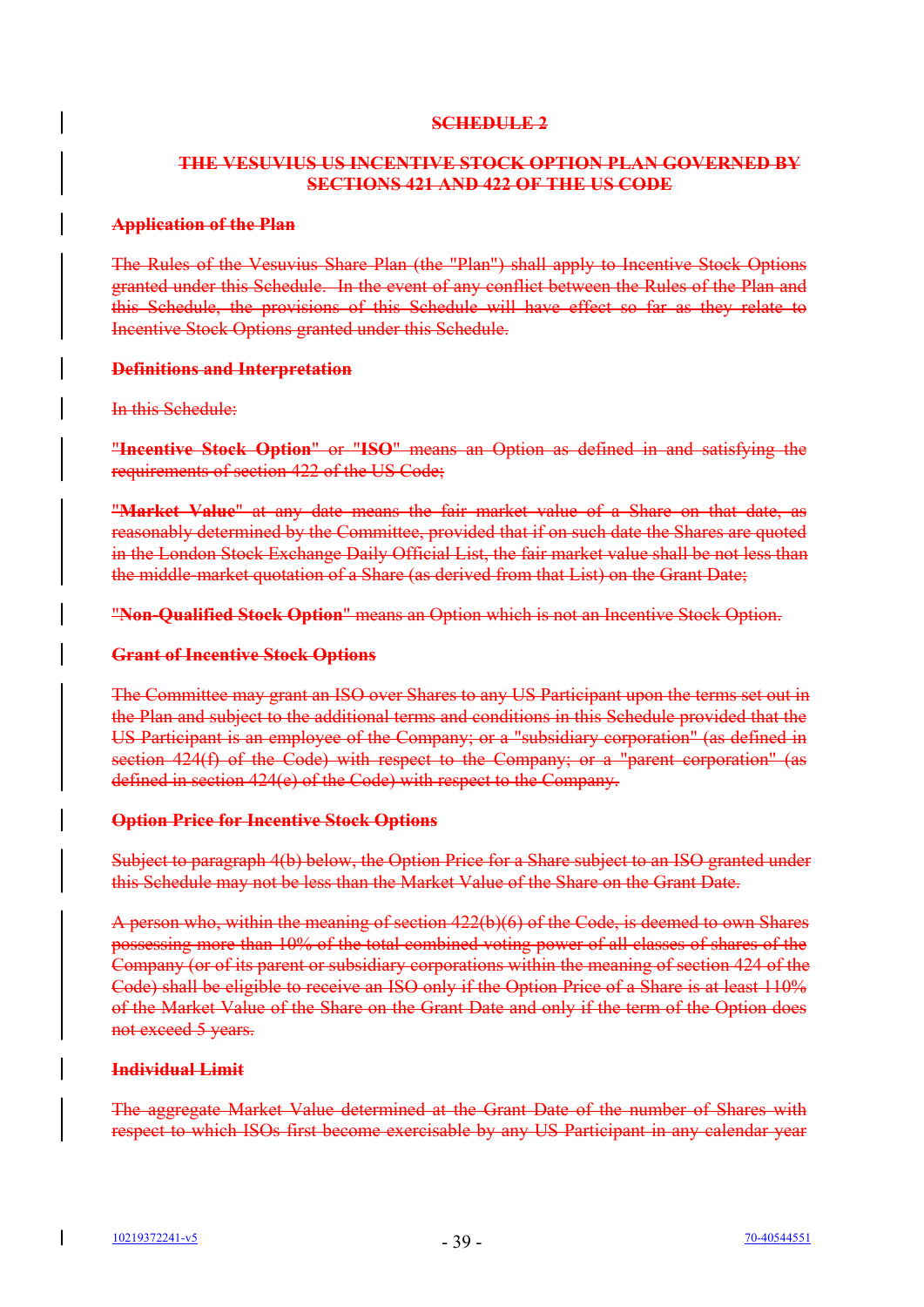under the Plan (or any other stock option required to be taken into account under section 422(d) of the Code) shall not exceed US \$100,000.

To the extent that this US \$100,000 limit is exceeded, an ISO will be treated as a Non-Qualified Stock Option.

Each Option that is intended to be granted as an ISO shall so indicate that, and to what extent, the Option is intended to be an ISO.

#### **Leavers**

Section 421(a) of the Code will not apply to an ISO unless it is exercised no more than:

- (a) 12 months after the date of termination of employment because of "permanent and total disability" (as defined in Code section 22(e)(3)); or
- (b) 3 months after the date of termination of employment for any reason other than that described in paragraph (a) and death (provided that the employment regulations in US Treasury Regulation 1.421-1 (h) were satisfied by the US Participant at the time of the US Participant's death or within 3 months before that time).

### **Other Dispositions**

- (a) Section 421(a) of the Code will not apply to Shares acquired upon exercise of ISOs if such Shares are disposed of in a disqualifying disposition within the meaning of section 422 of the Code by a US Participant within either 2 years from the Grant Date of such Option or 1 year from the issue or transfer of the Shares to satisfy such Option, or in any other disqualifying disposition within the meaning of section 422 of the Code.
- (b) If a disqualifying disposition occurs, the US Participant shall be required to notify the Company in writing as soon as practicable of the date and terms of the disposition and, if the Company (or any affiliate) has a tax withholding obligation, the US Participant shall pay to the Company (or affiliate) an amount equal to any withholding tax the Company (or affiliate) is required to pay as a result of the disqualifying disposition.

#### **Maximum Aggregate Number of Shares subject to ISOs**

The maximum aggregate number of Shares subject to ISOs granted under this Schedule is such number as represents 5% of the ordinary share capital of the Company in issue on Admission.

# **Modifications**

Any modification, extension or renewal of an ISO shall be subject to the terms of Treasury Regulation 1.424-1.

# **Timing of Grant of ISOs**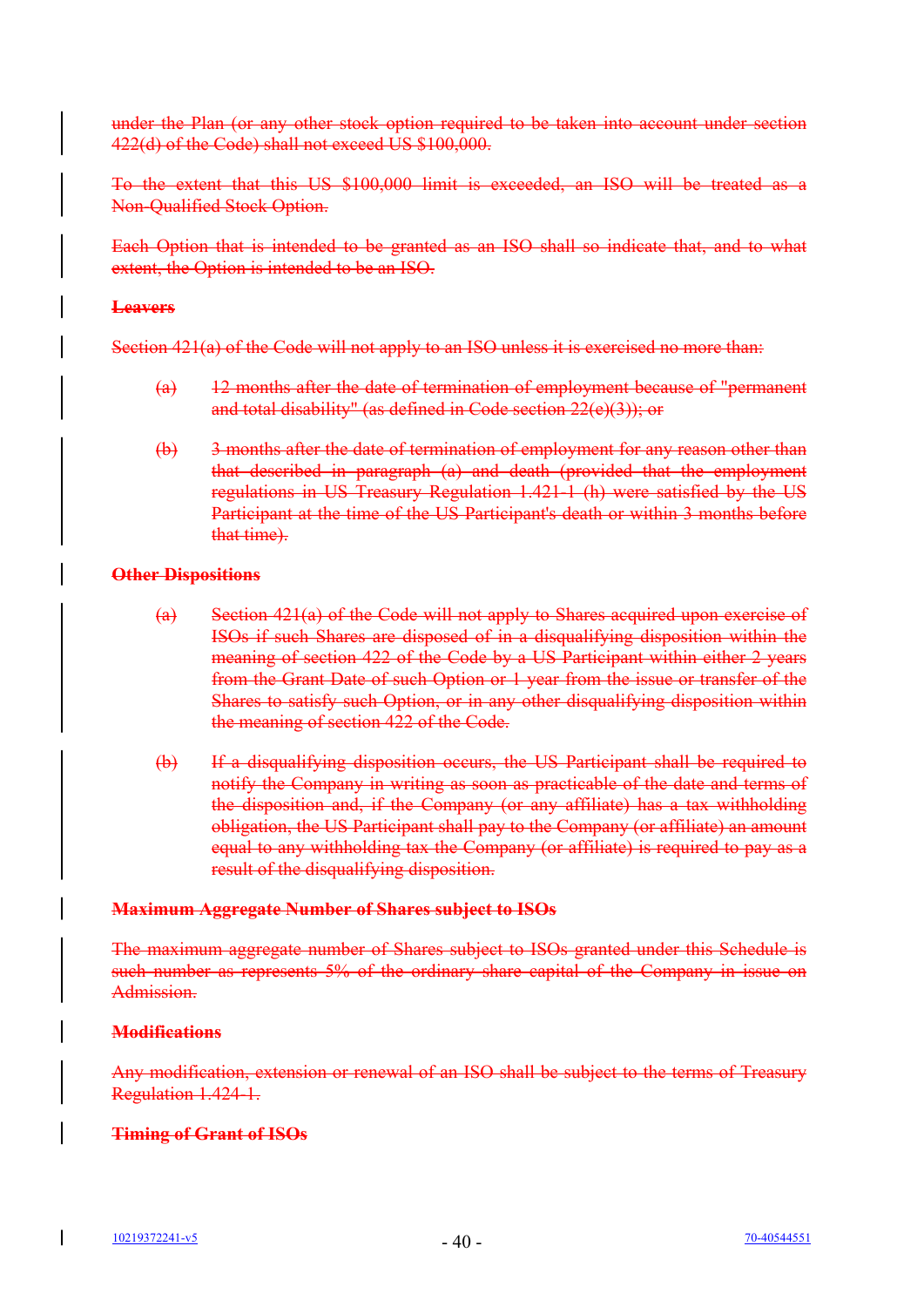The ISO must be granted within 10 years from the earlier of (i) the date on which the Plan is adopted and (ii) the date the Plan is approved by shareholders of the Company.

# **Non-transferability**

The ISO must be exercisable during the lifetime of the US Participant only by the US Participant.

# **Miscellaneous**

Notwithstanding any other provision of the Plan, the Company will not be required to issue or transfer or cause to be issued or transferred any Shares if at such time such issuance or transfer would violate the United States Federal Securities laws or any other laws of the United States or any state of the United States. In addition, the holder of any Shares acquired under the Plan agrees not to sell or transfer such Shares in violation of the United States Federal Securities laws or any other laws of the United States or any state of the United States. The Company shall have the right in its sole discretion to modify the terms of the Plan at any time and from time to time as it deems necessary or appropriate to ensure or facilitate such compliance and to include appropriate legends on any Options or Shares issued or transferred or caused to be issued or transferred to persons under the Plan.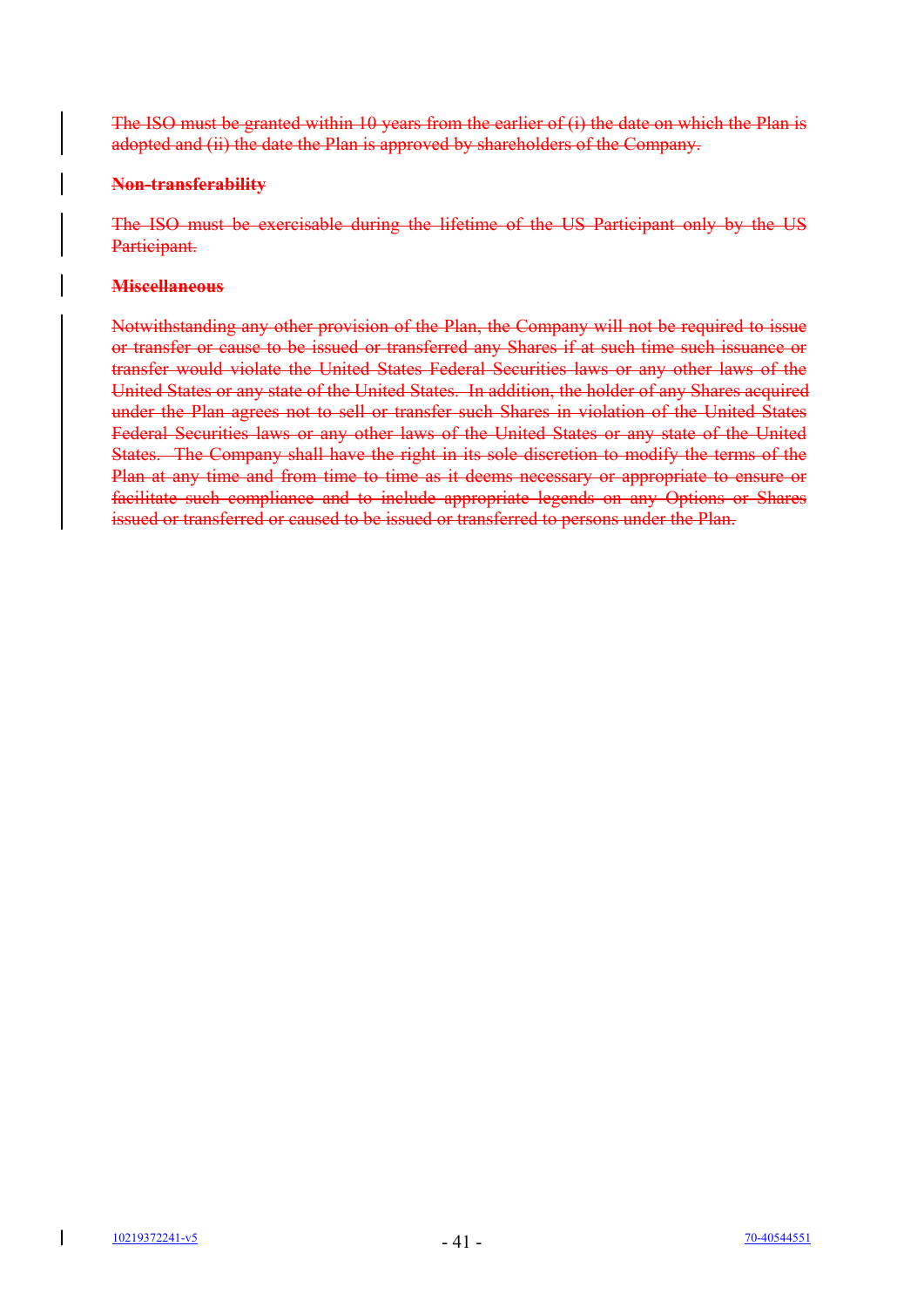### **SCHEDULE 3**

# **THE VESUVIUS FRENCH APPROVED OPTION PLAN**

#### 1. **Application of the Plan**

The Rules of the Vesuvius Share Plan (the "**Plan**") shall apply to Market-Price Options granted under this Schedule. No other type of Award may be granted under this Schedule. In the event of any conflict between the Rules of the Plan and this Schedule, the provisions of this Schedule will have effect so far as they relate to Market-Price Options granted under this Schedule.

### 2. **Options to subscribe**

Only options to subscribe for new shares ("**Approved Options**") may be granted in accordance with the terms of this Schedule to French resident employees of any Participating Company.

### 3. **Option Price**

The Option Price under an Approved Option as determined in accordance with Rule 8.2 of the Plan shall be at least equal to 80% of the average of the middle market quotations of the Shares (as derived from the London Stock Exchange Daily Official List) over the 20 dealing days ending with the day immediately before the Grant Date of the Approved Option.

#### 4. **10% holding**

In addition to being a Participating Company, any company whose French resident employees are granted Approved Options must be a company in which the Company holds (directly or indirectly) at least 10% of the share capital (Article L225-180 of the French Commercial Code ("**FCC**")).

# 5. **Eligible French Employees**

Notwithstanding Rule 2 of the Plan, Approved Options may only be granted to employees, the Chairman of the Board (*Président du Conseil d'Administration*), the Managing Directors (*Directeurs Généraux*), the Deputy Managing Directors ("*Directeurs Généraux Délégués*"), Members of the Management Board ("*Membres du Directoire*") and Managers (*Gérants*) ("**Eligible French Employees**") (Article L 225-185 of the FCC) of a Participating Company.

# 6. **Limitation on eligibility**

No Approved Option may be granted to any Eligible French Employee who owns more than 10% of the ordinary share capital of the Company then in issue except as permitted under Article L225-185 of the FCC.

# 7. **Limitation on grant period**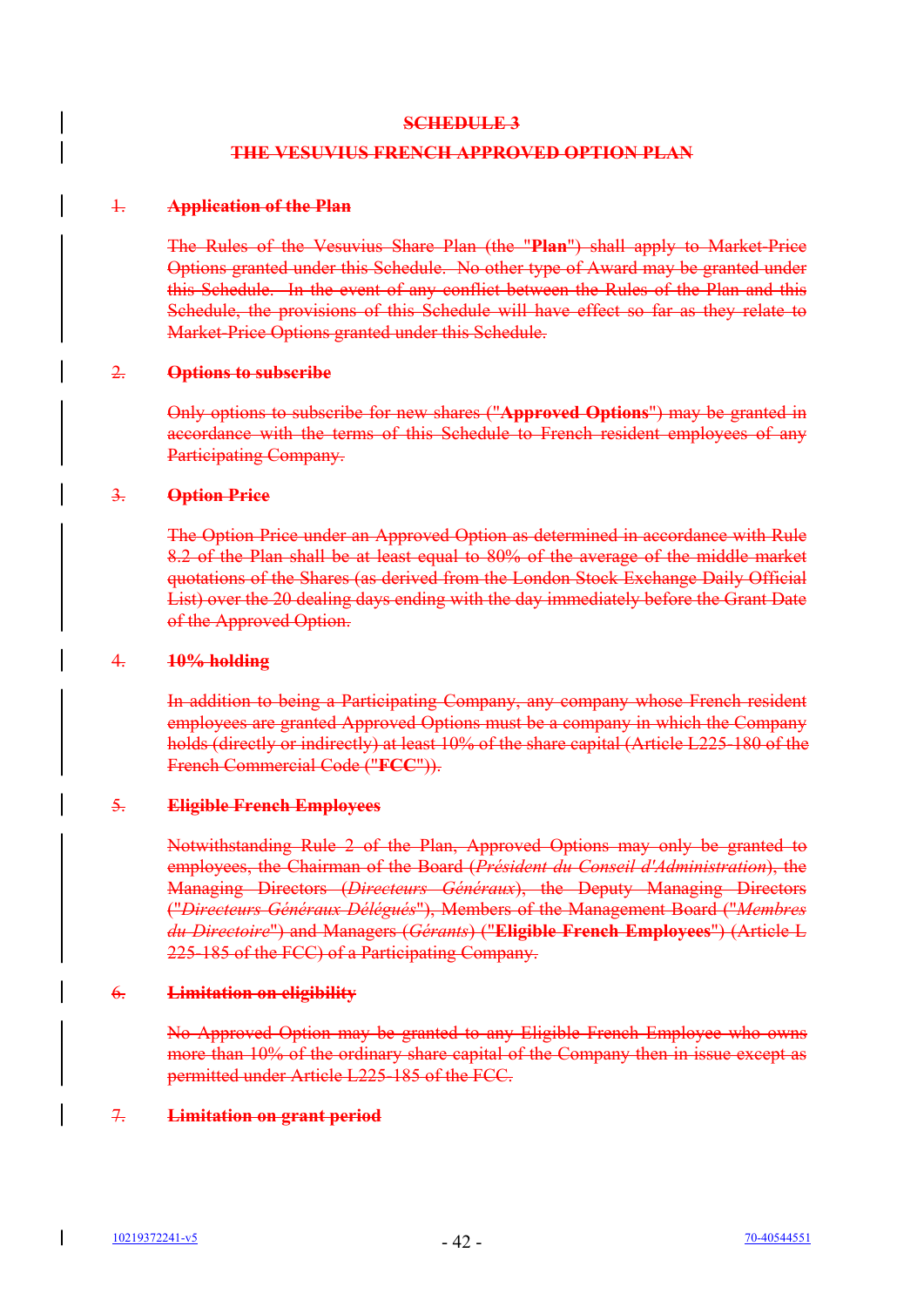No Approved Option may be granted less than 20 dealing days after detachment from the Shares of a coupon giving entitlement to a dividend or a capital increase (Article L 225-177 of the FCC).

### 8. **Further limitations on grant**

Notwithstanding Rule 3.6 of the Plan, no Approved Option may be granted:

- (a) within 10 dealing days before or after the date on which the Company announces its results for any period; or
- (b) during the period between the date on which the Company's directors become aware of price sensitive information and the date 10 dealing days after that information has been made public (Article L-225-177 of the FCC).

### 9. **Adjustments**

Notwithstanding Rule 14 of the Plan, the Option Price of an Approved Option shall be adjusted only upon the occurrence of the events specified under Article L 225-181 of the FCC and in accordance with that Article.

#### 10. **Issue of shares**

The Shares issued on the exercise of an Approved Option shall be registered in the name of the Eligible French Employee or registered in a securities account opened in the name of the Eligible French Employee.

#### 11. **Vesting period**

Notwithstanding Rule 9.1 of the Plan and except where Rule 15 applies, an Approved Option may not be capable of being exercised earlier than the fourth anniversary of the Grant Date unless the Eligible French Employee ceases employment due to:

- (a) compulsory retirement at the request of the employer provided that (i) the Eligible French Employee has reached the age provided by Article L351-8-1 of the French Social Security Code on the date of his retirement and qualifies for a full pension, (ii) the Eligible French Employee's employer is legally entitled to request such retirement and (iii) the Approved Option is exercised at least 3 months before the date of retirement;
- (b) disability in accordance with Paragraphs 2 and 3 of Article L341-4 of the French Social Security Code;
- (c) the death of the Eligible French Employee.

Notwithstanding Rule 14 of the Plan, on the death of an Eligible French Employee, the Approved Option may not be exercised more than 6 months after the date of the Eligible French Employee's death by his personal representatives.

# 12. **Merger**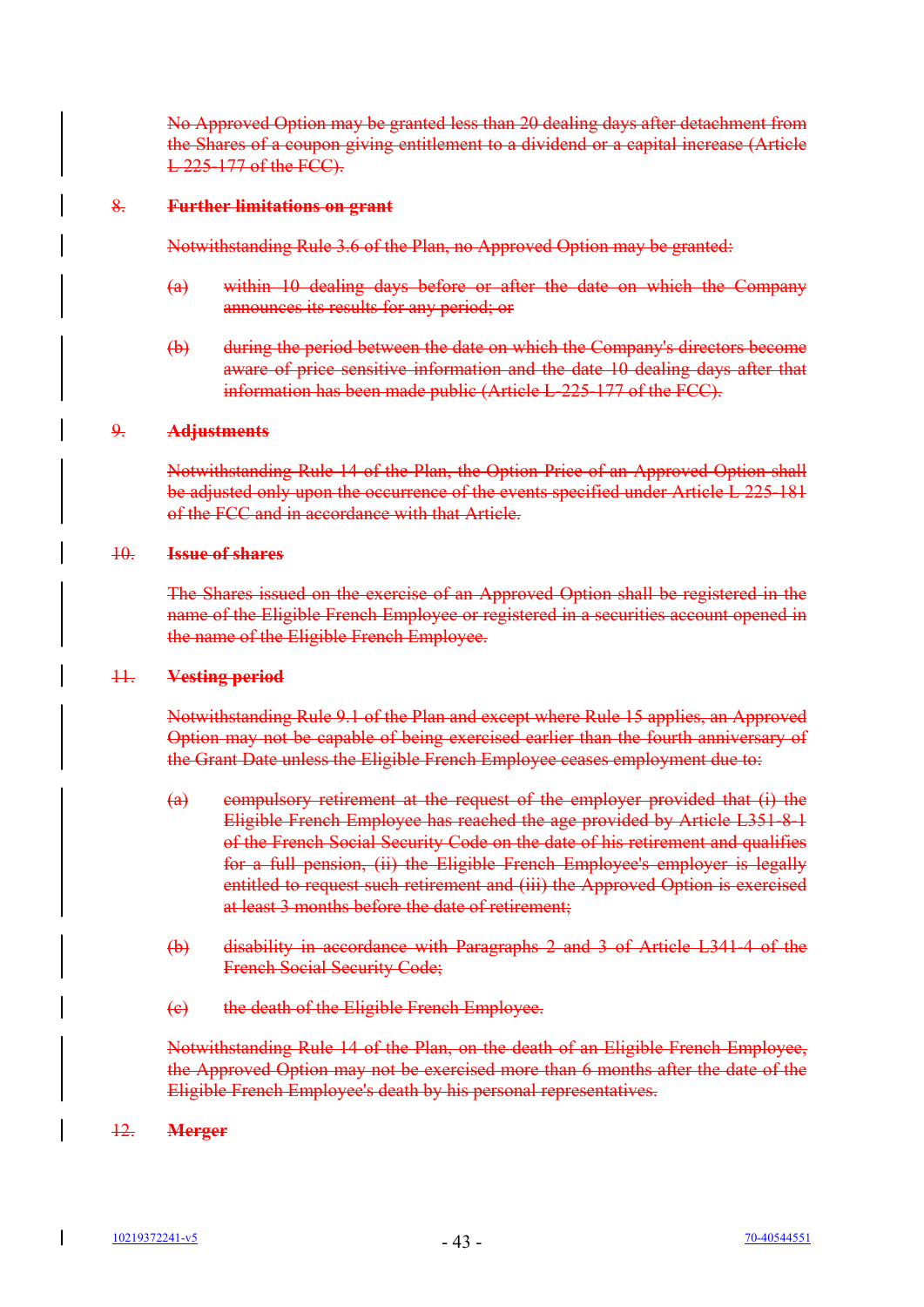Where there is a public offer, merger or spin off of the Company, the conditions to benefit from the French favourable tax regime are transferred on to any shares that the Eligible French Employee receives in exchange for his Shares but not if he receives a payment in cash ("*soulte*").

# 13. **Cessation of employment**

If an Eligible French Employee ceases to be a director or employee of a Participating Company before the fourth anniversary of the Grant Date for any reason other than those set out in paragraph 11 above, the Approved Option shall immediately lapse.

### 14. **Cash alternative for Approved Options**

Rule 12 of the Plan (cash alternative) shall not apply to Approved Options.

### 15. **Share settlement of Market-Price Options**

Rule 8.4 of the Plan shall not apply to Approved Options.

### 16. **38 month limit on shareholder approval**

No Approved Option may be granted after the expiry of the period of 38 months beginning with the date on which the Plan is approved by shareholders of the Company.

### 17. **Filing**

The Eligible French Employee and his employer shall comply with the filing requirements provided for by French tax law.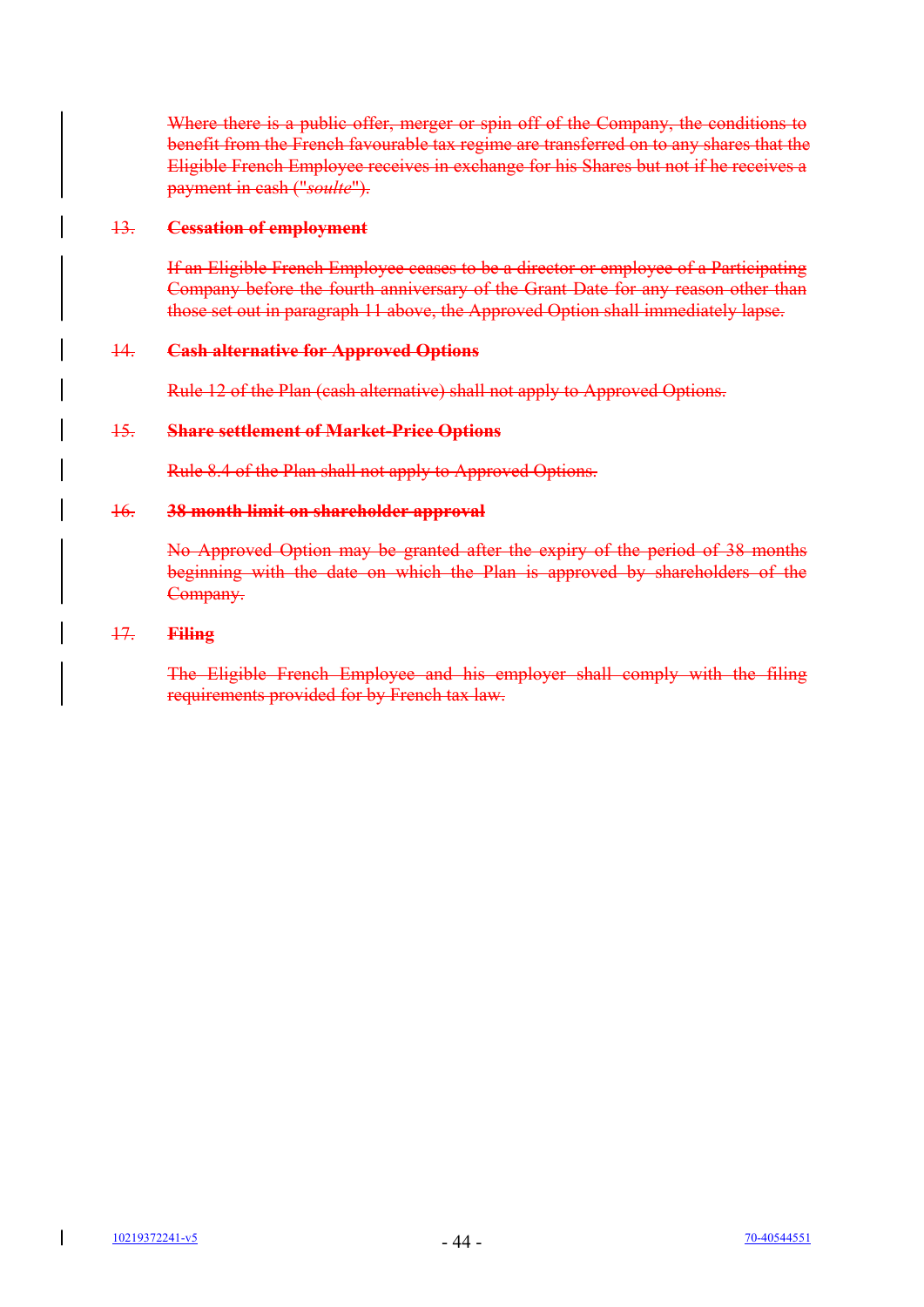# **SCHEDULE 4**

# **SHARES SUBJECT TO HOLDING PERIOD**

This Schedule shall apply to any Shares received on Vesting of a Conditional Award or exercise of an Option which are subject to a Holding Period.

### 1. **Rights during the Holding Period**

 $\overline{\phantom{a}}$ 

 $\overline{\phantom{a}}$ 

 $\overline{\phantom{a}}$ 

- 1.1 The following will apply to Shares during the Holding Period:
	- (a) the Participant will be entitled to vote and to receive dividends and have all other rights of a shareholder in respect of the Shares from the date the Participant becomes the beneficial owner of them;
	- (b) the Participant may not transfer, assign or otherwise dispose of the Shares or any interest in them (or instruct anyone to do so) except in the case of:
		- (i) the sale of sufficient entitlements nil-paid in relation to a Share to take up the balance of the entitlements under a rights issue;
		- (ii) a forfeiture as described in paragraph 22 below; or
		- (iii) to fund any Tax Liability in accordance with Rules  $9.55.5$  or  $11.47.4$ .
	- (c) Any securities which the Participant receives in respect of Shares subject to a Holding Period as a result of an event described in Rule  $\frac{16.111}{1.1}$  during the Holding Period will, unless the Committee decides otherwise, be subject to the same restrictions as the corresponding Shares subject to a Holding Period. This will not apply to any Shares which a Participant acquires on a rights issue or similar transaction to the extent that they exceed the number hethey would have acquired on a sale of sufficient rights under the rights issue nil-paid to take up the balance of the rights.

# 2. **Forfeiture of Shares**

To the extent that Shares subject to a Holding Period are forfeited under Rule 9.65.6 (or a similar provision in any other plan or policy of a Group Member), the Participant is deemed to consent to the immediate transfer of histheir beneficial ownership of the Shares, for no consideration or nominal consideration, to any person (which may include the Company, where permitted) specified by the Committee.

# 3. **End of the Holding Period**

- 3.1 The Holding Period will end on earliest of the following:
	- (a) the date on which the Holding Period will normally end, as set by the Committee on the Grant Date (and which unless specified otherwise by the